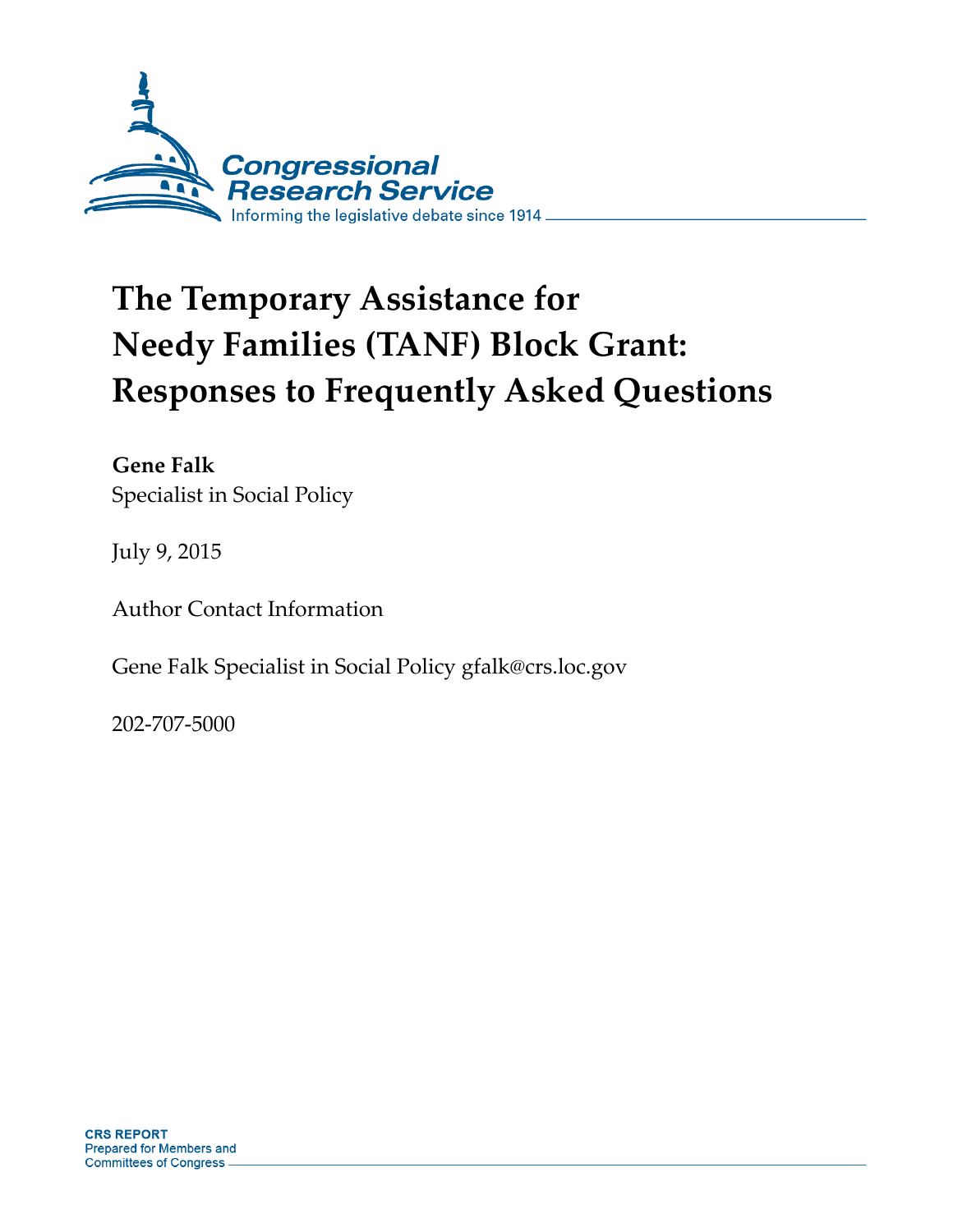# **Summary**

The Temporary Assistance for Needy Families (TANF) block grant funds a wide range of benefits and services for low-income families with children. TANF was created in the 1996 welfare reform law (P.L. 104-193). This report responds to some frequently asked questions about TANF; it does not describe TANF rules (see, instead, CRS Report RL32748, *The Temporary Assistance for Needy Families (TANF) Block Grant: A Primer on TANF Financing and Federal Requirements*, by Gene Falk).

**TANF Funding.** TANF provides fixed funding to states, the bulk of which is provided in a \$16.5 billion-per-year basic federal block grant. States are also required in total to contribute, from their own funds, at least \$10.4 billion under a maintenance-of-effort (MOE) requirement.

**Federal and State TANF Expenditures.** Though TANF is best known for funding cash assistance payments for needy families with children, the block grant and MOE funds are used for a wide variety of benefits and activities. In FY2013, expenditures on basic assistance (cash assistance) totaled \$8.7 billion—28% of total federal TANF and MOE dollars. TANF also contributes funds for child care and services for children who have been, or are at risk of being, abused and neglected.

**Cash Assistance Caseload.** A total of 1.7 million families, composed of 4.2 million recipients, received TANF- or MOE-funded cash in December 2014. The bulk of the "recipients" were children—3.1 million in that month. The cash assistance caseload is heterogeneous. The type of family historically thought of as the "typical" cash assistance family—one with an unemployed adult recipient—accounted for less than half of all families on the rolls in FY2012. Additionally, 18% of cash assistance families had an employed adult, while 36% of all TANF families were "child-only" and had no adult recipient. Child-only families include those with disabled adults receiving Supplemental Security Income (SSI), adults who are nonparents (e.g., grandparents, aunts, uncles) caring for children, and families consisting of citizen children and ineligible noncitizen parents.

**Cash Assistance Benefits.** TANF cash benefits are set by states. In July 2013, the maximum monthly benefit for a family of three ranged from \$923 in Alaska to \$170 in Mississippi. Benefits in all states represent a fraction of poverty-level income. In the median jurisdiction (the District of Columbia), the maximum monthly benefit of \$428 for a family of three represents 26% of poverty-level income.

**Cash Assistance Work Requirements.** TANF requires states to engage 50% of all families and 90% of two-parent families in work activities. However, these standards are reduced by the amount of a state's caseload reduction from FY2005. Further, states may get an extra credit against these standards by spending more than required under the TANF MOE. Therefore, the effective standards states face are often less than the 50% or 90% targets, and vary by state. In FY2012 states achieved an all-family participation rate of 34.4% and a two-parent rate of 33.9%. That year, 16 jurisdictions failed the all-family standard, and 20 jurisdictions failed the two-parent standard. States that fail to meet work standards are *at risk* of being penalized by a reduction in their block grant.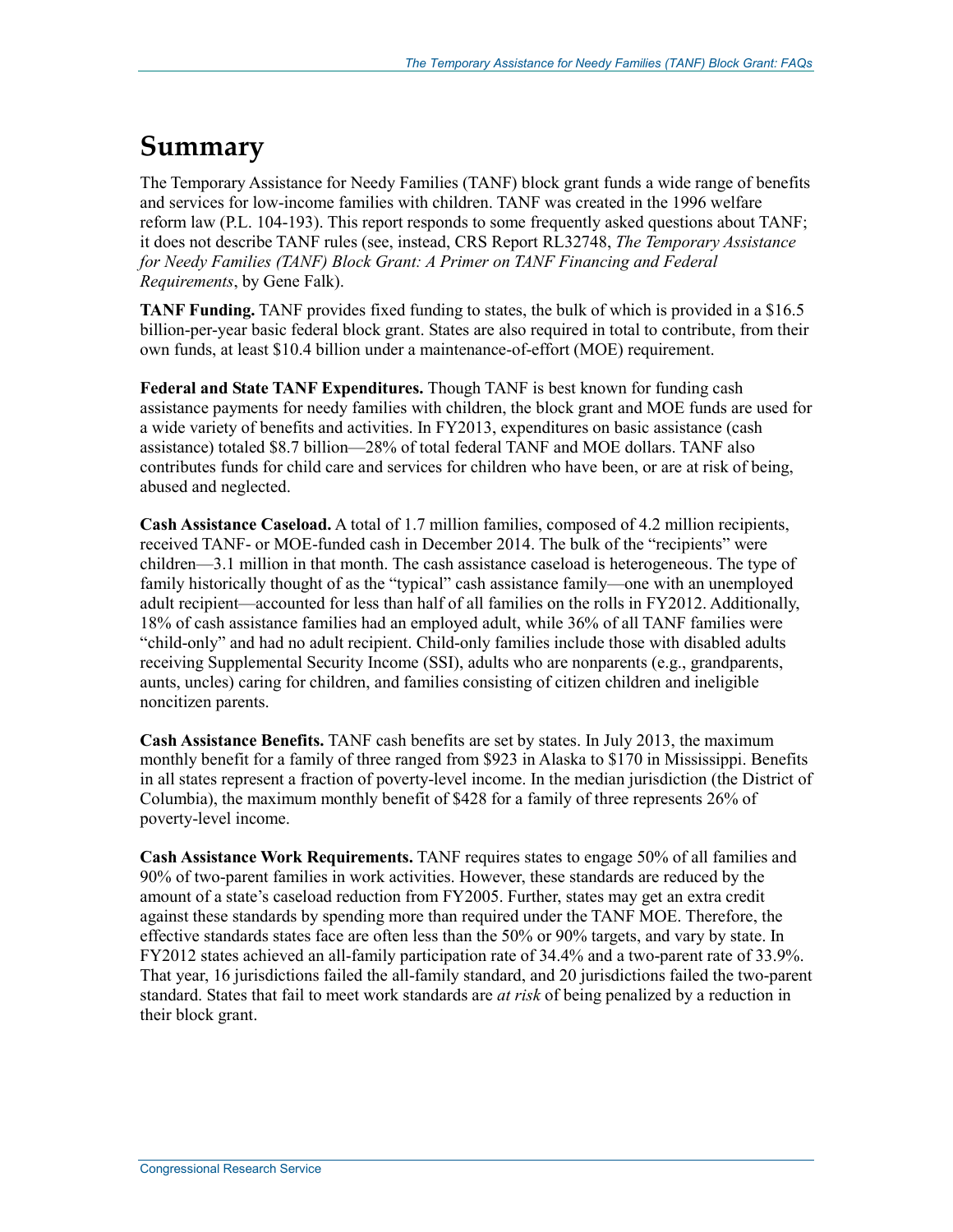# **Contents**

| May States Require Drug Testing of TANF Cash Assistance Recipients? 2          |  |
|--------------------------------------------------------------------------------|--|
|                                                                                |  |
|                                                                                |  |
|                                                                                |  |
| Has Any State Formally Applied for a "Waiver" of TANF Work Participation       |  |
|                                                                                |  |
|                                                                                |  |
| How Much Has the TANF Grant Declined in Value Because of Inflation?  4         |  |
| What Expenditures May a State Count Toward its Maintenance of Effort (MOE)     |  |
|                                                                                |  |
|                                                                                |  |
|                                                                                |  |
|                                                                                |  |
|                                                                                |  |
| How Many Families and People Currently Receive TANF- or MOE-Funded Cash        |  |
| How Does the Current Cash Assistance Caseload Level Compare with Historical    |  |
|                                                                                |  |
|                                                                                |  |
| TANF Cash Benefits: How Much Does a Family Receive in TANF Cash Per Month? 11  |  |
|                                                                                |  |
|                                                                                |  |
| Have There Been Changes in the Work Participation Rules Enacted Since the 1996 |  |
|                                                                                |  |
|                                                                                |  |
| How Many Jurisdictions Have Failed the All-Families Standard From FY2002       |  |
|                                                                                |  |
|                                                                                |  |

## **Figures**

| Figure 2. Number of Families Receiving Cash Assistance, July 1959-December 2014           |  |
|-------------------------------------------------------------------------------------------|--|
| Figure 3. Characteristics of Cash Assistance Families, Selected Years FY1988 to FY2012 10 |  |
| Figure 4. TANF Cash Assistance Maximum Monthly Benefit Amounts for a Single Parent        |  |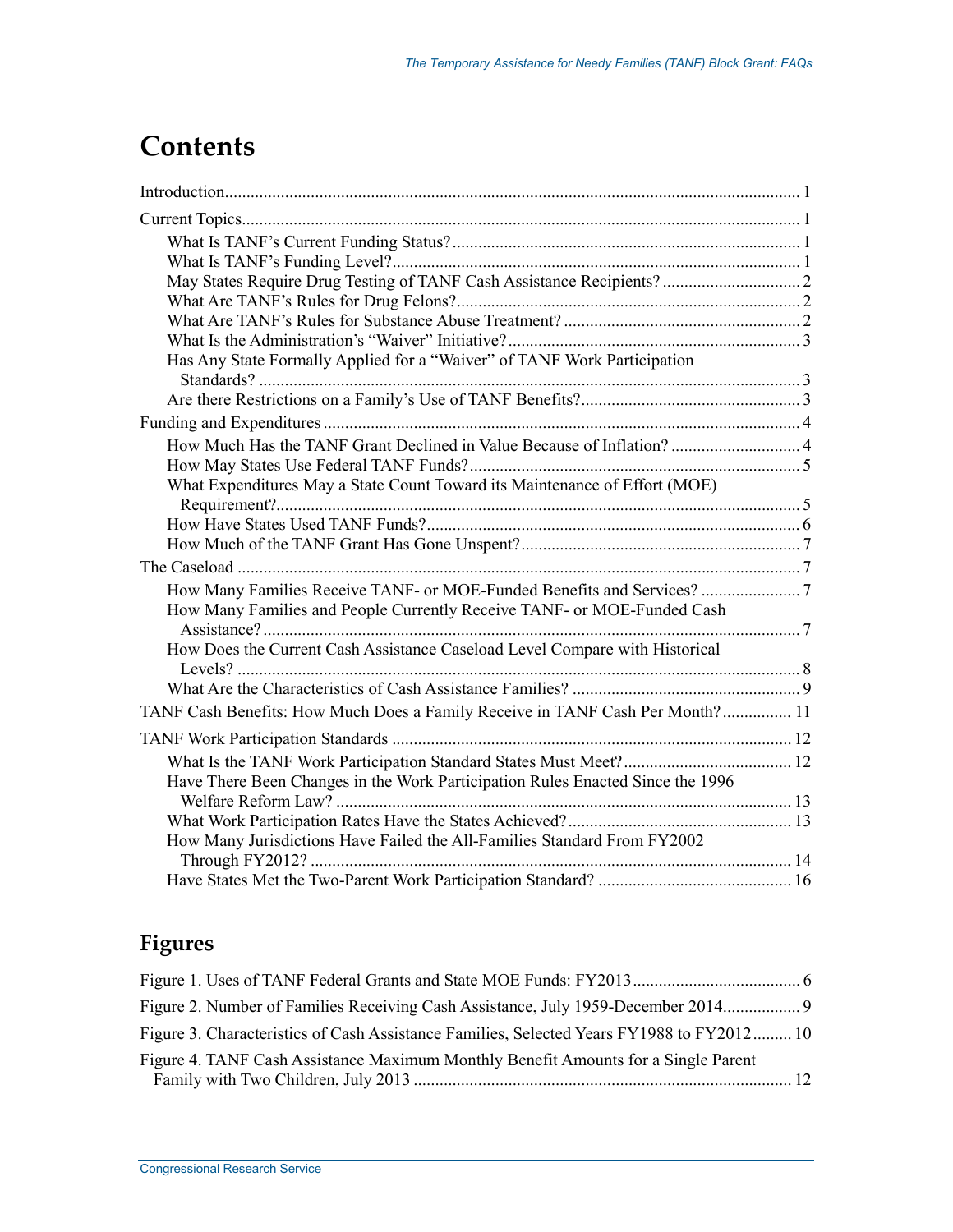| Figure 5. National Average TANF Work Participation Rate for All Families, FY2002- |  |
|-----------------------------------------------------------------------------------|--|
|                                                                                   |  |

## **Tables**

| Table 4. States Failing TANF All-Families Work Participation Standard: FY2002-FY2012 15 |    |
|-----------------------------------------------------------------------------------------|----|
| Table 5. Two-Parent TANF Work Participation Standard, Status by State:                  |    |
|                                                                                         |    |
|                                                                                         |    |
|                                                                                         |    |
|                                                                                         |    |
|                                                                                         |    |
| Table B-2. Use of FY2013 TANF and MOE Funds by Category as a Percent of Total           |    |
|                                                                                         |    |
| Table B-4. Number of Families, Recipients, Children, and Adults Receiving TANF Cash     | 32 |
| Table B-5. Number of Needy Families with Children Receiving Cash Assistance by State,   | 34 |
| Table B-6. TANF Families by Number of Parents in Assisted Unit by State: December       | 36 |
| Table B-7. TANF Caseload Reduction Credits, Effective (After Credit) Standards, and     |    |
| Table B-8. TANF Caseload Reduction Credits, Effective (After Credit) Standards, and     | 40 |

## **Appendixes**

## **Contacts**

|--|--|--|--|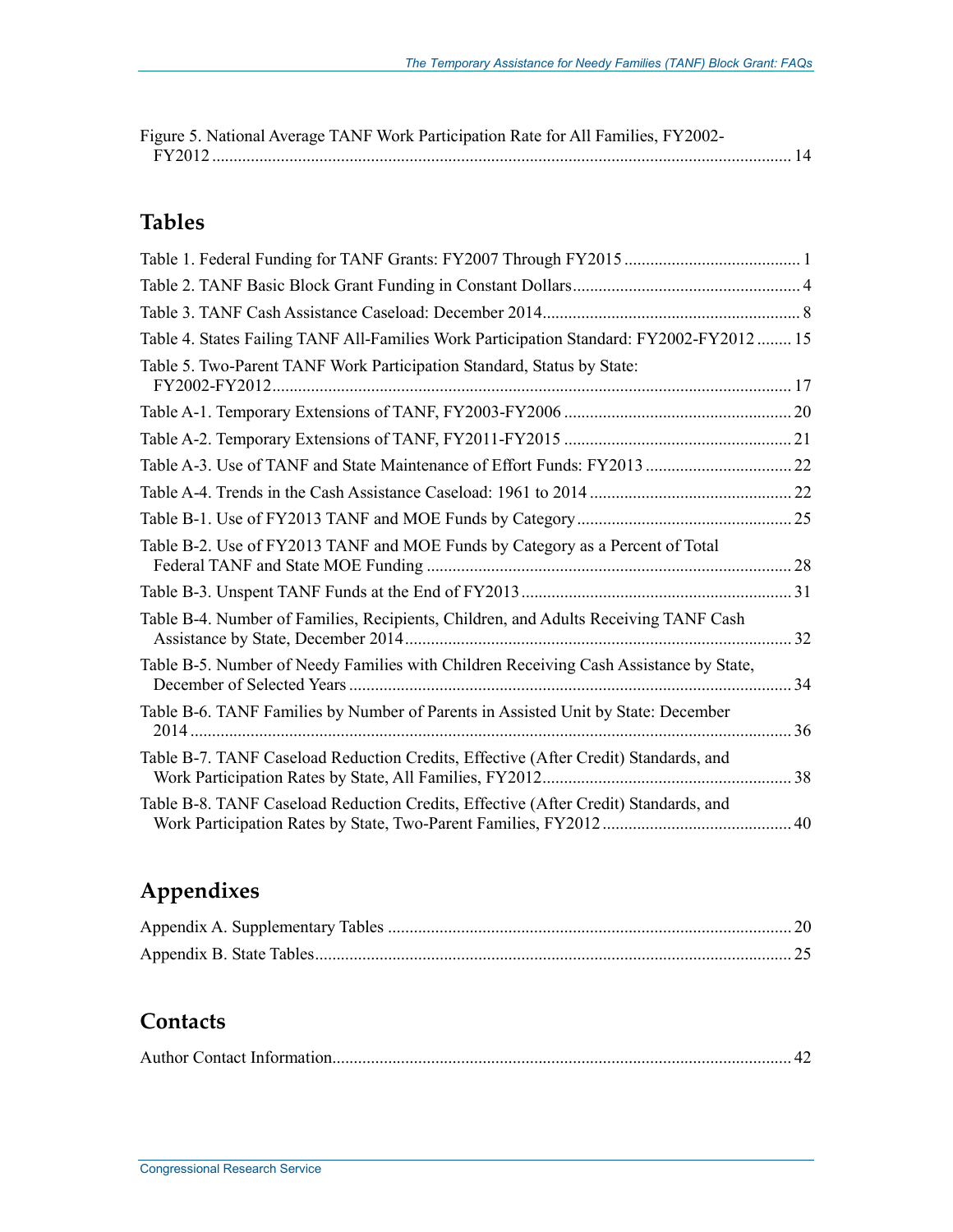# **Introduction**

This report provides responses to frequently asked questions about the Temporary Assistance for Needy Families (TANF) block grant. It is intended to serve as a quick reference to provide easy access to information and data. This report does not provide information on TANF program rules. For such information, see CRS Report RL32748, *The Temporary Assistance for Needy Families (TANF) Block Grant: A Primer on TANF Financing and Federal Requirements*, by Gene Falk. For a non-technical overview of TANF, see CRS Report R40946, *The Temporary Assistance for Needy Families Block Grant: An Overview*, by Gene Falk.

# **Current Topics**

#### **What Is TANF's Current Funding Status?**

P.L. 113-235, the omnibus appropriation act for FY2015, extends TANF funding through September 30, 2015. $^1$ 

#### **What Is TANF's Funding Level?**

**Table 1** shows TANF funding for FY2007 through FY2015. The bulk of TANF funding is in a basic block grant (the state family assistance grant), which provides annual funding totaling \$16.5 billion for the 50 states and District of Columbia. This grant amount was established in the 1996 welfare reform law and has not been changed since then.

FY2015 funding for TANF grants is the same as in previous years, except for the TANF contingency fund. A total of \$583 million is available for FY2015 contingency fund grants to states, compared with \$610 million in FY2014. A total FY2015 contingency fund appropriation of \$608 million includes set-asides of \$15 million for HHS TANF research activities and \$10 million for Census Bureau research activities related to TANF, leaving \$583 million for contingency fund grants to states.

| (Dollars in millions)                             |          |          |          |          |          |          |          |          |          |  |
|---------------------------------------------------|----------|----------|----------|----------|----------|----------|----------|----------|----------|--|
|                                                   | 2007     | 2008     | 2009     | 2010     | 2011     | 2012     | 2013     | 2014     | 2015     |  |
| State family assistance grant                     | \$16,489 | \$16,489 | \$16,489 | \$16,489 | \$16,489 | \$16,489 | \$16,489 | \$16,489 | \$16,489 |  |
| Supplemental grants                               | 319      | 319      | 319      | 319      | 211      | 0        | 0        | 0        | 0        |  |
| Healthy marriage/responsible<br>fatherhood grants | 50       | 150      | 150      | 150      | 150      | 150      | 150      | 150      | 150      |  |
| Grants to the territories                         | 78       | 78       | 78       | 78       | 78       | 78       | 78       | 78       | 78       |  |
| Grants for tribal work<br>programs                | 8        | 8        | 8        | 8        | 8        | 8        | 8        | 8        | 8        |  |

#### **Table 1. Federal Funding for TANF Grants: FY2007 Through FY2015**

<sup>1</sup> See Section 228 of Division G of P.L. 113-235.

<u>.</u>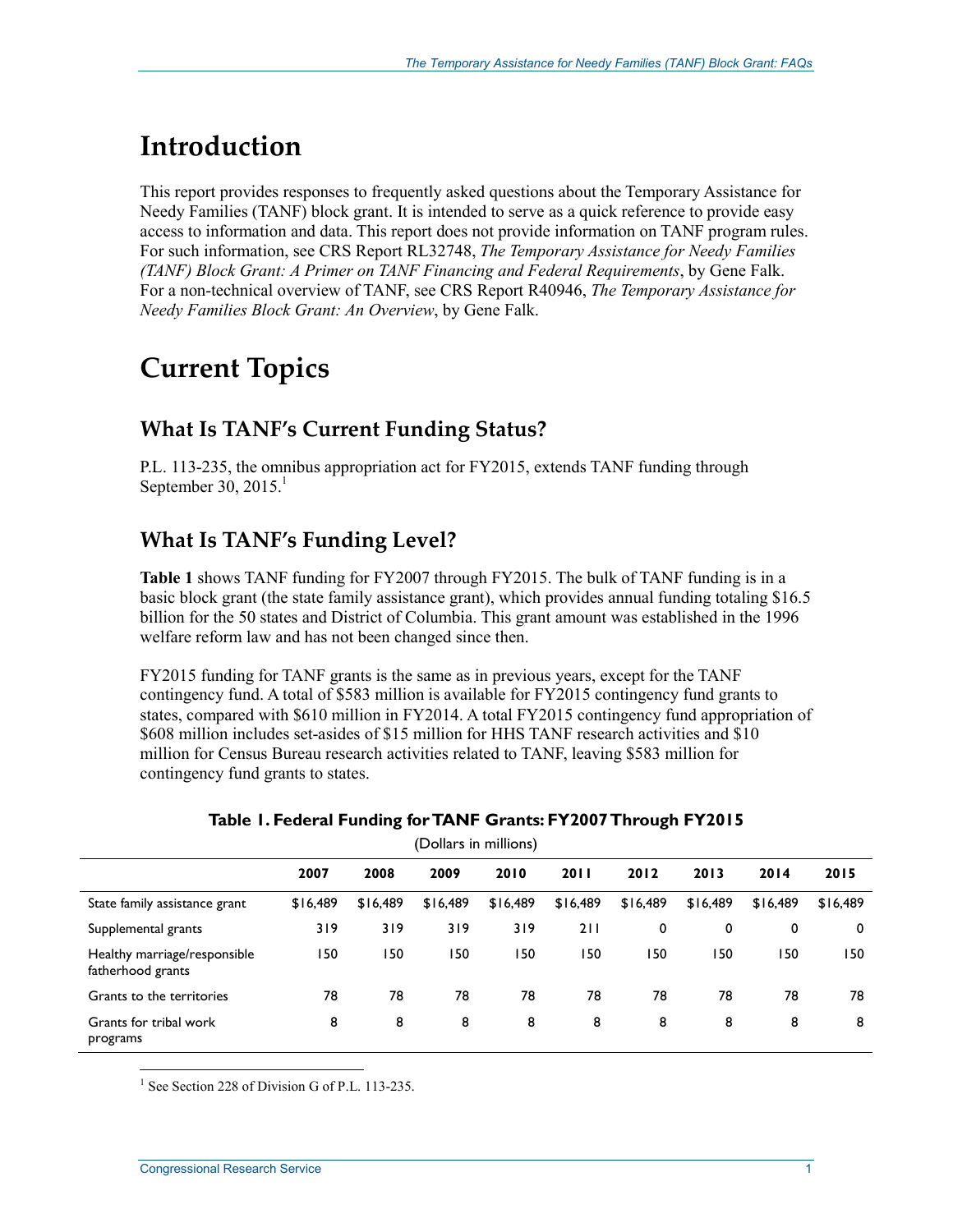|                            | 2007   | 2008   | 2009   | 2010   | <b>2011</b> | 2012   | 2013   | 2014   | 2015   |
|----------------------------|--------|--------|--------|--------|-------------|--------|--------|--------|--------|
| Contingency fund           | 59     | 428    | 1.107  | 212    | 334         | 612    | 610a   | 610a   | 583b   |
| Emergency contingency fund |        |        | 617    | 4.383  |             |        |        |        |        |
| Totals                     | 17.103 | 17.472 | 18.768 | 21,639 | 17,270      | 17,337 | 17,335 | 17.335 | 17.308 |

**Source:** Congressional Research Service (CRS), based on data from HHS.

- a. P.L. 112-275 appropriated \$612 million to the TANF contingency fund for FY2013 and FY2014, and reserved \$2 million in each year of these funds for a commission on child abuse and neglect fatalities. Thus, \$610 million was available for FY2013 and FY2014 TANF contingency fund grants to states.
- b. P.L. 113-235 appropriated \$608 million to the TANF contingency fund for FY2015 and FY2016, but sets aside from those funds \$15 million for HHS welfare research activities and \$10 million for U.S. Census Bureau activities related to welfare research.

In addition to federal TANF funds, states are required in total to contribute, from their own funds, at least \$10.4 billion per year for TANF-related activities for low-income families with children. This level of state funding, known as *maintenance-of-effort* (MOE) funding, was also established in the 1996 welfare law and has not been changed since then.

## **May States Require Drug Testing of TANF Cash Assistance Recipients?**

Yes. The 1996 assistance reform law gave states the *option* of requiring drug tests for assistance recipients and penalizing those who fail such tests. (See Section 902 of P.L. 104-193.) However, specific state policies regarding drug testing raise constitutional issues. For a discussion of states that require drug testing in TANF and related programs, see CRS Report R42394, *Drug Testing and Crime-Related Restrictions in TANF, SNAP, and Housing Assistance*, by Maggie McCarty et al. See also CRS Report R42326, *Constitutional Analysis of Suspicionless Drug Testing Requirements for the Receipt of Governmental Benefits*, by David H. Carpenter.

#### **What Are TANF's Rules for Drug Felons?**

The 1996 welfare reform law established a lifetime ban on eligibility for TANF and food stamps for those convicted of a drug-related felony. However, states may either opt out entirely or modify and limit this lifetime ban. (See Section 115 of P.L.  $104-193.$ )<sup>2</sup>

#### **What Are TANF's Rules for Substance Abuse Treatment?**

States may use TANF funds for substance abuse treatment. Federal TANF dollars cannot be used for "medical services," but can be used for "non-medical" treatment such as counseling. State MOE dollars can be used for medical services connected with substance abuse treatment.

1

<sup>&</sup>lt;sup>2</sup> TANF also bars aid to fleeing felons and people convicted of welfare fraud by misrepresenting their state of residence. For an overview of rules for TANF, as well as those for the Supplemental Nutrition Assistance Program (SNAP) and housing assistance programs related to drug testing and crime-related issues, see CRS Report R42394, *Drug Testing and Crime-Related Restrictions in TANF, SNAP, and Housing Assistance*, by Maggie McCarty et al.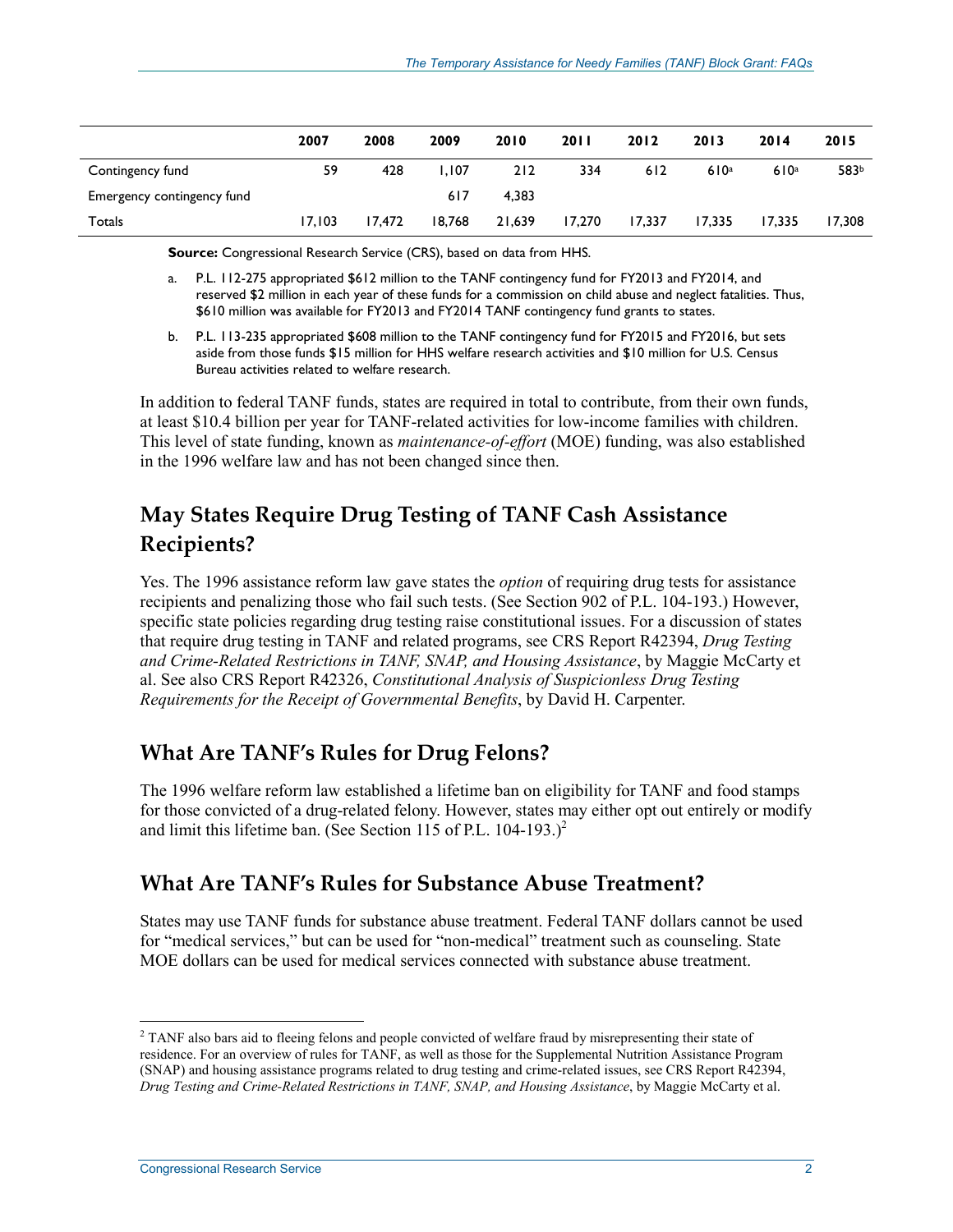TANF requires states to conduct an employability assessment of adult recipients, and allows states to establish Individual Responsibility Plans (IRPs) for their TANF families. The IRP may require participation in a substance abuse treatment program. A family may be sanctioned for failure to comply with its IRP.

 Additionally, a state may engage recipients in substance abuse treatment and count that activity toward its work participation standard, though such an activity is counted only for a limited period of time. Substance abuse treatment is considered a "job readiness" activity; a state may count job search and job readiness activities for a maximum of 12 weeks in a year toward its work participation standards.

## **What Is the Administration's "Waiver" Initiative?**

On July 12, 2012, the Department of Health and Human Services (HHS) announced that it would accept applications for "waivers" of the TANF work participation standards. In general, these are waivers of the way the performance of state welfare-to-work programs are assessed, the federal work participation standards. For a discussion, see CRS Report R42627, *Temporary Assistance for Needy Families (TANF): Welfare Waivers*, by Gene Falk.

## **Has Any State Formally Applied for a "Waiver" of TANF Work Participation Standards?**

As of July 7, 2015, no state had formally applied for a waiver of TANF work participation standards under the Administration's waiver initiative.

## **Are there Restrictions on a Family's Use of TANF Benefits?**

TANF funds a wide range of benefits and services, many of which are for specific purposes. However, TANF is best known for helping states finance their cash public assistance programs for needy families with children. The "cash" benefits are often paid on an Electronic Benefit Transaction (EBT) card that a recipient can take to an Automated Teller Machine (ATM) to draw cash or use to purchase goods and services at a point-of-sale device. As "cash," there are no restrictions on the types of goods and services that can be purchased with a TANF benefit.

However, TANF law does restrict *where* a recipient might access benefits at an ATM. P.L. 112-96 prevents electronic benefit transaction access to TANF cash at liquor stores, casinos, and strip clubs. States are required to prohibit access to TANF cash at Automated Teller Machines (ATMs) at such establishments.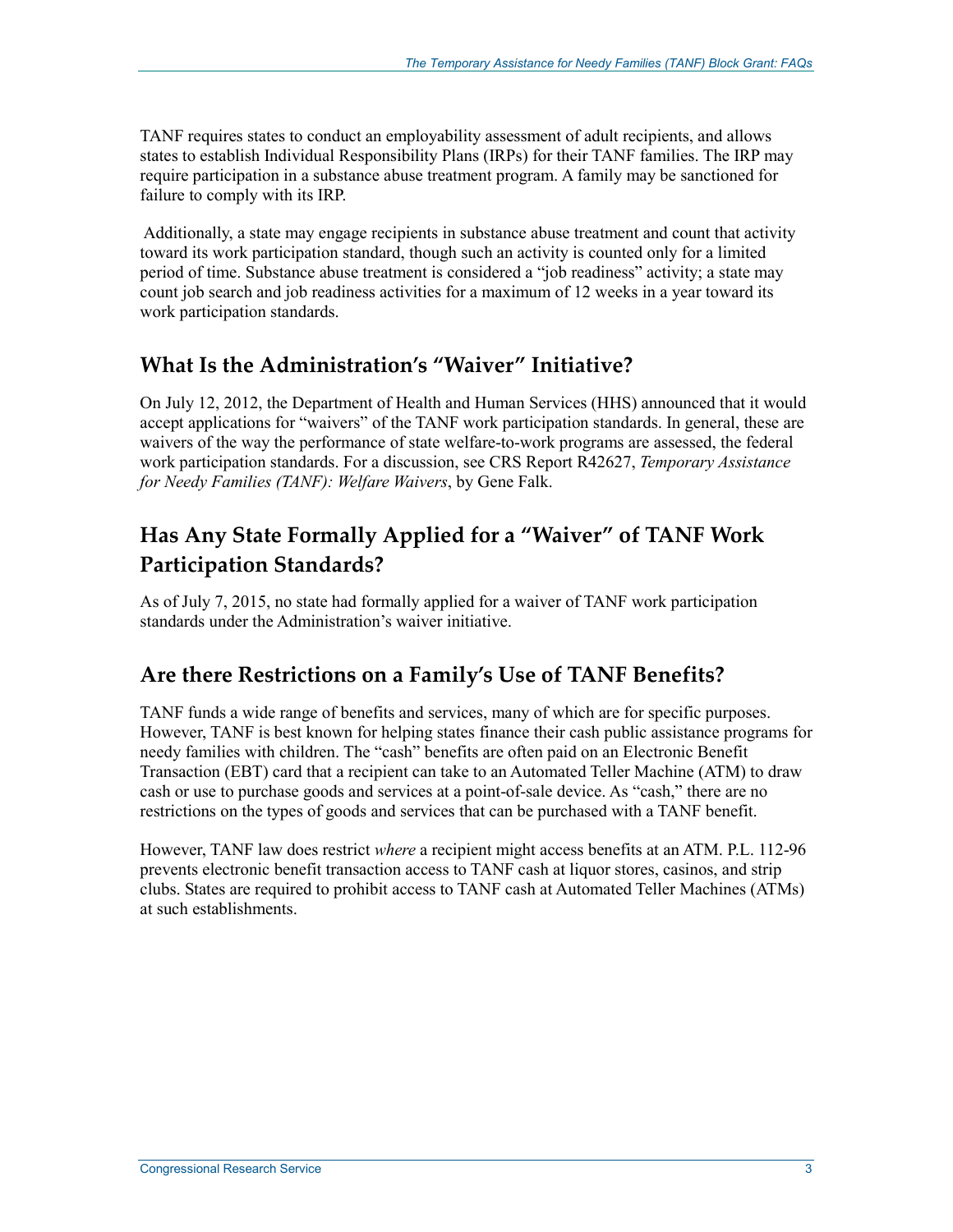# **Funding and Expenditures**

## **How Much Has the TANF Grant Declined in Value Because of Inflation?**

From FY1997 (the first full year of TANF funding) through FY2014 (ended September 30, 2014), the real value of the TANF block grant declined by 32.3%. **Table 2** shows the impact of inflation on the value of the TANF block grant for each year, FY1997 through FY2014. On average, the TANF basic block grant has lost 2.3% of its value each year over that period.

| <b>Fiscal Year</b> | <b>Value of the Basic</b><br><b>TANF Block Grant</b><br>in FY1997 Dollars<br>(\$ in billions) | <b>Cumulative</b><br>Change in Value of<br>the Basic Block<br><b>Grant from</b><br>FY1997 Levels |
|--------------------|-----------------------------------------------------------------------------------------------|--------------------------------------------------------------------------------------------------|
| 1997               | \$16.5                                                                                        |                                                                                                  |
| 1998               | 16.2                                                                                          | $-1.6%$                                                                                          |
| 1999               | 15.9                                                                                          | $-3.5$                                                                                           |
| 2000               | 15.4                                                                                          | $-6.4$                                                                                           |
| 2001               | 14.9                                                                                          | $-9.4$                                                                                           |
| 2002               | 14.7                                                                                          | $-10.7$                                                                                          |
| 2003               | 14.4                                                                                          | $-12.7$                                                                                          |
| 2004               | 4.1                                                                                           | $-14.7$                                                                                          |
| 2005               | 13.6                                                                                          | $-17.4$                                                                                          |
| 2006               | 13.1                                                                                          | $-20.4$                                                                                          |
| 2007               | 12.8                                                                                          | $-22.2$                                                                                          |
| 2008               | 12.3                                                                                          | $-25.5$                                                                                          |
| 2009               | 12.3                                                                                          | $-25.3$                                                                                          |
| 2010               | 12.1                                                                                          | $-26.5$                                                                                          |
| 2011               | 11.8                                                                                          | $-28.4$                                                                                          |
| 2012               | 11.5                                                                                          | $-30.1$                                                                                          |
| 2013               | 11.3                                                                                          | $-31.2$                                                                                          |
| 2014               | 11.2                                                                                          | $-32.3$                                                                                          |
| of the Block Grant | Average Annual Rate of Change in the Value                                                    | $-2.3%$                                                                                          |

#### **Table 2. TANF Basic Block Grant Funding in Constant Dollars**

**Source:** Congressional Research Service (CRS) based on data from the U.S. Department of Health and Human Services (HHS), and the U.S. Department of Labor, Bureau of Labor Statistics (BLS).

**Notes:** Constant dollars were computed using the Consumer Price Index for all Urban Consumers (CPI-U).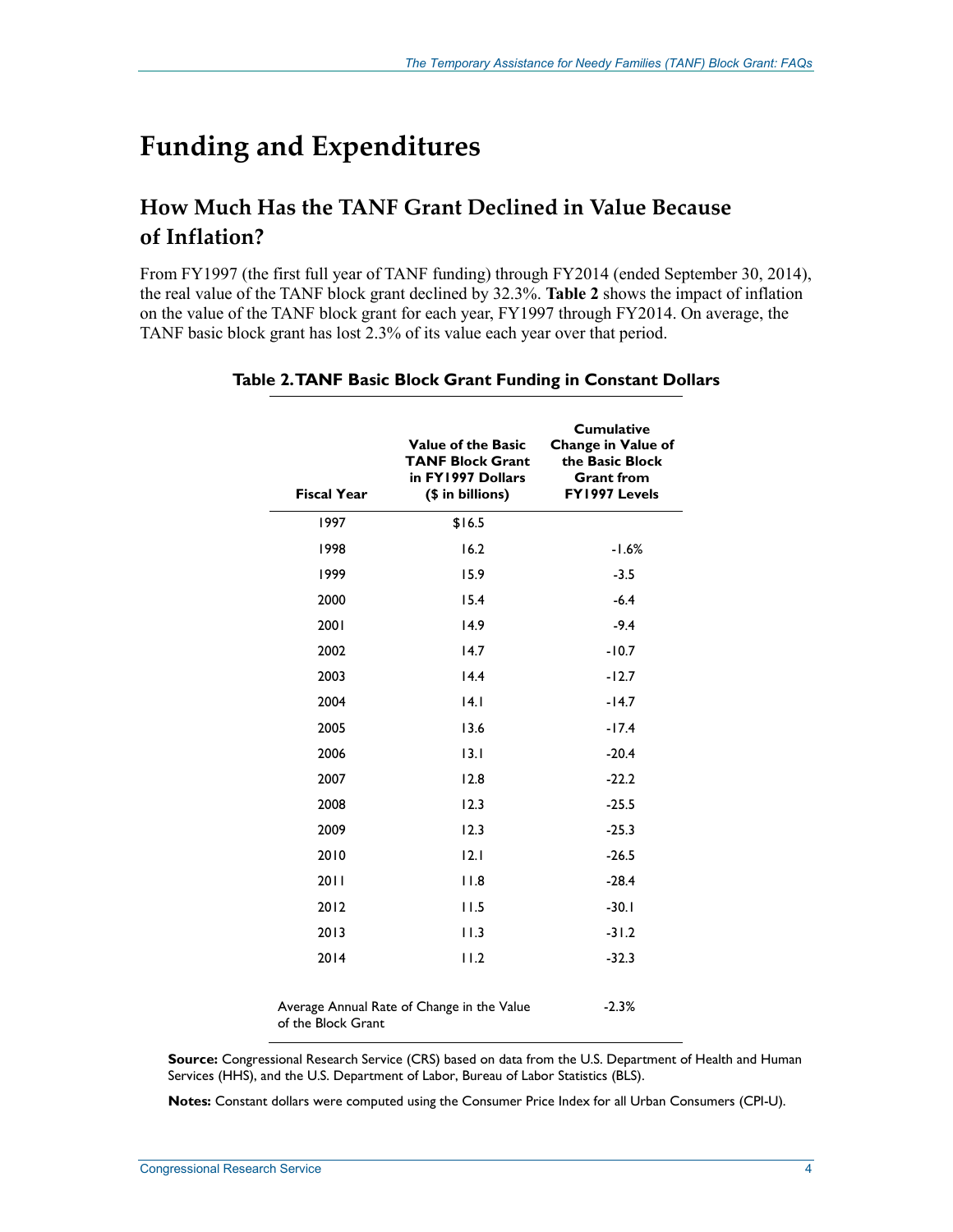#### **How May States Use Federal TANF Funds?**

TANF is a broad-purpose block grant that gives states the flexibility to use its funds to address both the effects of, and the root causes of, childhood economic disadvantage. There are two sets of rules: those that relate to the use of federal TANF grants, and those for which state expenditures count toward meeting the TANF MOE state spending requirement.

States have broad discretion on how they expend federal TANF grants. States may use TANF funds "in any manner that is reasonably calculated" to accomplish the block grant's statutory purpose. That purpose is to increase the flexibility of states in operating a program designed to

- 1. provide assistance to needy families so that children may be cared for in their own homes or in the homes of relatives;
- 2. end the dependence of needy parents on government benefits by promoting job preparation, work, and marriage;
- 3. prevent and reduce the incidence of out-of-wedlock pregnancies and establish annual numerical goals for preventing and reducing the incidence of these pregnancies; and
- 4. encourage the formation and maintenance of two-parent families.

In addition, states may also expend federal TANF grants on any activity financed by pre-TANF programs. These are known as "grandfathered" activities." Examples of activities that do not meet a TANF goal but may be financed by TANF grants include foster care payments and funding for juvenile justice activities, if they were financed in the pre-TANF programs.

In addition to expending federal funds on allowable TANF activities, federal law permits a limited amount of the federal TANF basic block grant to be used for other programs. A maximum of 30% of the TANF block grant may be used for the following combined transfers or expenditures: (1) transfers to the Child Care and Development Block Grant; (2) transfers to the Social Services Block Grant (SSBG), with a maximum transfer to the SSBG set at 10% of the basic block grant; (3) as state match for "reverse commuter grants," providing public transportation from inner cities to the suburbs.

## **What Expenditures May a State Count Toward its Maintenance of Effort (MOE) Requirement?**

The range of expenditures on activities that states may count toward the maintenance of effort requirement is—like the authority to spend federal funds—quite broad. The expenditures need not be in the "TANF program" itself, but in any program that provides benefits and services to TANF-eligible families in cash assistance, child care assistance, education and job training, administrative costs, or any other activity designed to meet TANF's statutory goals. States may count expenditures made by local governments toward the MOE requirement. Additionally, there is a general rule of federal grants management that permits states to count as a state expenditure "third-party" in-kind donations, as long as they meet the requirements of providing benefits or services to TANF-eligible families and meet the requirements of the types of activities that states may count toward the MOE requirement.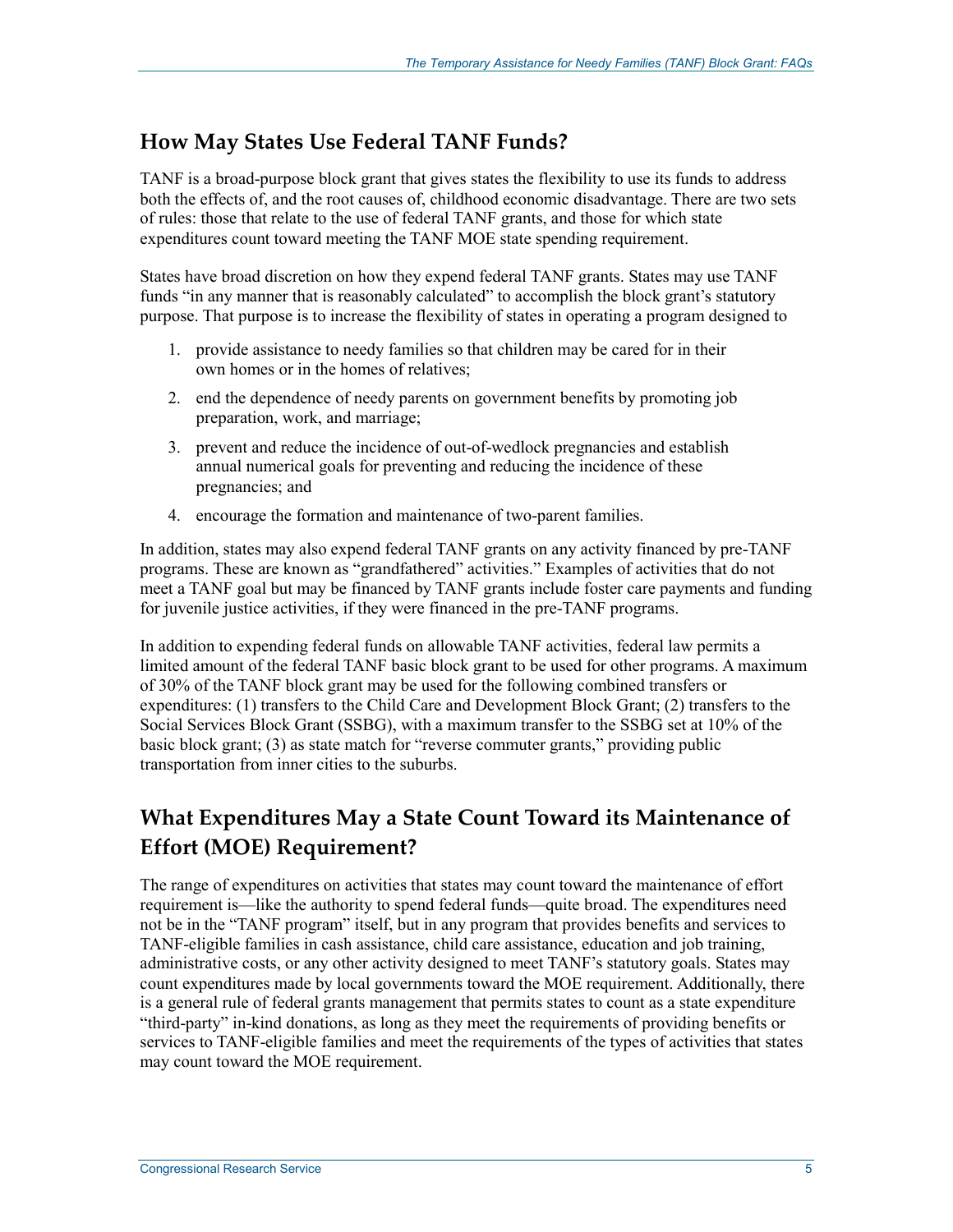The MOE requirement sets a minimum amount that states must expend from their own funds. Under current law, there are incentives for states to expend funds beyond this minimum. States must spend more than the minimum MOE to access TANF contingency funds. Additionally, states can receive extra "credit" toward their work participation standards for spending more than the minimum required.

#### **How Have States Used TANF Funds?**

**Figure 1** shows the uses of federal TANF grants to states and state MOE funds in FY2013. In FY2013, a total of \$31.6 billion of both federal TANF and state MOE expenditures were either expended or transferred to other block grant programs. Basic assistance, the category that most closely reflects cash assistance, represented 28% (\$8.7 billion) of total FY2013 TANF and MOE dollars.

TANF is a major contributor of child care funding. In FY2013, 16% of all TANF funds used were either expended on child care or transferred to the child care block grant (the Child Care and Development Fund, or CCDF). TANF is also a major contributor to the child welfare system, which provides foster care, adoption assistance, and services to families with children who either have experienced or are at risk of experiencing child abuse or neglect. However, TANF's accounting system does a poor job of capturing expenditures associated with spending on the child welfare system. Most TANF funding for these programs is subsumed in the catch-all "other" expenditure category.



**Figure 1. Uses of TANF Federal Grants and State MOE Funds: FY2013** 

 $(Total = $31.6$  Billion)

**Source: :** Congressional Research Service (CRS), based on data from the U.S. Department of Health and Human Services (HHS).

See **Appendix A**, **Table A-3** for dollar amounts of total federal TANF and state MOE funds associated with each of these categories. For state-specific information on the use of TANF funds, see **Table B-1** and **Table B-2**.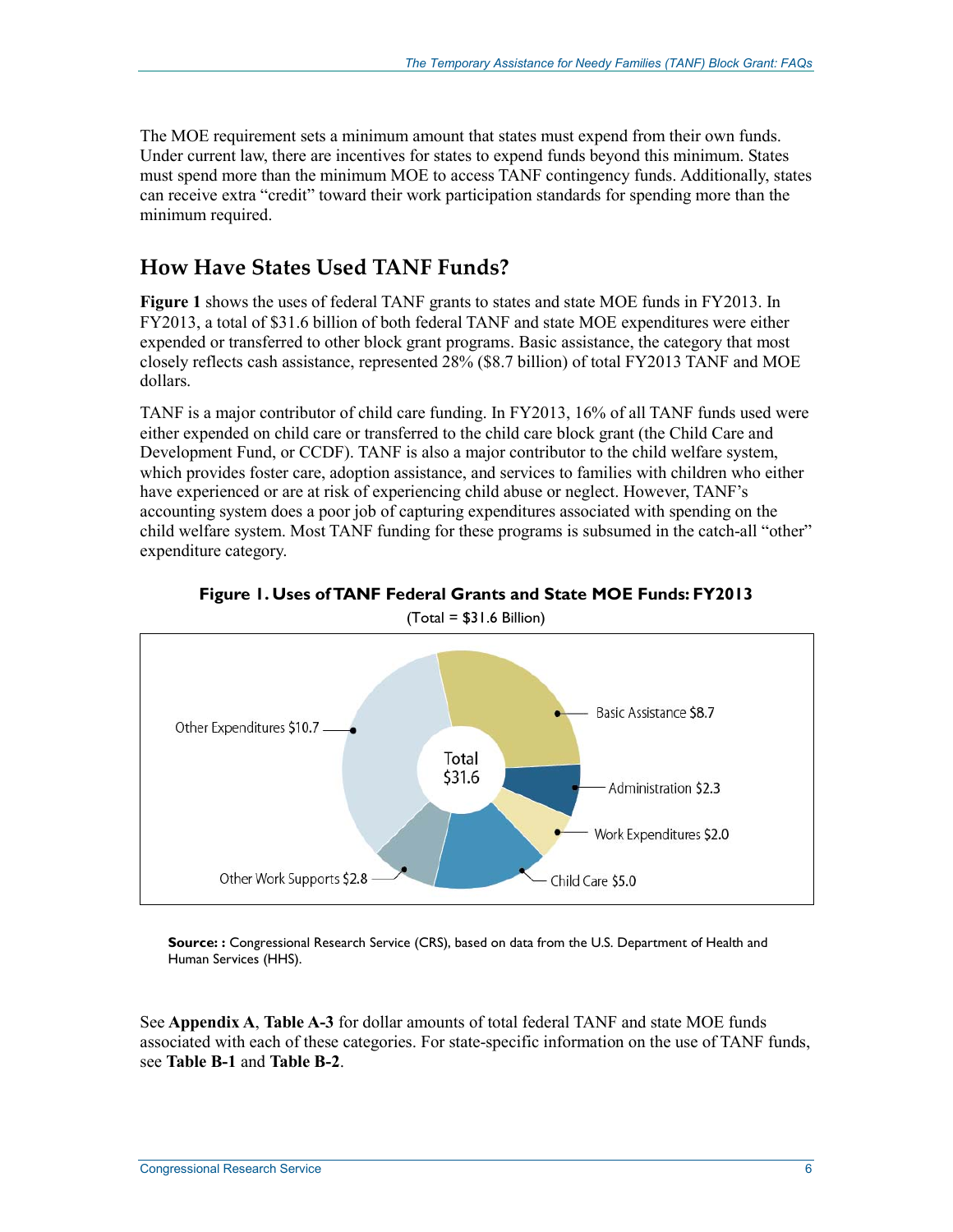#### **How Much of the TANF Grant Has Gone Unspent?**

TANF law permits states to "reserve" unused funds without time limit. This permits flexibility in timing of the use of TANF funds, including the ability to "save" funds for unexpected occurrences that might increase costs (such as recessions or natural disasters).

At the end of FY2013 (September 30, 2013, the latest data currently available), a total of \$3.0 billion of federal TANF funding remained neither transferred nor spent. However, some of these unspent funds represent monies that states had already committed to spend later. At the end of FY2013, states had made such commitments to spend—that is, had obligated—a total of \$1.5 billion. Generally, obligations are binding commitments to spend, and they come in the form of contracts and grants to provide benefits and services. However, the definition of "obligation" varies from program to program, and because TANF essentially consists of 54 different programs (one for each state, the District of Columbia, and the territories), what constitutes an obligation may vary.

At the end of FY2013, states also had \$1.5 billion of "unobligated balances." These funds are available to states to make *new* spending commitments. **Table B-3** shows unspent TANF funds by state.

# **The Caseload**

#### **How Many Families Receive TANF- or MOE-Funded Benefits and Services?**

This number is not known. Federal TANF reporting requirements focus on families receiving only ongoing cash *assistance*, with no complete reporting on families receiving other TANF benefits and services. As discussed in a previous section of this report, TANF basic assistance accounts for about 28% of all TANF expenditures. Therefore, the federal reporting requirements that pertain to families receiving "assistance" are likely to undercount the number of families receiving any TANF-funded benefit or service.

## **How Many Families and People Currently Receive TANF- or MOE-Funded Cash Assistance?**

**Table 3** provides cash assistance caseload information. A total of 1.7 million families, composed of 4.2 million recipients, received TANF- or MOE-funded cash in December 2014. The bulk of the "recipients" were children—3.1 million in that month. For state-by-state cash assistance caseloads, see **Table B-4**.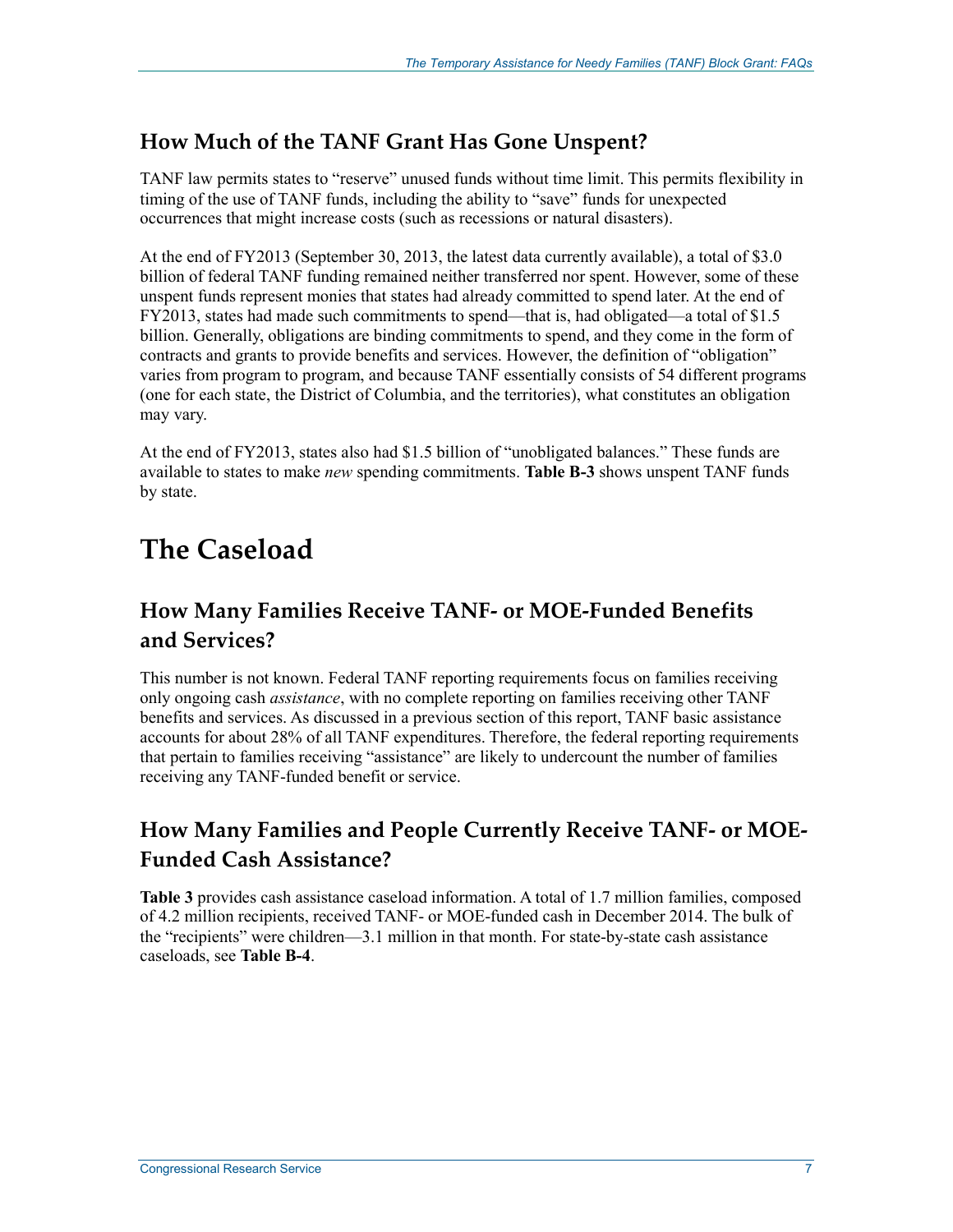| <b>Families</b>         | 1,674,536 |
|-------------------------|-----------|
| <b>Total Recipients</b> | 4,216,251 |
| Total Children          | 3,055,382 |
| <b>Total Adults</b>     | 1,160,869 |
|                         |           |

**Notes:** TANF cash assistance caseload includes families receiving assistance in state-funded programs counted toward the TANF maintenance of effort (MOE) requirement.

#### **How Does the Current Cash Assistance Caseload Level Compare with Historical Levels?**

**Figure 2** provides a long-term historical perspective on the number of families receiving cash assistance, from July 1959 to December 2014. Before 1996, these are families that received cash assistance from the Aid to Families with Dependent Children (AFDC) program. From 1997 onward, these are families that received cash assistance from TANF. The shaded areas of the figure represent months when the national economy was in recession. Though the health of the national economy affected the trend in the cash assistance caseload, the long-term trend in receipt of cash assistance does not follow a classic counter-cyclical pattern. (Such a pattern would have the caseload rise during economic slumps, and then fall again during periods of economic growth.) Factors other than the health of the economy (demographic trends, policy changes) also influenced the caseload trend.

The figure shows two periods of sustained caseload increases: the period from the mid-1960s to the mid-1970s and a second period from 1988 to 1994. The number of families receiving cash assistance peaked in March 1994 at 5.1 million families. The cash assistance caseload fell rapidly in the late 1990s (after the 1996 welfare reform law) before leveling off in 2001. In 2004, the caseload began another decline, albeit at a slower pace than in the late 1990s.

During the recent 2007-2009 recession and its aftermath, the caseload began to rise from its postwelfare reform low in August 2008 (1.7 million families), peaking in December 2010 at close to 2.0 million families. By December 2014, the cash assistance caseload had declined to approximately match its post-welfare reform low at about 1.7 million families.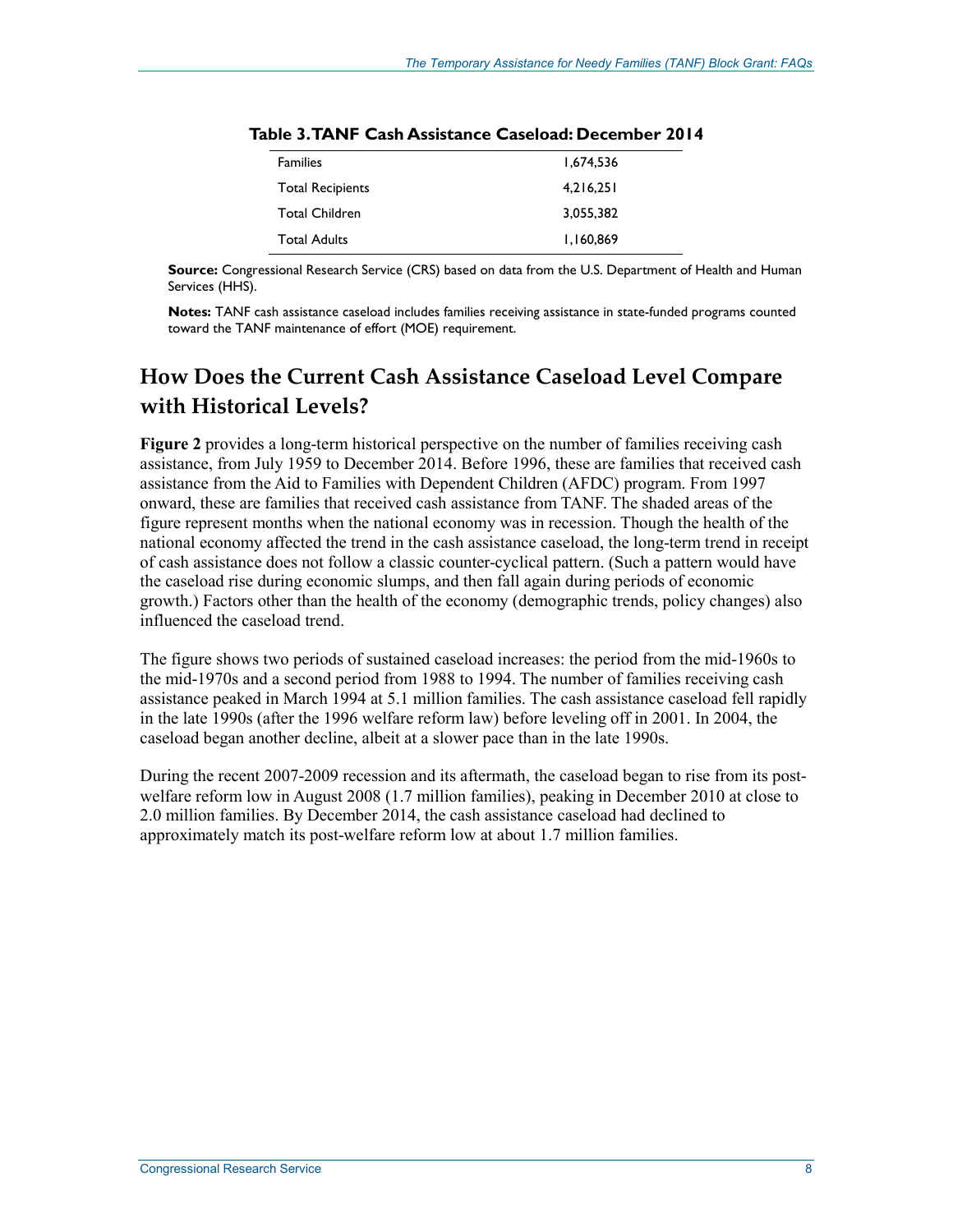

**Figure 2. Number of Families Receiving Cash Assistance, July 1959-December 2014** 

**Notes:** Shaded areas denotes months when the national economy was in recession. Information represents families receiving cash assistance from Aid to Dependent Children (ADC), Aid to Families with Dependent Children (AFDC), and TANF. For October 1999 through December 2014, includes families receiving assistance from Separate State Programs (SSPs) with expenditures countable toward the TANF maintenance of effort requirement. See **Table A-4** for average annual data on families, recipients, adult recipients, and child recipients of ADC,/AFDC and TANF cash assistance for 1961 to 2014.

**Table B-5** shows recent trends in the number of cash assistance families by state.

#### **What Are the Characteristics of Cash Assistance Families?**

Historically, the "typical" cash assistance family has been headed by a single parent (usually the mother) with one or two children. The single parent has also typically been unemployed. However, the cash assistance caseload decline has occurred together with a major shift in the composition of the rolls. **Figure 3** shows the change in the size and composition of the cash assistance caseload under both AFDC (1988 and 1994) and under TANF. In FY1988, 84% of AFDC families were headed by an unemployed adult recipient. In FY2012, families with an unemployed adult recipients represented 45% of all cash assistance families. This decline occurred, in large part, as the number of families headed by unemployed adult recipients declined.

With the decline in families headed by unemployed adults, the share of the caseload that represented families with employed adults and "child only" families has increased. In FY2012, families with employed adult recipients represented 18% of all cash assistance families. "Childonly" families are those where no adult recipient receives benefits in their own right; the family receives benefits on behalf of its children. The share of the caseload that was child-only in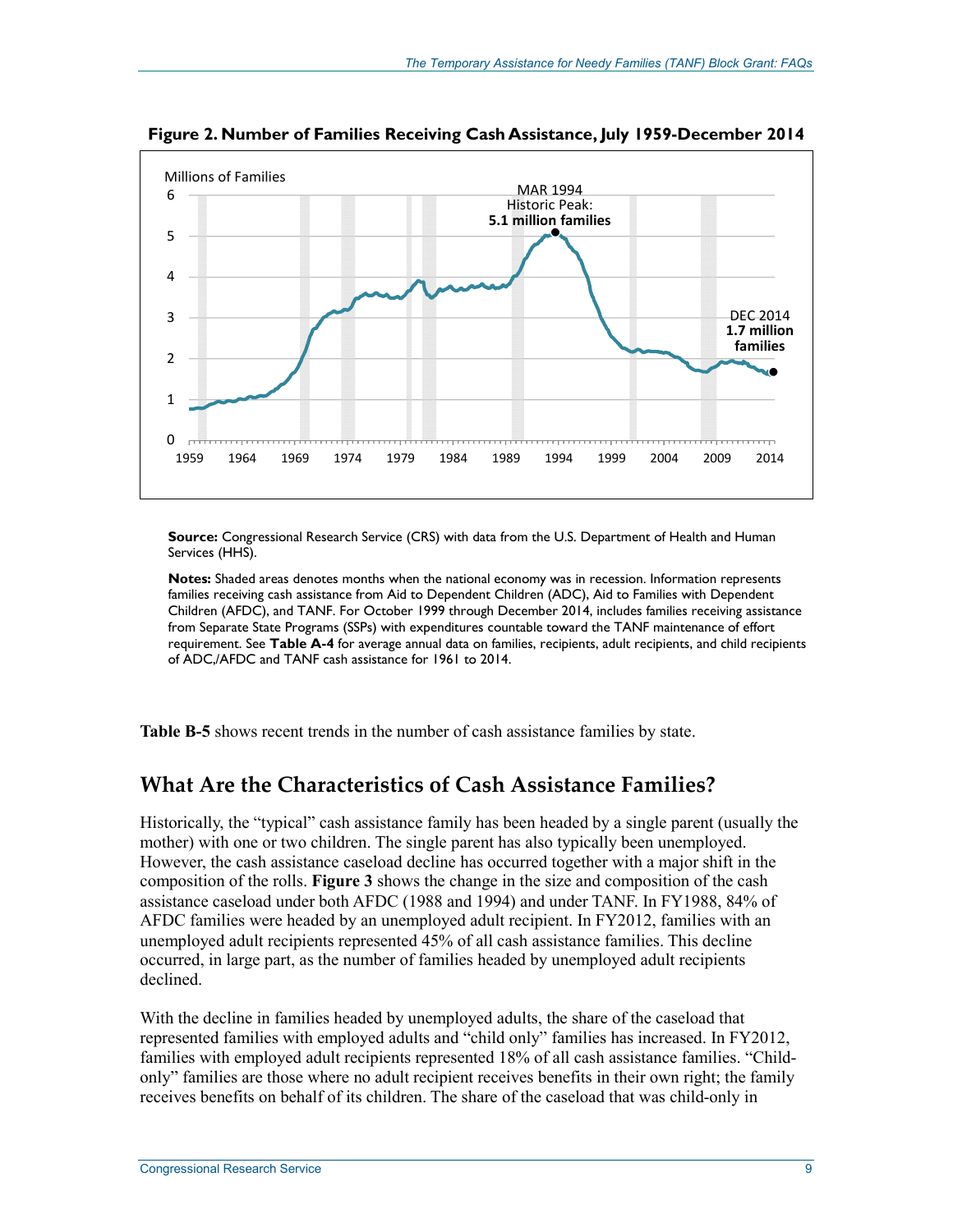FY2012 was 36.5%. In FY2012, families with a non-recipient, non-parent relative (grandparents, aunts, uncles) represented 12% of all cash assistance families. Families with ineligible, noncitizen adults or adults who have not reported their citizenship status made up 11% of the cash assistance caseload in that year. Families where the parent received Supplemental Security Income (SSI) and the children received TANF made up 9% of all cash assistance families in FY2012.





**Source:** Congressional Research Service (CRS) tabulations of the TANF national data files.

**Notes:** TANF cash assistance caseload includes families receiving assistance in state-funded programs counted toward the TANF maintenance of effort (MOE) requirement.

For more information on the characteristics and the changes in the composition of the cash assistance caseload, see CRS Report R43187, *Temporary Assistance for Needy Families (TANF): Size and Characteristics of the Cash Assistance Caseload*, by Gene Falk.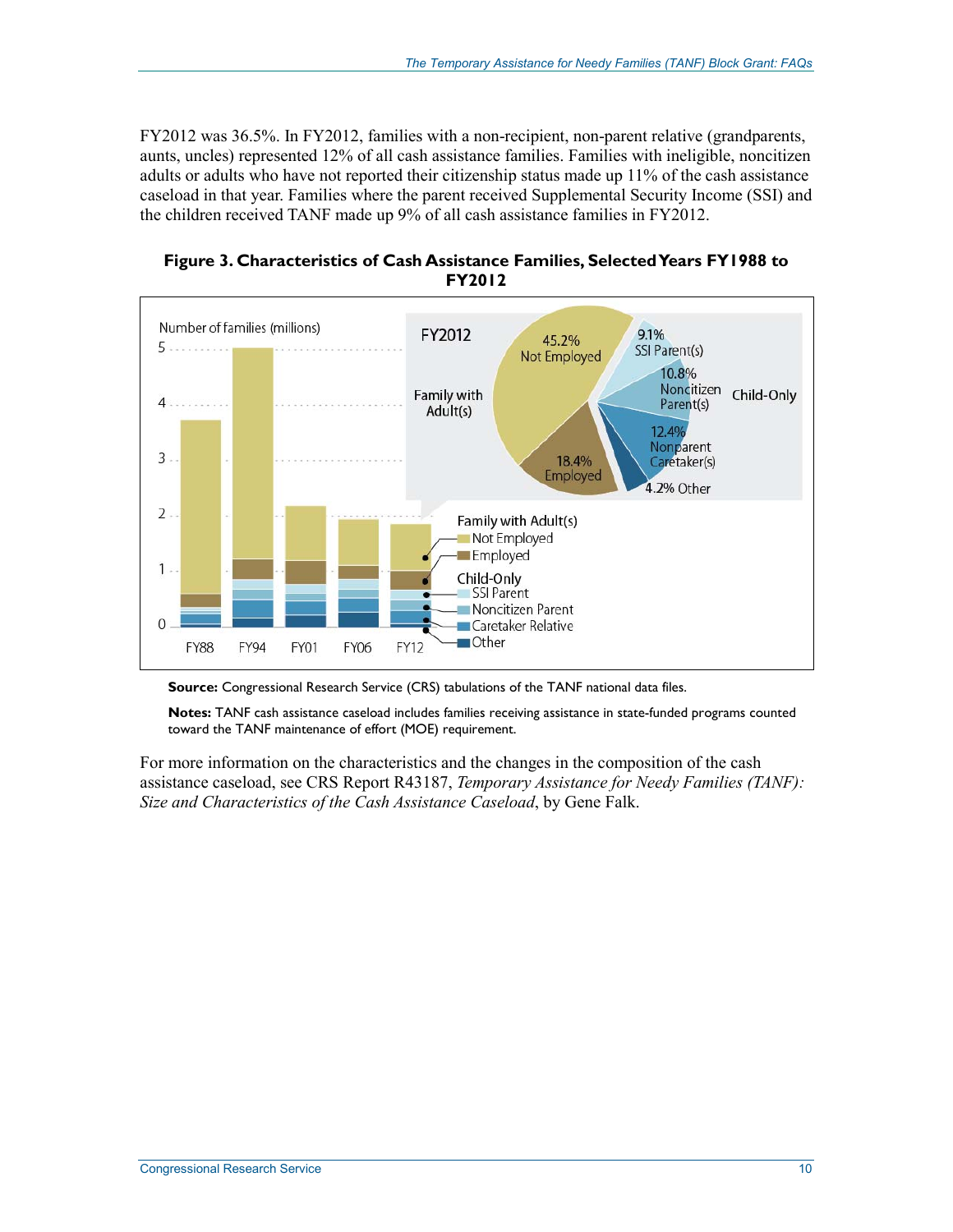# **TANF Cash Benefits: How Much Does a Family Receive in TANF Cash Per Month?**

There are *no* federal rules that help determine the amount of TANF cash benefits paid to a family. (There are also no federal rules that require states to use TANF to pay cash benefits, though all states do so.) Benefit amounts are determined solely by the states.

Most states base TANF cash benefit amounts on family size, paying larger cash benefits to larger families on the presumption that they have greater financial needs. The maximum monthly cash benefit is usually paid to a family that receives no other income (e.g., no earned or unearned income) and complies with program rules. Families with income other than TANF often are paid a reduced benefit. Moreover, some families are financially sanctioned for failure to meet a program requirement (e.g., a work requirement), and are also paid a lower benefit.

**Figure 4** shows the maximum monthly TANF cash benefit by state for a single mother caring for two children (family of three) in July 2013.<sup>3</sup> The benefit amounts shown are those for a singleparent family with two children. Some states vary their benefit amounts for other family types such as two-parent families or "child-only" cases. States also vary their benefits by other factors such as housing costs and sub-state geography. For a family of three, the maximum TANF benefit paid in July 2013 varied from \$170 per month in Mississippi to \$923 per month in Alaska. In all states, the maximum TANF cash assistance amount for this sized family was less than 50% of poverty-level income. <sup>4</sup>

1

<sup>&</sup>lt;sup>3</sup> States are not required to report to the federal government their cash assistance benefit amounts in either the TANF state plan (under Section 402 of the Social Security Act) or in annual program reports (under Section 411 of the Social Security Act). The benefit amounts shown are from the "Welfare Rules Database," maintained by the Urban Institute and funded by the Department of Health and Human Services (HHS).

<sup>&</sup>lt;sup>4</sup> In 2013, the HHS poverty guidelines for the contiguous 48 states and the District of Columbia for a family of 3 was \$1,628 per month. Higher poverty lines applied in Alaska (\$2,034 per month for a family of 3) and Hawaii (\$1,873 per month for a family of 3).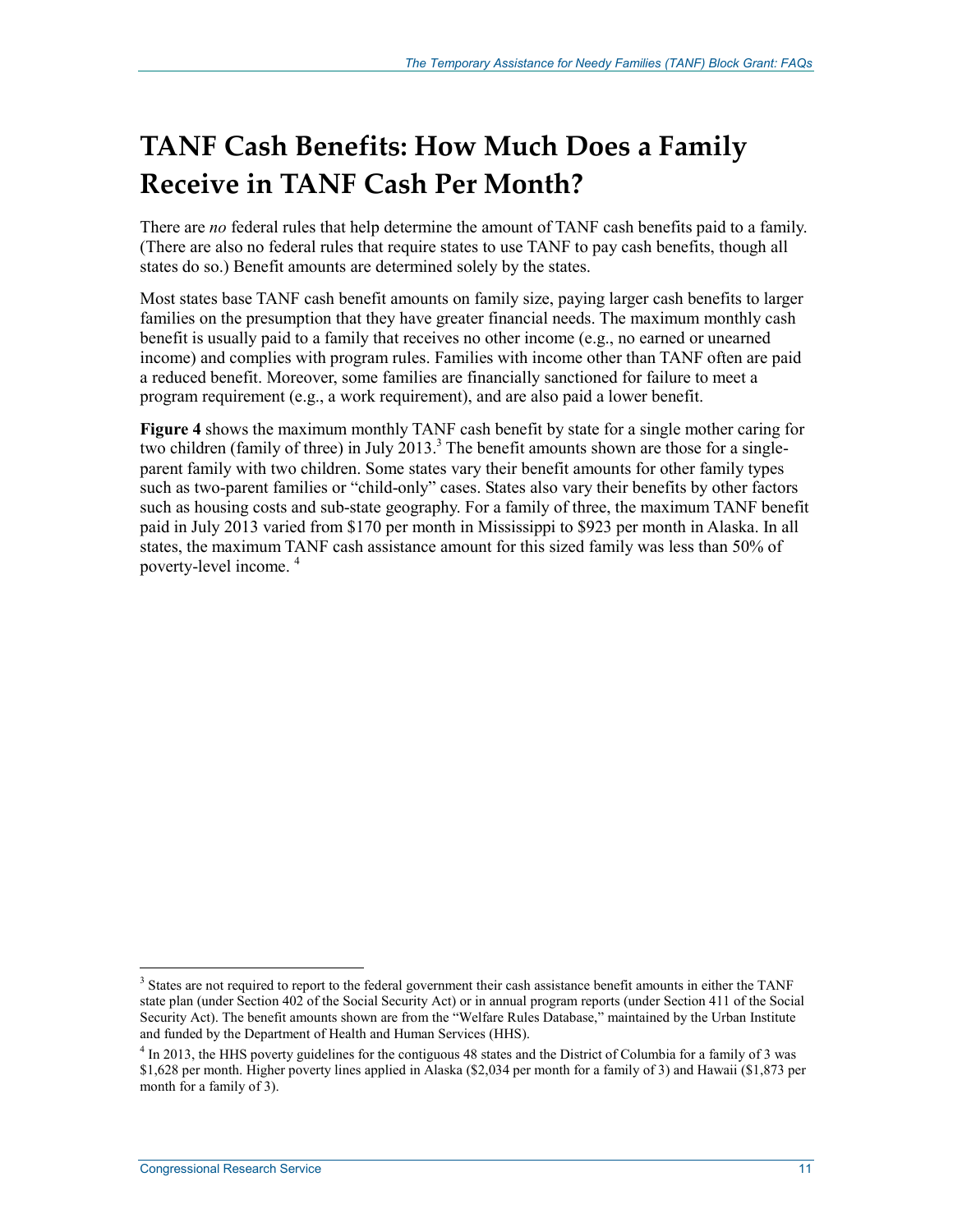

**Figure 4. TANF Cash Assistance Maximum Monthly Benefit Amounts for a Single Parent Family with Two Children, July 2013** 

**Source:** Congressional Research Service (CRS), based on data from the Urban Institute's *Welfare Rules Database*.

For additional information on TANF benefit amounts by state, see CRS Report R43634, *Temporary Assistance for Needy Families (TANF): Eligibility and Benefit Amounts in State TANF Cash Assistance Programs*, by Gene Falk.

# **TANF Work Participation Standards**

## **What Is the TANF Work Participation Standard States Must Meet?**

The TANF statute requires states to have 50% of their caseload meet standards of participation in work or activities—that is, a family member must be in specified activities for a minimum number of hours.<sup>5</sup> There is a separate participation standard that applies to the two-parent portion of a state's caseload, requiring 90% of the state's two-parent caseload to meet participation standards. States that fail the TANF work participation standards are at risk of being penalized by a reduction in their block grant amounts.

<sup>&</sup>lt;sup>5</sup> Some families are excluded from the participation rate calculation.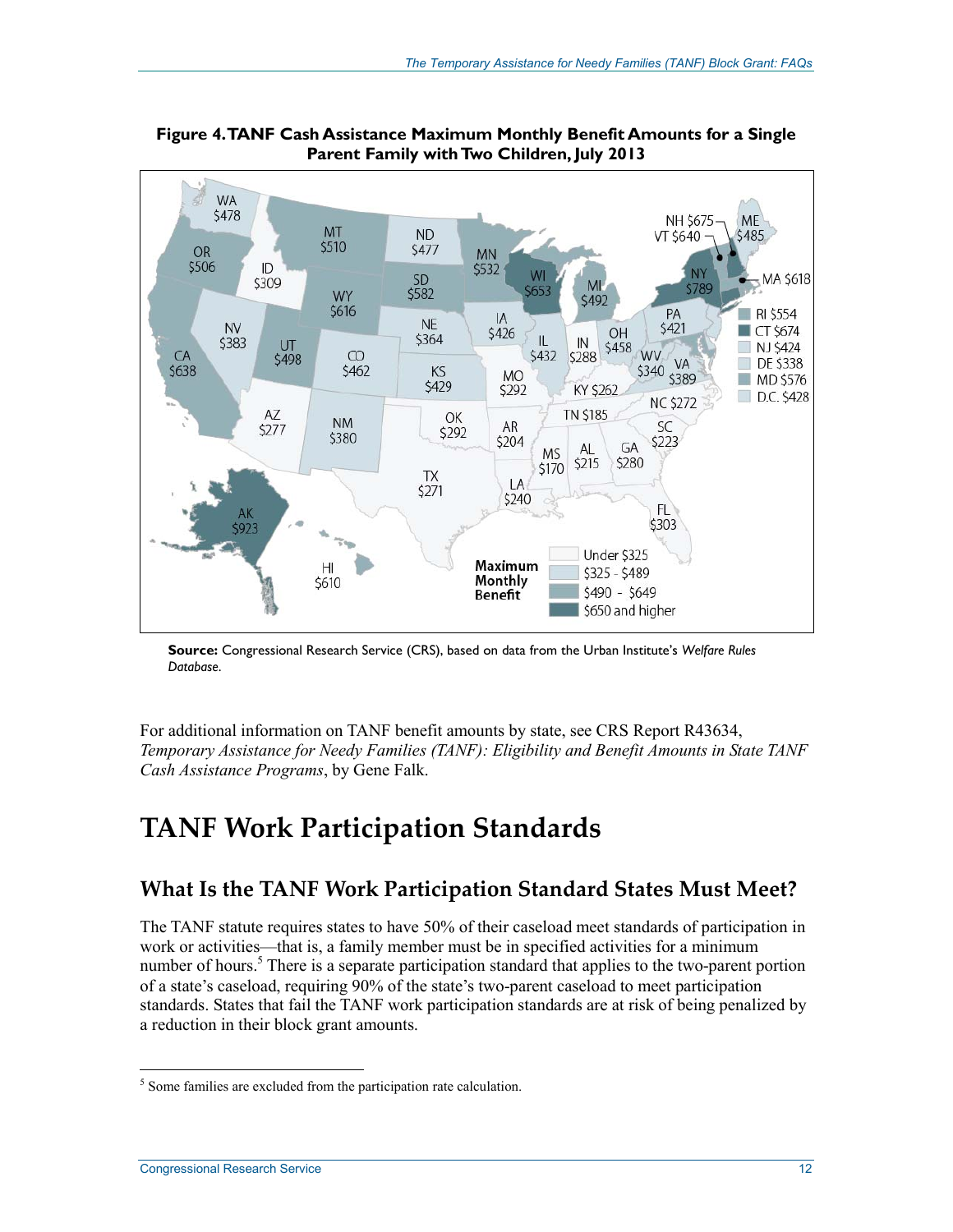However, the statutory work participation standards are reduced by a "caseload reduction credit." The caseload reduction credit reduces the participation standard one percentage point for each percentage point decline in a state's caseload. Additionally, under a regulatory provision, a state may get "extra" credit for caseload reduction if it spends more than required under the TANF MOE. Therefore, the effective standards states face are often less than the 50% and 90% targets, and vary by state and by year.

States that fail to meet the TANF work participation standard are at *risk* of being penalized through a reduction in their block grant. However, penalties can be forgiven if a state claims, and the Secretary of HHS finds, that it had "reasonable cause" for failing the standard. Penalties can also be forgiven for states that enter into "corrective compliance plans," and subsequently meet the work standard.

## **Have There Been Changes in the Work Participation Rules Enacted Since the 1996 Welfare Reform Law?**

The 50% and 90% target standards that states face, as well as the caseload reduction credit, date back to the 1996 welfare reform law. However, the Deficit Reduction Act of 2005 (P.L. 109-171) made several changes to the work participation rules effective in FY2007:

- The caseload reduction credit was changed to measure caseload reduction from FY2005, rather than the original law's FY1995.
- The work participation standards were broadened to include families receiving cash aid in "separate state programs." Separate state programs are programs run with state funds, distinct from a state's "TANF program," but with expenditures countable toward the TANF MOE.
- HHS was instructed to provide definition to the allowable TANF work activities listed in law. HHS was also required to define what is meant by a "work-eligible" individual, expanding the number of families that are included in the work participation calculation.
- States were required to develop plans and procedures to verify work activities.

The American Recovery and Reinvestment Act of 2009 (ARRA, P.L. 111-5), a law enacted in response to the sharp economic downturn of 2007-2009, held states "harmless" for caseload increases affecting the work participation standards for FY2009 through FY2011. It did so by allowing states to "freeze" caseload reduction credits at pre-recession levels through the FY2011 standards.

#### **What Work Participation Rates Have the States Achieved?**

HHS computes two work participation rates for each state that are then compared with the effective (after-credit) standard to determine if it has met the TANF work standard. An "allfamilies" work participation rate is computed and compared with the all-families effective standard (50% minus the state's caseload reduction credit). HHS also computes a two-parent work participation rate that is compared with the two-parent effective standard (90% minus the state's caseload reduction credit).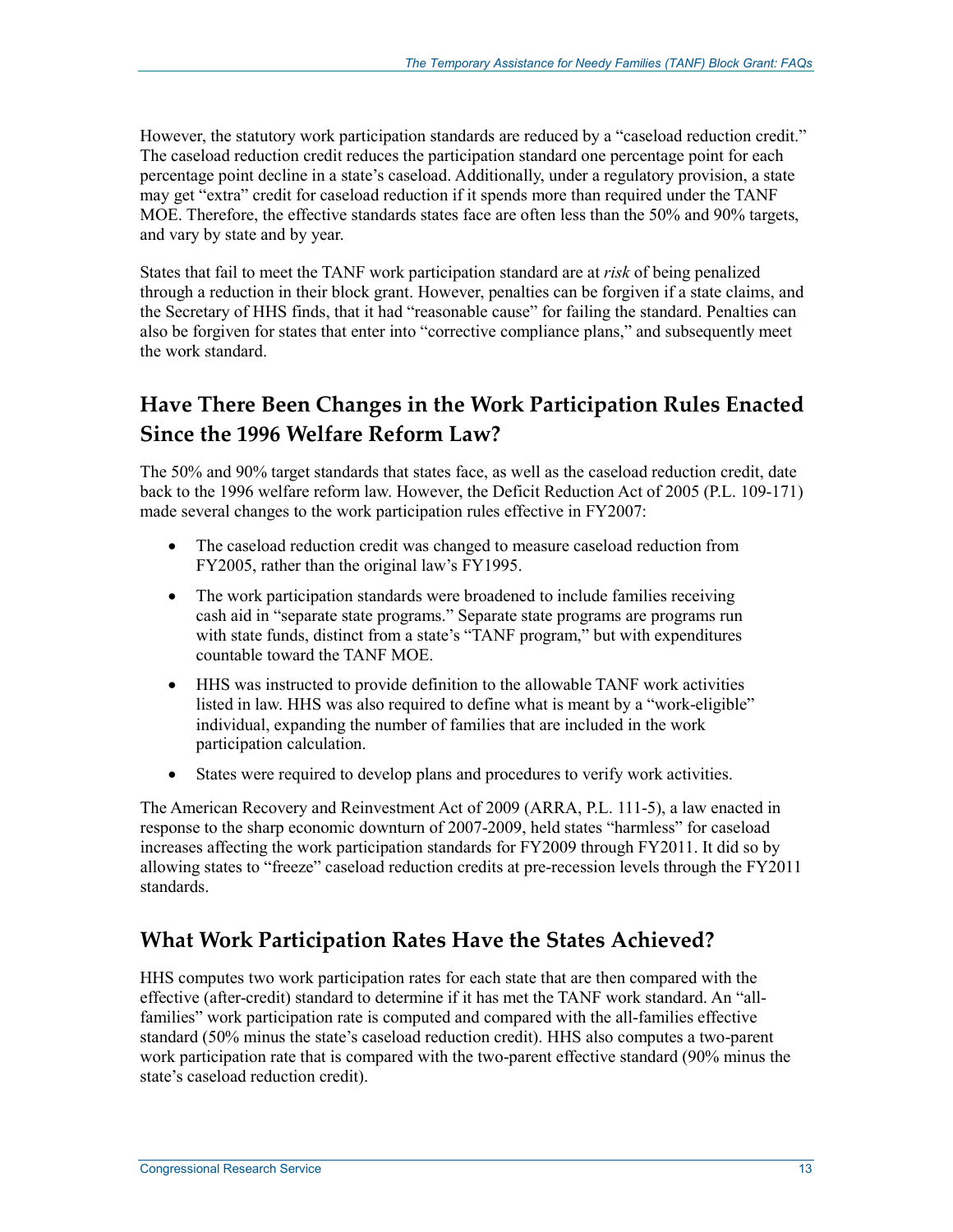**Figure 5** shows the national average all-families work participation rate for FY2002 through FY2012. For the period FY2002 through FY2011, states have achieved an all-families work participation rate hovering around 30%. In FY2012, the all-families work participation rate ticked up to 34.4%. In that year, states faced higher work participation standards because the "freeze" to the caseload reduction credit enacted in ARRA expired.

**Figure 5. National Average TANF Work Participation Rate for All Families, FY2002- FY2012** 



**Source:** Congressional Research Service (CRS), based on data from the U.S. Department of Health and Human Services (HHS).

## **How Many Jurisdictions Have Failed the All-Families Standard From FY2002 Through FY2012?**

**Table 4** shows which states failed the TANF all-families work participation standards from FY2002 through FY2012. Before FY2007, only a few jurisdictions failed to meet TANF allfamilies work participation standards. However, in FY2007, 15 jurisdictions failed to meet the all-families standard. FY2007 was the first year policies under the DRA were effective. This number declined to nine in FY2008 and eight in FY2009.

In FY2012, despite the uptick in the national average work participation rate, 16 states failed to meet the all-family standard, the largest number of states that did not meet their participation standards in any one year since the enactment of TANF. FY2012 was the year that ARRA's "freeze" of the caseload reduction credit expired, and states were generally required to meet higher standards than in previous years. For state-by-state information on FY2012 caseload reduction credits, effective (after credit) standards, and work participation rates related to the "all families" standard, see **Table B-7**.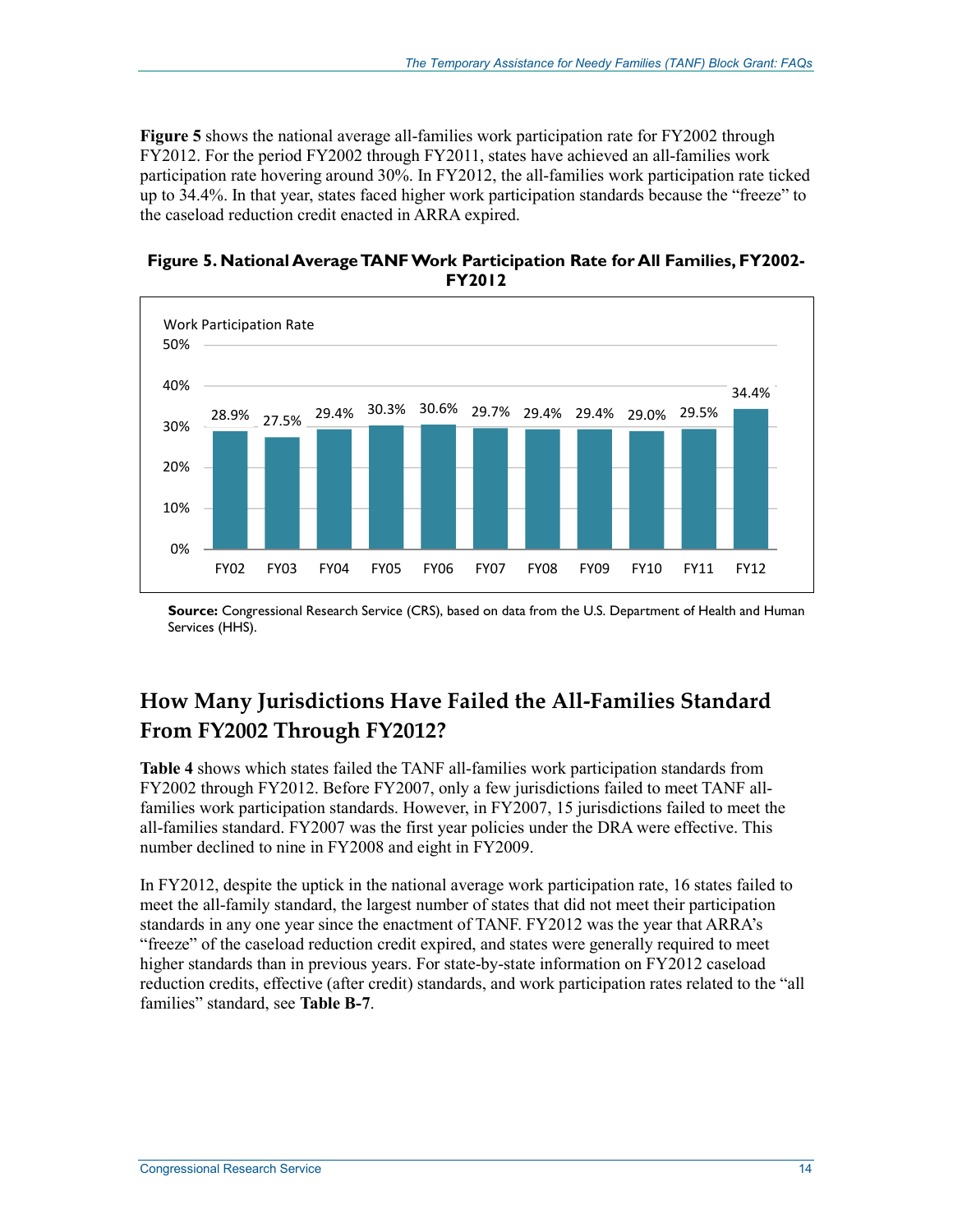#### **Table 4. States Failing TANF All-Families Work Participation Standard: FY2002-FY2012**

(Changes to TANF Work Participation Standard Rules Under the Deficit Reduction Act of 2005 (DRA) Effective in FY2007)

|                      |      | Pre-DRA                   |      |             |                           |                           | Post-DRA                  |                           |                           |                           |                           |  |
|----------------------|------|---------------------------|------|-------------|---------------------------|---------------------------|---------------------------|---------------------------|---------------------------|---------------------------|---------------------------|--|
| <b>State</b>         | 2002 | 2003                      | 2004 | 2005        | 2006                      | 2007                      | 2008                      | 2009                      | 2010                      | 2011                      | 2012                      |  |
| Alabama              |      |                           |      |             |                           |                           |                           |                           |                           |                           |                           |  |
| Alaska               |      |                           |      |             |                           |                           |                           |                           |                           |                           | $\mathsf X$               |  |
| Arizona              |      |                           |      |             |                           |                           |                           |                           |                           |                           |                           |  |
| Arkansas             |      |                           |      |             |                           |                           |                           |                           |                           |                           |                           |  |
| California           |      |                           |      |             |                           | $\boldsymbol{\mathsf{X}}$ | $\boldsymbol{\mathsf{X}}$ | $\boldsymbol{\mathsf{X}}$ | $\mathsf X$               | $\boldsymbol{\mathsf{X}}$ | $\boldsymbol{\mathsf{X}}$ |  |
| Colorado             |      |                           |      |             |                           |                           |                           |                           |                           |                           | $\boldsymbol{\times}$     |  |
| Connecticut          |      |                           |      |             | $\mathsf X$               |                           |                           |                           |                           |                           |                           |  |
| Delaware             |      |                           |      |             |                           |                           |                           |                           |                           |                           |                           |  |
| District of Columbia |      |                           |      |             |                           |                           |                           | $\mathsf X$               | $\mathsf X$               | $\boldsymbol{\times}$     |                           |  |
| Florida              |      |                           |      |             |                           |                           |                           |                           |                           |                           |                           |  |
| Georgia              |      |                           |      |             |                           |                           |                           |                           |                           |                           |                           |  |
| Hawaii               |      |                           |      |             |                           |                           |                           |                           |                           |                           |                           |  |
| Idaho                |      |                           |      |             |                           |                           |                           |                           |                           |                           | $\boldsymbol{\mathsf{X}}$ |  |
| Illinois             |      |                           |      |             |                           |                           |                           |                           |                           |                           |                           |  |
| Indiana              |      |                           |      | $\mathsf X$ | $\boldsymbol{\mathsf{X}}$ | $\boldsymbol{\mathsf{X}}$ |                           |                           |                           |                           |                           |  |
| lowa                 |      |                           |      |             |                           |                           |                           |                           |                           |                           |                           |  |
| Kansas               |      |                           |      |             |                           |                           |                           |                           |                           |                           |                           |  |
| Kentucky             |      |                           |      |             |                           | $\boldsymbol{\mathsf{X}}$ |                           |                           |                           |                           |                           |  |
| Louisiana            |      |                           |      |             |                           |                           |                           |                           |                           |                           |                           |  |
| Maine                |      |                           |      |             |                           | $\boldsymbol{\mathsf{X}}$ | $\boldsymbol{\mathsf{X}}$ | $\boldsymbol{\mathsf{X}}$ | $\mathsf X$               | X                         | $\boldsymbol{\mathsf{X}}$ |  |
| Maryland             |      |                           |      |             |                           |                           |                           |                           |                           |                           |                           |  |
| Massachusetts        |      |                           |      |             |                           |                           |                           |                           |                           |                           |                           |  |
| Michigan             |      |                           |      |             |                           | $\boldsymbol{\mathsf{X}}$ | X                         |                           | $\boldsymbol{\mathsf{X}}$ | $\boldsymbol{\mathsf{X}}$ |                           |  |
| Minnesota            |      |                           |      |             |                           | $\pmb{\times}$            |                           |                           |                           |                           |                           |  |
| Mississippi          |      |                           |      |             |                           |                           |                           |                           |                           |                           |                           |  |
| Missouri             |      |                           |      |             |                           |                           | X                         | X                         |                           | X                         | X                         |  |
| Montana              |      |                           |      |             |                           |                           |                           |                           |                           |                           |                           |  |
| Nebraska             |      |                           |      |             |                           |                           |                           |                           |                           |                           |                           |  |
| Nevada               |      | $\boldsymbol{\mathsf{X}}$ |      |             |                           | $\mathsf X$               |                           |                           |                           |                           | $\boldsymbol{\mathsf{X}}$ |  |
| New Hampshire        |      |                           |      |             |                           |                           |                           |                           |                           |                           |                           |  |
| New Jersey           |      |                           |      |             |                           |                           |                           |                           |                           |                           |                           |  |
| New Mexico           |      |                           |      |             |                           | $\boldsymbol{\mathsf{X}}$ |                           |                           |                           |                           |                           |  |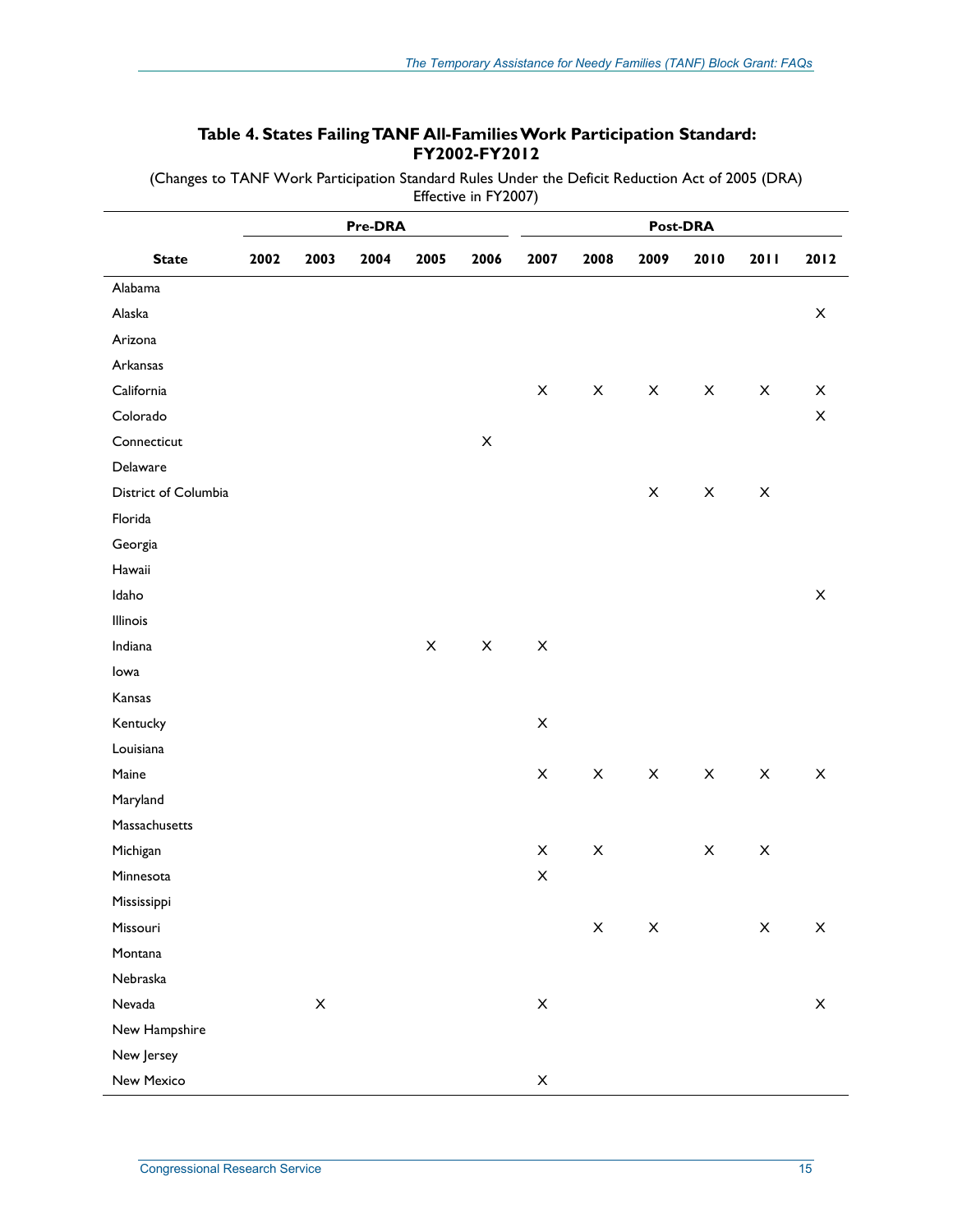|                | Pre-DRA        |                           |                           |                |                |                |                |                           | Post-DRA                  |                           |                           |
|----------------|----------------|---------------------------|---------------------------|----------------|----------------|----------------|----------------|---------------------------|---------------------------|---------------------------|---------------------------|
| <b>State</b>   | 2002           | 2003                      | 2004                      | 2005           | 2006           | 2007           | 2008           | 2009                      | 2010                      | 2011                      | 2012                      |
| New York       |                |                           |                           |                |                |                |                |                           |                           |                           |                           |
| North Carolina |                |                           |                           |                |                |                |                |                           |                           |                           |                           |
| North Dakota   |                |                           |                           |                |                |                |                |                           |                           |                           |                           |
| Ohio           |                |                           |                           |                |                | $\pmb{\times}$ | $\pmb{\times}$ | $\pmb{\times}$            | $\boldsymbol{\mathsf{X}}$ | $\pmb{\times}$            |                           |
| Oklahoma       |                |                           |                           |                |                |                |                |                           |                           |                           |                           |
| Oregon         |                |                           |                           |                |                | $\pmb{\times}$ | $\pmb{\times}$ | $\pmb{\times}$            | $\mathsf{X}$              | $\pmb{\times}$            | $\pmb{\times}$            |
| Pennsylvania   |                |                           |                           |                |                |                |                |                           |                           |                           |                           |
| Puerto Rico    |                |                           |                           |                |                | X              | $\mathsf X$    | $\mathsf X$               | $\mathsf{X}$              | $\boldsymbol{\mathsf{X}}$ | $\boldsymbol{\mathsf{X}}$ |
| Rhode Island   |                |                           |                           |                |                |                |                |                           |                           |                           | $\pmb{\times}$            |
| South Carolina |                |                           |                           |                |                |                |                |                           |                           |                           | $\boldsymbol{\mathsf{X}}$ |
| South Dakota   |                |                           |                           |                |                |                |                |                           |                           |                           |                           |
| Tennessee      |                |                           |                           |                |                |                |                |                           |                           |                           |                           |
| Texas          |                |                           |                           |                |                |                |                |                           |                           |                           |                           |
| Utah           |                |                           |                           |                |                |                |                |                           |                           |                           |                           |
| Vermont        |                |                           |                           |                |                | $\pmb{\times}$ |                |                           |                           |                           | $\boldsymbol{\mathsf{X}}$ |
| Virginia       |                |                           |                           |                |                |                |                |                           |                           |                           | $\boldsymbol{\mathsf{X}}$ |
| Washington     |                |                           |                           |                |                |                |                |                           |                           |                           | $\boldsymbol{\times}$     |
| West Virginia  |                |                           |                           |                |                | $\mathsf X$    | $\pmb{\times}$ |                           |                           |                           |                           |
| Wisconsin      |                |                           |                           |                |                |                |                |                           |                           |                           | $\boldsymbol{\mathsf{X}}$ |
| Wyoming        |                |                           |                           |                |                |                |                |                           |                           |                           |                           |
| Guam           | $\pmb{\times}$ | $\boldsymbol{\mathsf{X}}$ | $\boldsymbol{\mathsf{X}}$ | $\pmb{\times}$ | $\pmb{\times}$ | $\pmb{\times}$ | $\pmb{\times}$ | $\boldsymbol{\mathsf{X}}$ | $\mathsf X$               | $\pmb{\times}$            | $\boldsymbol{\mathsf{X}}$ |
| Virgin Islands |                |                           |                           |                |                | $\pmb{\times}$ |                |                           |                           |                           |                           |
| Totals         | $\mathsf I$    | $\mathbf 2$               | $\mathsf I$               | $\mathbf{2}$   | $\mathbf{3}$   | 15             | 9              | 8                         | 8                         | 9                         | 16                        |

#### **Have States Met the Two-Parent Work Participation Standard?**

In addition to meeting a work standard for all families, TANF also imposes a second, 90% standard for the two-parent portion of its cash assistance caseload. This standard too can be reduced for caseload reduction.

**Table 5** shows whether each state met its two-parent work participation standard for FY2002 through FY2012. However, the display on the table is more complex than that for reporting whether a state failed its "all family" rate. A substantial number of states have reported *no* two-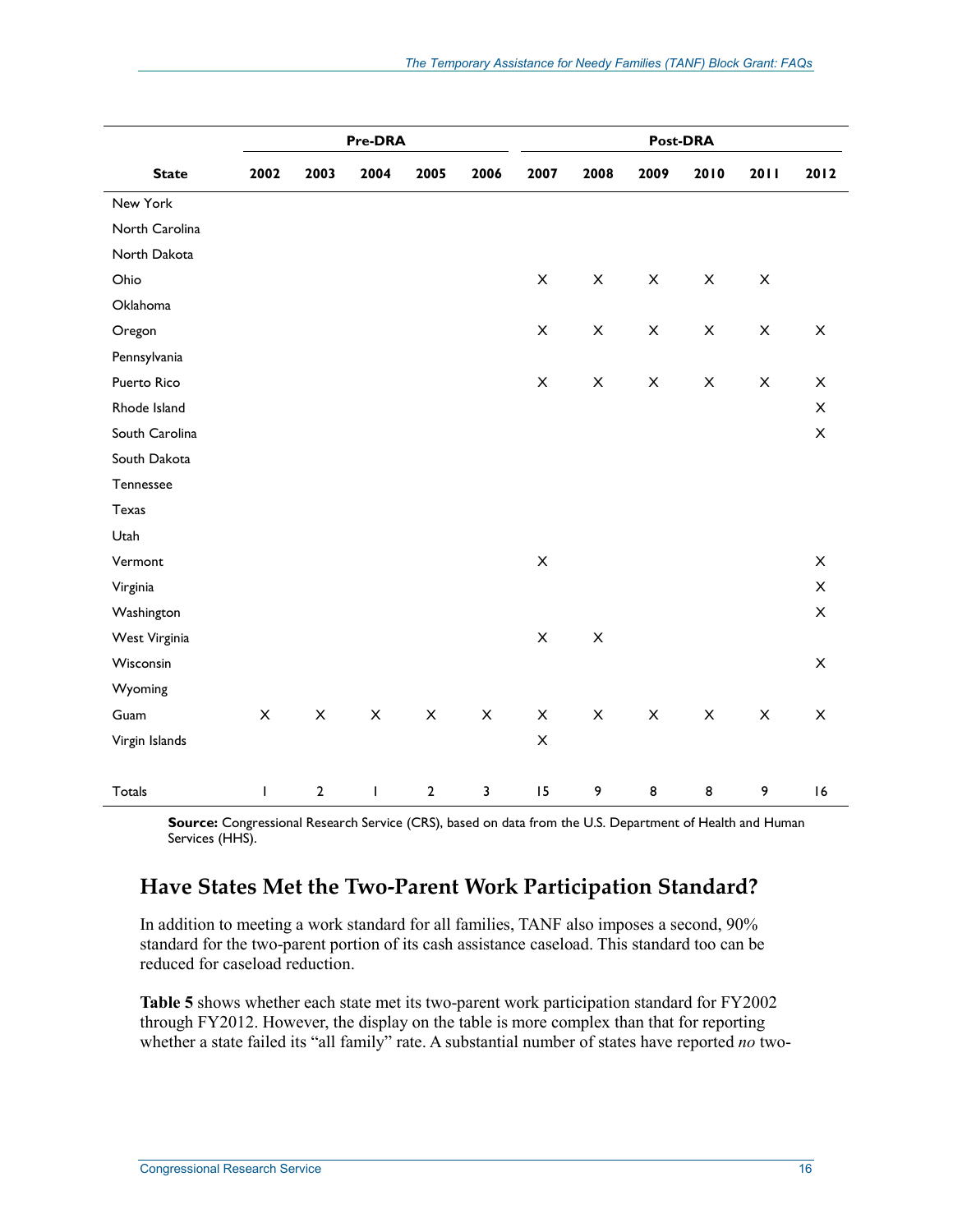parent families subject to the work participation standard. <sup>6</sup> These states are denoted on the table with an "NA," indicating that the two-parent standard was not applicable to the state in that year. For states with two-parent families in its caseload, the table reports "Yes" for states that met the two-parent standard, and "No" for states that failed the two-parent standard.

In FY2012, 27 jurisdictions reported that no two-parent families were included in the TANF work participation standard calculation. Of the 27 jurisdictions that had two-parent families in their TANF work participation calculation, 7 met the standard and 20 did not. For state-by-state information on FY2012 caseload reduction credits, effective (after credit) standards, and work participation rates related to two-parent families, see **Table B-8**.

#### **Table 5. Two-Parent TANF Work Participation Standard, Status by State: FY2002-FY2012**

("Yes" indicates a state met the standard; "No" indicates the state failed to meet the standard; and "NA" means the standard was not applicable to the state in that year [no two-parent families in its caseload].)

|                      | <b>Pre- Deficit Reduction Act (DRA)</b> |            |            |            | <b>Post-Deficit Reduction Act (DRA)</b> |            |            |            |            |            |            |
|----------------------|-----------------------------------------|------------|------------|------------|-----------------------------------------|------------|------------|------------|------------|------------|------------|
| <b>State</b>         | 2002                                    | 2003       | 2004       | 2005       | 2006                                    | 2007       | 2008       | 2009       | 2010       | 2011       | 2012       |
| Alabama              | <b>NA</b>                               | <b>NA</b>  | <b>NA</b>  | <b>NA</b>  | <b>NA</b>                               | <b>YES</b> | <b>YES</b> | <b>YES</b> | <b>YES</b> | <b>YES</b> | <b>YES</b> |
| Alaska               | <b>YES</b>                              | <b>YES</b> | <b>YES</b> | <b>YES</b> | <b>YES</b>                              | <b>NO</b>  | <b>NO</b>  | <b>NO</b>  | <b>NO</b>  | <b>YES</b> | <b>NO</b>  |
| Arizona              | <b>YES</b>                              | <b>YES</b> | <b>YES</b> | <b>YES</b> | <b>YES</b>                              | <b>YES</b> | <b>YES</b> | <b>YES</b> | <b>YES</b> | <b>YES</b> | <b>YES</b> |
| Arkansas             | <b>NO</b>                               | <b>NO</b>  | <b>NO</b>  | <b>YES</b> | <b>NO</b>                               | <b>YES</b> | <b>YES</b> | <b>YES</b> | <b>YES</b> | <b>YES</b> | <b>NO</b>  |
| California           | <b>NA</b>                               | <b>NA</b>  | NA         | NA         | <b>NA</b>                               | <b>YES</b> | <b>YES</b> | <b>YES</b> | <b>YES</b> | <b>YES</b> | NO         |
| Colorado             | <b>YES</b>                              | <b>YES</b> | <b>YES</b> | <b>YES</b> | <b>YES</b>                              | <b>YES</b> | <b>YES</b> | <b>YES</b> | <b>YES</b> | <b>YES</b> | <b>NO</b>  |
| Connecticut          | <b>NA</b>                               | <b>NA</b>  | <b>NA</b>  | <b>NA</b>  | <b>NA</b>                               | <b>YES</b> | <b>NA</b>  | <b>NA</b>  | <b>NA</b>  | <b>NA</b>  | NA         |
| Delaware             | <b>NA</b>                               | <b>NA</b>  | <b>NA</b>  | <b>NA</b>  | <b>NA</b>                               | <b>NA</b>  | <b>NA</b>  | <b>NA</b>  | <b>NA</b>  | <b>NA</b>  | NA         |
| District of Columbia | <b>NO</b>                               | <b>NO</b>  | <b>NO</b>  | <b>NO</b>  | <b>NO</b>                               | <b>NA</b>  | <b>NA</b>  | <b>NA</b>  | <b>NA</b>  | <b>NA</b>  | <b>NA</b>  |
| Florida              | <b>NA</b>                               | <b>NA</b>  | <b>NA</b>  | <b>NA</b>  | <b>NA</b>                               | <b>YES</b> | <b>YES</b> | <b>YES</b> | <b>YES</b> | <b>YES</b> | <b>NO</b>  |
| Georgia              | <b>NA</b>                               | <b>NA</b>  | <b>NA</b>  | <b>NA</b>  | <b>NA</b>                               | <b>NA</b>  | <b>NA</b>  | <b>NA</b>  | <b>NA</b>  | <b>NA</b>  | <b>NA</b>  |
| Hawaii               | <b>NA</b>                               | <b>NA</b>  | <b>NA</b>  | <b>NA</b>  | <b>NA</b>                               | <b>NA</b>  | <b>YES</b> | <b>NA</b>  | <b>YES</b> | <b>YES</b> | <b>YES</b> |
| Idaho                | <b>YES</b>                              | <b>YES</b> | <b>YES</b> | <b>YES</b> | <b>YES</b>                              | <b>NA</b>  | <b>NA</b>  | <b>NA</b>  | <b>NA</b>  | <b>NA</b>  | <b>NA</b>  |
| Illinois             | <b>NA</b>                               | <b>NA</b>  | <b>NA</b>  | <b>NA</b>  | <b>NA</b>                               | <b>NA</b>  | <b>NA</b>  | <b>NA</b>  | <b>NA</b>  | <b>NA</b>  | NA         |
| Indiana              | <b>NA</b>                               | <b>NA</b>  | <b>NA</b>  | <b>NA</b>  | <b>NA</b>                               | <b>NO</b>  | <b>YES</b> | <b>YES</b> | <b>YES</b> | <b>YES</b> | <b>NO</b>  |
| lowa                 | <b>YES</b>                              | <b>YES</b> | <b>NA</b>  | <b>NA</b>  | <b>NA</b>                               | <b>YES</b> | <b>YES</b> | <b>YES</b> | <b>YES</b> | <b>YES</b> | <b>NO</b>  |
| Kansas               | <b>YES</b>                              | <b>YES</b> | <b>YES</b> | <b>YES</b> | <b>YES</b>                              | <b>YES</b> | <b>YES</b> | <b>YES</b> | <b>YES</b> | <b>YES</b> | <b>NO</b>  |
| Kentucky             | <b>YES</b>                              | <b>YES</b> | <b>YES</b> | <b>YES</b> | <b>YES</b>                              | <b>YES</b> | <b>NO</b>  | <b>NO</b>  | <b>YES</b> | <b>YES</b> | <b>NO</b>  |
| Louisiana            | <b>YES</b>                              | <b>YES</b> | <b>YES</b> | <b>YES</b> | <b>YES</b>                              | <b>NA</b>  | <b>NA</b>  | <b>NA</b>  | <b>NA</b>  | <b>NA</b>  | <b>NA</b>  |

<sup>6</sup> Before the changes made by the DRA were effective, a number of states had their two-parent families in separate state programs that were not included in the work participation calculation. When DRA brought families receiving assistance in separate state programs into the work participation rate calculations, a number of states moved these families into solely-state-funded programs. These are state-funded programs with expenditures *not* countable toward the TANF maintenance of effort requirement, and hence are outside of TANF's rules.

1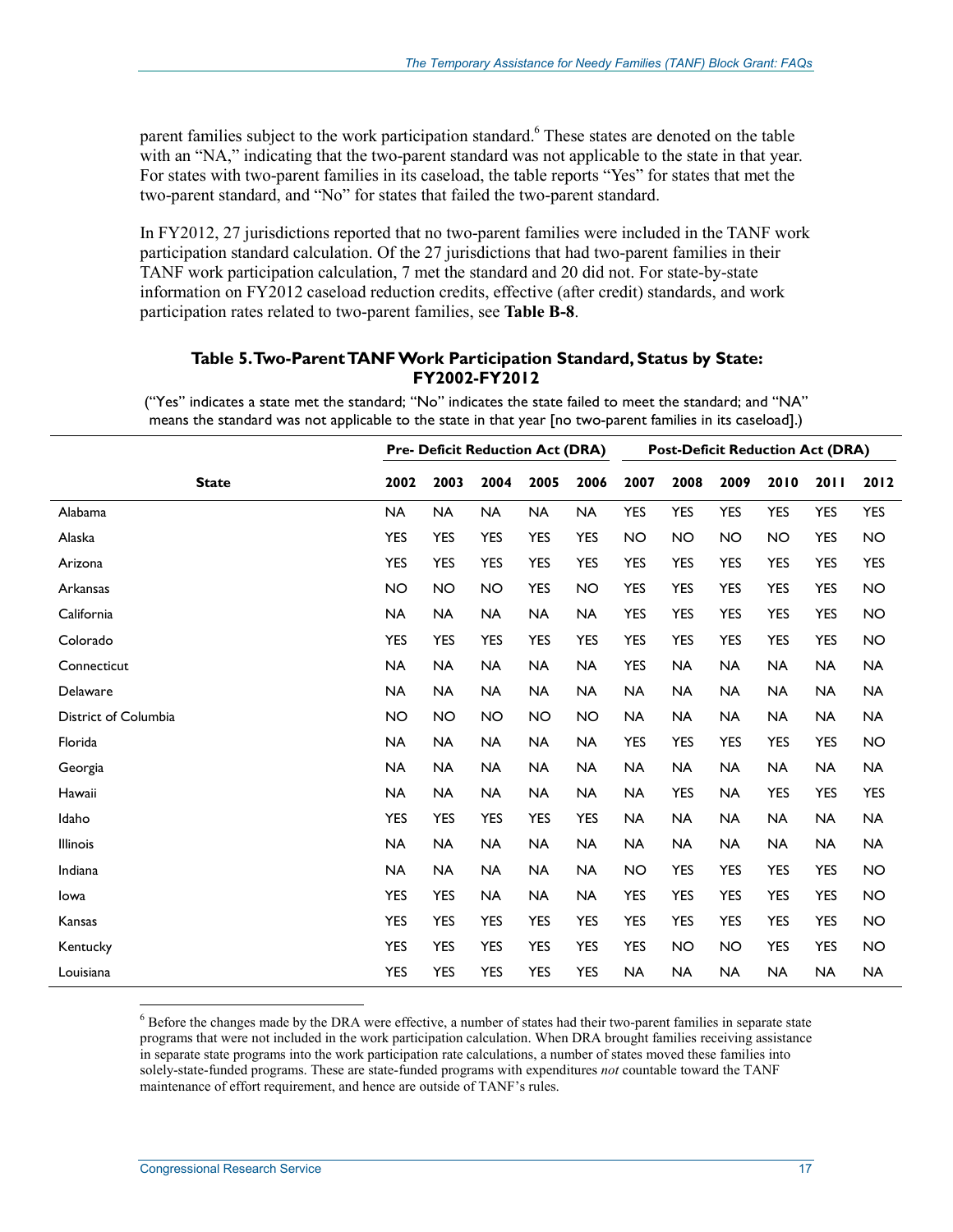|                | <b>Pre- Deficit Reduction Act (DRA)</b> |            |            |            |            | <b>Post-Deficit Reduction Act (DRA)</b> |            |            |            |            |            |  |
|----------------|-----------------------------------------|------------|------------|------------|------------|-----------------------------------------|------------|------------|------------|------------|------------|--|
| <b>State</b>   | 2002                                    | 2003       | 2004       | 2005       | 2006       | 2007                                    | 2008       | 2009       | 2010       | 2011       | 2012       |  |
| Maine          | <b>YES</b>                              | <b>YES</b> | <b>NA</b>  | <b>NA</b>  | <b>NA</b>  | <b>YES</b>                              | <b>NO</b>  | <b>NO</b>  | <b>NO</b>  | <b>NO</b>  | <b>NO</b>  |  |
| Maryland       | <b>NA</b>                               | <b>NA</b>  | <b>NA</b>  | <b>NA</b>  | <b>NA</b>  | <b>NA</b>                               | <b>NA</b>  | <b>NA</b>  | <b>NA</b>  | <b>NA</b>  | <b>NA</b>  |  |
| Massachusetts  | <b>YES</b>                              | YES        | <b>YES</b> | <b>YES</b> | MA         | <b>NA</b>                               | <b>YES</b> | <b>YES</b> | <b>YES</b> | <b>NA</b>  | <b>YES</b> |  |
| Michigan       | <b>YES</b>                              | <b>YES</b> | <b>YES</b> | <b>YES</b> | <b>YES</b> | <b>NA</b>                               | <b>NA</b>  | <b>NA</b>  | <b>NA</b>  | <b>NA</b>  | <b>NA</b>  |  |
| Minnesota      | <b>NA</b>                               | <b>NA</b>  | <b>NA</b>  | <b>NA</b>  | <b>NA</b>  | <b>NA</b>                               | <b>NA</b>  | <b>NA</b>  | <b>NA</b>  | <b>NA</b>  | <b>NA</b>  |  |
| Mississippi    | <b>NA</b>                               | <b>NA</b>  | <b>NA</b>  | <b>NA</b>  | <b>NA</b>  | <b>NA</b>                               | <b>NA</b>  | <b>NA</b>  | <b>NA</b>  | <b>NA</b>  | <b>NA</b>  |  |
| Missouri       | <b>NO</b>                               | <b>NA</b>  | <b>NA</b>  | <b>NA</b>  | <b>NA</b>  | <b>NA</b>                               | <b>NA</b>  | NA         | <b>NA</b>  | <b>NA</b>  | <b>NA</b>  |  |
| Montana        | <b>YES</b>                              | <b>YES</b> | <b>YES</b> | <b>YES</b> | <b>YES</b> | <b>YES</b>                              | <b>YES</b> | <b>YES</b> | <b>YES</b> | <b>YES</b> | <b>YES</b> |  |
| Nebraska       | <b>NA</b>                               | <b>NA</b>  | <b>NA</b>  | <b>NA</b>  | <b>NA</b>  | <b>NA</b>                               | <b>NA</b>  | <b>NA</b>  | <b>NA</b>  | <b>NA</b>  | <b>NA</b>  |  |
| Nevada         | <b>NA</b>                               | <b>NA</b>  | <b>NA</b>  | <b>NA</b>  | <b>NA</b>  | <b>NO</b>                               | <b>NO</b>  | <b>NO</b>  | <b>NO</b>  | <b>NO</b>  | <b>NO</b>  |  |
| New Hampshire  | <b>YES</b>                              | NA         | <b>NA</b>  | <b>NA</b>  | <b>NA</b>  | <b>NA</b>                               | <b>NA</b>  | <b>NA</b>  | <b>NA</b>  | <b>NA</b>  | <b>NA</b>  |  |
| New Jersey     | <b>NA</b>                               | <b>NA</b>  | <b>NA</b>  | <b>NA</b>  | <b>NA</b>  | <b>NA</b>                               | <b>NA</b>  | <b>NA</b>  | <b>NA</b>  | <b>NA</b>  | <b>NA</b>  |  |
| New Mexico     | <b>YES</b>                              | YES        | YES        | <b>YES</b> | <b>YES</b> | <b>NO</b>                               | YES        | YES        | <b>YES</b> | <b>YES</b> | <b>NO</b>  |  |
| New York       | <b>YES</b>                              | <b>YES</b> | YES        | <b>YES</b> | <b>YES</b> | <b>NA</b>                               | <b>NA</b>  | <b>NA</b>  | <b>NA</b>  | <b>NA</b>  | <b>NA</b>  |  |
| North Carolina | <b>YES</b>                              | <b>YES</b> | <b>YES</b> | <b>YES</b> | <b>YES</b> | <b>YES</b>                              | <b>YES</b> | <b>YES</b> | <b>YES</b> | <b>YES</b> | <b>YES</b> |  |
| North Dakota   | <b>NA</b>                               | <b>NA</b>  | <b>NA</b>  | <b>NA</b>  | <b>NA</b>  | <b>NA</b>                               | <b>NA</b>  | <b>NA</b>  | <b>NA</b>  | <b>NA</b>  | <b>NA</b>  |  |
| Ohio           | <b>YES</b>                              | <b>YES</b> | YES        | <b>YES</b> | <b>YES</b> | <b>NO</b>                               | <b>YES</b> | <b>YES</b> | <b>YES</b> | <b>YES</b> | <b>NO</b>  |  |
| Oklahoma       | <b>NA</b>                               | <b>YES</b> | <b>NA</b>  | <b>NA</b>  | <b>NA</b>  | <b>NA</b>                               | <b>NA</b>  | <b>NA</b>  | <b>NA</b>  | <b>NA</b>  | <b>NA</b>  |  |
| Oregon         | <b>YES</b>                              | <b>YES</b> | YES        | <b>YES</b> | <b>YES</b> | <b>NO</b>                               | <b>NO</b>  | <b>NO</b>  | <b>NO</b>  | <b>NO</b>  | <b>NO</b>  |  |
| Pennsylvania   | <b>YES</b>                              | <b>YES</b> | <b>YES</b> | <b>YES</b> | <b>YES</b> | <b>YES</b>                              | YES        | <b>YES</b> | <b>YES</b> | <b>YES</b> | <b>YES</b> |  |
| Puerto Rico    | <b>NA</b>                               | <b>NA</b>  | <b>NA</b>  | <b>NA</b>  | <b>NA</b>  | <b>NA</b>                               | <b>NA</b>  | <b>NA</b>  | <b>NA</b>  | <b>NA</b>  | <b>NA</b>  |  |
| Rhode Island   | <b>YES</b>                              | <b>YES</b> | <b>YES</b> | <b>YES</b> | <b>YES</b> | <b>YES</b>                              | <b>YES</b> | <b>NO</b>  | <b>NO</b>  | <b>NO</b>  | <b>NO</b>  |  |
| South Carolina | <b>YES</b>                              | <b>YES</b> | YES        | <b>YES</b> | <b>YES</b> | <b>YES</b>                              | <b>NA</b>  | <b>NA</b>  | <b>NA</b>  | <b>NA</b>  | <b>NA</b>  |  |
| South Dakota   | <b>NA</b>                               | <b>NA</b>  | <b>NA</b>  | <b>NA</b>  | <b>NA</b>  | <b>NA</b>                               | <b>NA</b>  | <b>NA</b>  | <b>NA</b>  | <b>NA</b>  | <b>NA</b>  |  |
| Tennessee      | <b>NA</b>                               | <b>NA</b>  | <b>NA</b>  | <b>NA</b>  | <b>NA</b>  | <b>YES</b>                              | <b>YES</b> | <b>YES</b> | <b>YES</b> | <b>YES</b> | <b>NA</b>  |  |
| Texas          | <b>NA</b>                               | <b>NA</b>  | <b>NA</b>  | <b>NA</b>  | <b>NA</b>  | <b>YES</b>                              | NA         | <b>NA</b>  | <b>NA</b>  | <b>NA</b>  | <b>NA</b>  |  |
| Utah           | <b>NA</b>                               | <b>NA</b>  | <b>NA</b>  | <b>NA</b>  | <b>NA</b>  | <b>NA</b>                               | <b>NA</b>  | <b>NA</b>  | <b>NA</b>  | <b>NA</b>  | <b>NA</b>  |  |
| Vermont        | <b>YES</b>                              | <b>YES</b> | YES        | <b>YES</b> | <b>YES</b> | <b>YES</b>                              | YES        | YES        | <b>YES</b> | <b>YES</b> | <b>NO</b>  |  |
| Virginia       | <b>NA</b>                               | <b>NA</b>  | <b>NA</b>  | <b>NA</b>  | <b>NA</b>  | <b>NA</b>                               | <b>NA</b>  | <b>NA</b>  | <b>NA</b>  | <b>NA</b>  | <b>NA</b>  |  |
| Washington     | <b>YES</b>                              | <b>YES</b> | <b>NO</b>  | <b>YES</b> | <b>YES</b> | <b>YES</b>                              | <b>YES</b> | YES        | <b>YES</b> | <b>YES</b> | NO.        |  |
| West Virginia  | <b>NO</b>                               | <b>NO</b>  | <b>NA</b>  | <b>NA</b>  | <b>NA</b>  | <b>NO</b>                               | <b>NA</b>  | <b>NA</b>  | <b>YES</b> | <b>NA</b>  | <b>NA</b>  |  |
| Wisconsin      | <b>YES</b>                              | YES        | YES        | <b>YES</b> | YES        | YES                                     | YES        | YES        | YES        | <b>YES</b> | <b>NO</b>  |  |
| Wyoming        | YES                                     | YES        | YES        | <b>YES</b> | <b>YES</b> | <b>YES</b>                              | YES        | YES        | YES        | YES        | <b>NO</b>  |  |
| Guam           | <b>NO</b>                               | <b>NO</b>  | <b>NO</b>  | <b>NO</b>  | <b>NO</b>  | <b>NO</b>                               | <b>NO</b>  | <b>NO</b>  | <b>NO</b>  | <b>NO</b>  | NO         |  |
| Virgin Islands | <b>NA</b>                               | NA         | <b>NA</b>  | <b>NA</b>  | <b>NA</b>  | NA                                      | NA         | NA         | $\sf NA$   | <b>NA</b>  | <b>NA</b>  |  |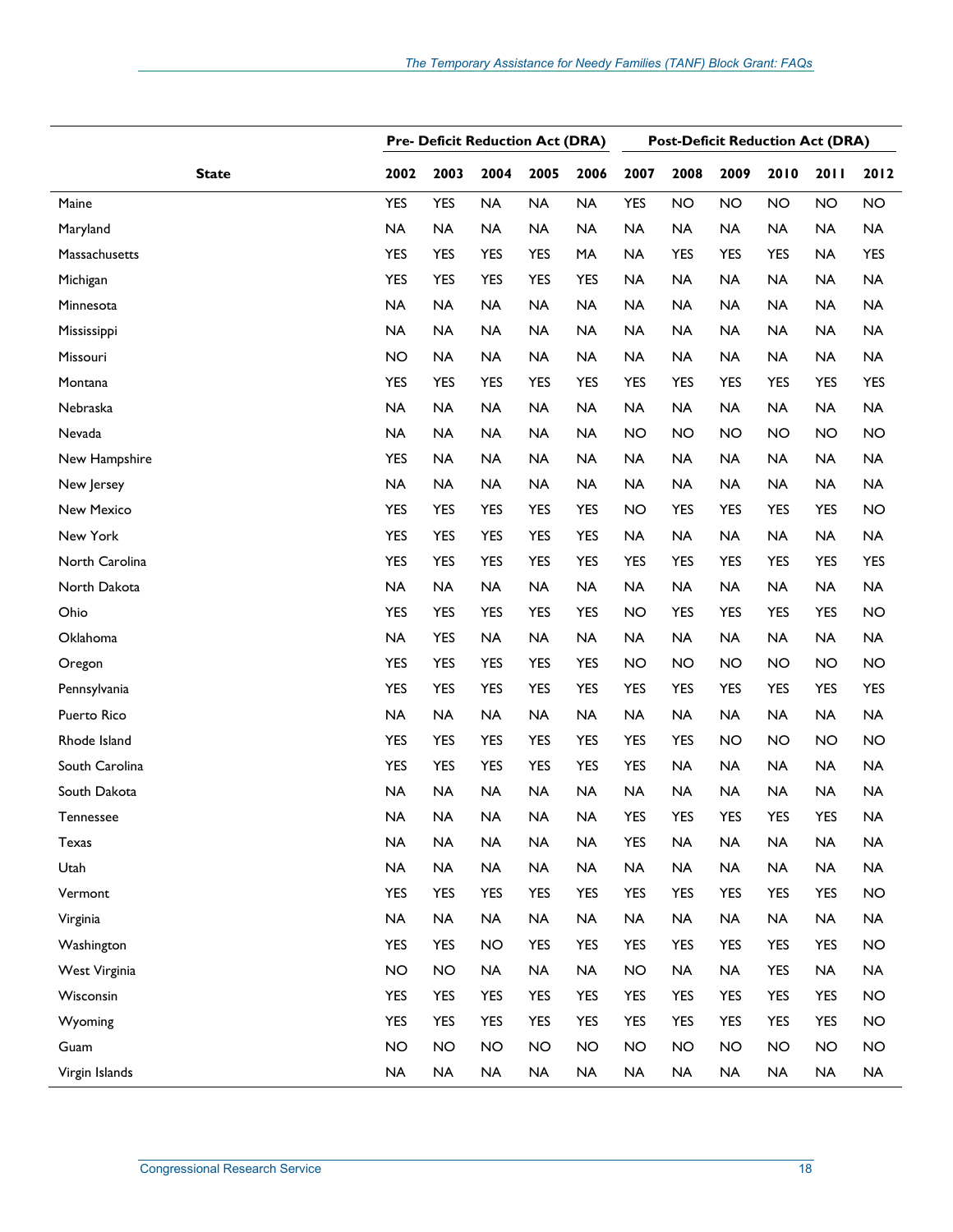|                                                     |      |      | <b>Pre- Deficit Reduction Act (DRA)</b> |      |      | <b>Post-Deficit Reduction Act (DRA)</b> |      |      |      |        |      |
|-----------------------------------------------------|------|------|-----------------------------------------|------|------|-----------------------------------------|------|------|------|--------|------|
| <b>State</b>                                        | 2002 | 2003 | 2004                                    | 2005 | 2006 | 2007                                    | 2008 | 2009 | 2010 | 20 I I | 2012 |
| Number of Jurisdictions without Two-Parent Families | 24   | 25   | 29                                      | 29   | 29   | 24                                      | 26   | 27   | 25   | 27     | -27  |
| Number of Jurisdictions with Two-Parent Families    | 30   | 29   | 25                                      | 25   | 25   | 30                                      | 28   | 27   | 29   | 27     | 27   |
| Number of Jurisdictions Meeting Two-Parent Standard | 25   | 25   | 21                                      | 23   | 21   | 22                                      | 22   | 20   | 23   | 22     |      |
| Number of Jurisdictions Failing Two-Parent Standard | 5.   | 4    | 4                                       |      |      |                                         | 6    |      | 6    |        | 20   |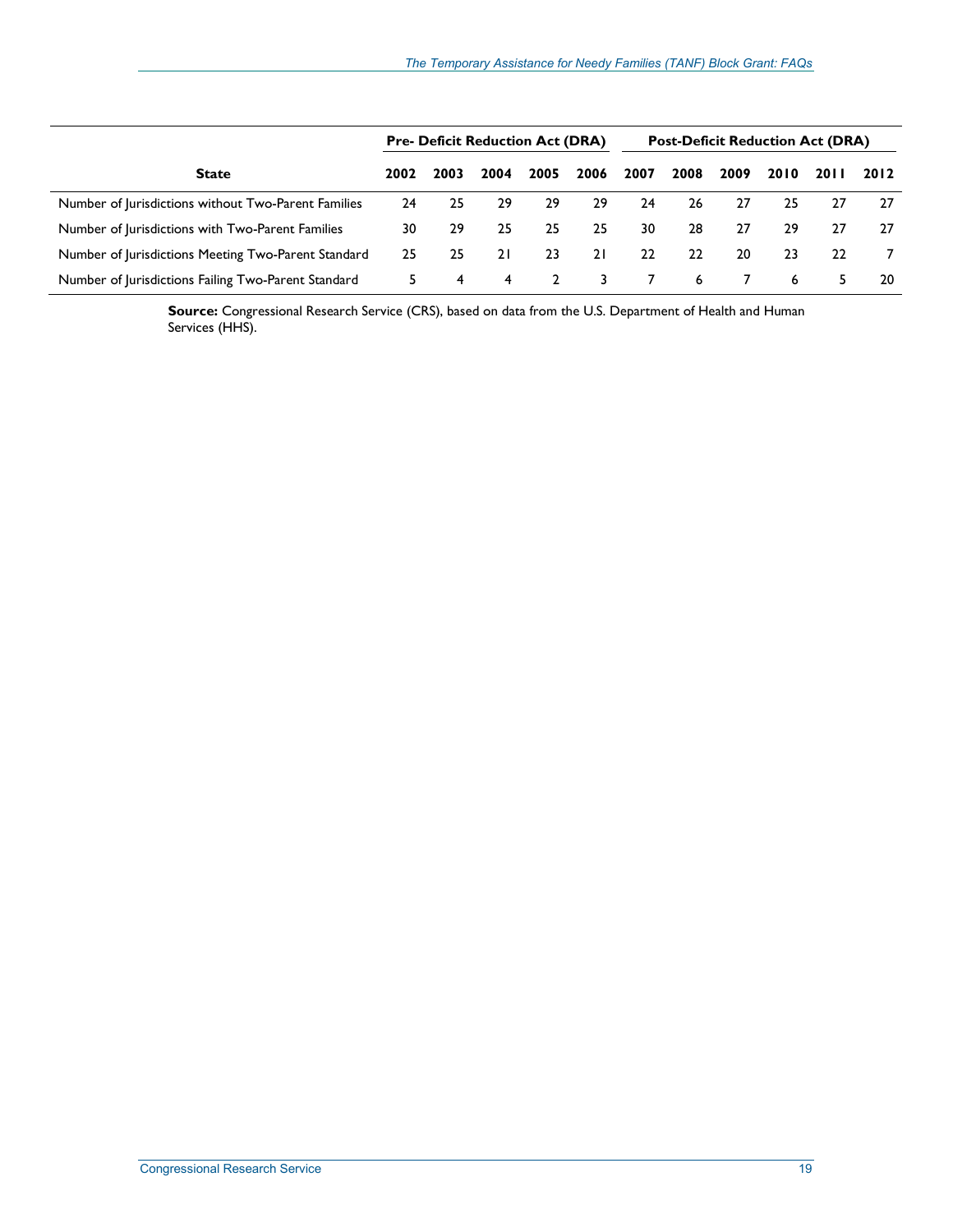# **Appendix A. Supplementary Tables**

| <b>Public Law</b> | <b>Time Period</b>          | <b>Notes</b>                                                                                                                                                                                                                                                        |
|-------------------|-----------------------------|---------------------------------------------------------------------------------------------------------------------------------------------------------------------------------------------------------------------------------------------------------------------|
| P.L. 107-229      | Oct. 1, 2002-Dec. 31, 2002  | Extension as part of a continuing resolution.                                                                                                                                                                                                                       |
| P.L. 107-294      | Jan. 1, 2003-Mar. 31, 2003  | Extension as part of a continuing resolution.                                                                                                                                                                                                                       |
| P.L. 108-7        | Apr. 1, 2003-June 30, 2003  | Extension as part of the Consolidated<br>Appropriations Act.                                                                                                                                                                                                        |
| P.L. 108-40       | July 1, 2003-Sept. 30, 2003 | Free-standing bill that amended the Social Security<br>Act to extend TANF and related programs.                                                                                                                                                                     |
| P.L. 108-89       | Oct. 1, 2003-Mar. 31, 2004  | Multipurpose bill that extended programs through<br>the first half of FY2004.                                                                                                                                                                                       |
| P.L. 108-210      | Apr. 1, 2004-June 30, 2004  | Freestanding bill that extended funding authority<br>for the program through June 30, 2004.                                                                                                                                                                         |
| P.L. 108-262      | July 1, 2004-Sept. 30, 2004 | Freestanding bill that extended funding authority<br>for the program through Sept. 30, 2004.                                                                                                                                                                        |
| P.L. 108-308      | Oct. 1, 2004- Mar. 31, 2005 | Freestanding bill that extended funding authority<br>for the programs through Mar. 31, 2005.                                                                                                                                                                        |
| P.L. 109-4        | Apr. 1, 2005-June 30, 2005  | Freestanding bill that extended funding authority<br>for the programs through June 30, 2005.                                                                                                                                                                        |
| P.L. 109-19       | July 1, 2005-Sept. 30, 2005 | Freestanding bill that extended funding authority<br>for the programs through Sept. 30, 2005.                                                                                                                                                                       |
| P.L. 109-68       | Oct. 1, 2005-Dec. 31, 2005  | Bill to provide extra funding to help states provide<br>benefits to families affected by Hurricane Katrina,<br>suspend certain requirements in states affected by<br>the hurricane, and extend the funding authority for<br>the programs through December 31, 2005. |
| P.L. 109-161      | Jan. 1, 2006-Mar. 31, 2006  | Freestanding bill that extended funding authority<br>for the programs through March 31, 2006. It<br>reduced the bonus for reducing out-of-wedlock<br>births for FY2006-FY2010 to offset the costs of the<br>temporary extension.                                    |

#### **Table A-1. Temporary Extensions of TANF, FY2003-FY2006**

**Source:** Congressional Research Service (CRS).

**Note:** Table shows extensions through 2006, when the Deficit Reduction Act of 2005 (P.L. 109-171) extended TANF through FY2010. Temporary extensions after 2010 are shown in **Table A-2**.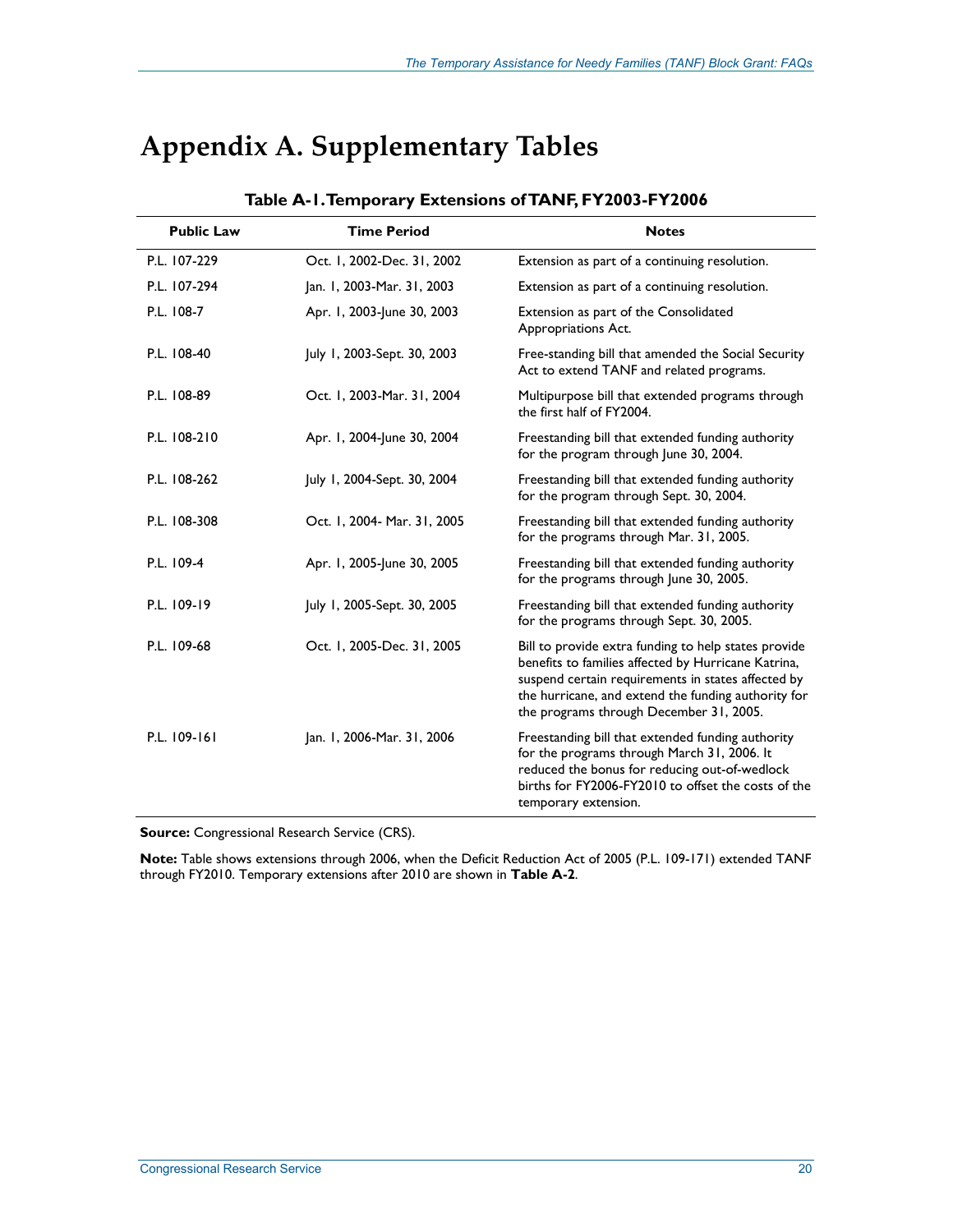| <b>Public Law</b> | <b>Time Period</b>                                                                         | <b>Notes</b>                                                                                                                                                                                         |
|-------------------|--------------------------------------------------------------------------------------------|------------------------------------------------------------------------------------------------------------------------------------------------------------------------------------------------------|
| P.L. 111-242      | Oct. 1, 2010-Dec. 3, 2010                                                                  | Extension as part of a continuing resolution.                                                                                                                                                        |
| P.L. 111-290      | Dec. 4, 2010-Dec. 7, 2010                                                                  | Extension as part of a continuing resolution.                                                                                                                                                        |
| P.L. 111-291      | Dec. 8, 2010-Sept. 30, 2011<br>(except supplemental grants,<br>Dec. 8, 2010-June 30, 2011) | Extension as part of the Claims Resolution Act of<br>2010. It funded supplemental grants only through<br>the first three quarters of FY2011 and at a reduced<br>rate.                                |
| P.L. 112-35       | Oct. 1, 2011-Dec. 31, 2011                                                                 | Free-standing bill to extend TANF for three<br>months. No funding for TANF supplemental grants.                                                                                                      |
| P.L. 112-78       | Jan 1, 2012-Feb. 21, 2012                                                                  | Extension of TANF for two months, as part of a bill<br>to provide a two-month extension for the 2011<br>payroll tax reduction, extended unemployment<br>compensation, and other expiring provisions. |
| P.L. 112-96       | Feb. 22, 2012-Sept. 30, 2012                                                               | Extension of TANF for the remainder of FY2012<br>included as part of a bill to extend the 2011 payroll<br>tax reduction, unemployment compensation, and<br>other expiring provisions.                |
| P.L. 112-175      | Oct. 1, 2011-March 27, 2013                                                                | Extension of TANF for the first six months of<br>FY2013 as part of a continuing resolution.                                                                                                          |
| P.L. 113-6        | March 28, 2013-Sept. 30, 2013                                                              | Extension of TANF for the remainder of FY2013 as<br>part of a continuing resolution.                                                                                                                 |
| P.L. 113-46       | Oct. 17, 2013-Jan 15, 2014                                                                 | Extension of TANF as a part of a continuing<br>resolution. The resolution ended the "government<br>shutdown," and a TANF funding gap between Oct<br>1 and Oct 16, 2013                               |
| P.L. 113-73       | Jan. 16, 2014-Jan. 18, 2014                                                                | Extension of TANF funding as part of a short-term<br>continuing resolution.                                                                                                                          |
| P.L. 113-76       | Jan 19, 2014-Sept. 30, 2014                                                                | Extension of TANF funding for the remainder of<br>FY2014 as part of an omnibus appropriation act.                                                                                                    |
| P.L. 113-164      | Oct. 1, 2014-Dec 11, 2014                                                                  | Extension of TANF funding through Dec. 11, 2014,<br>as part of a continuing resolution.                                                                                                              |
| P.L. 113-202      | Dec. 12, 2014-Dec 13, 2014                                                                 | Extension of TANF funding through Dec. 13, 2014,<br>as part of a short-term continuing resolution.                                                                                                   |
| P.L. 113-203      | Dec 14, 2014-Dec 17, 2014                                                                  | Extension of TANF funding through Dec. 17, 2014,<br>as part of a short-term continuing resolution.                                                                                                   |
| P.L. 113-235      | Dec. 18, 2014-Sept. 30, 2015                                                               | Extension of TANF funding for the remainder of<br>FY2015 as part of an omnibus appropriations act.                                                                                                   |

| Table A-2. Temporary Extensions of TANF, FY2011-FY2015 |  |  |
|--------------------------------------------------------|--|--|
|                                                        |  |  |

**Source:** Congressional Research Service (CRS).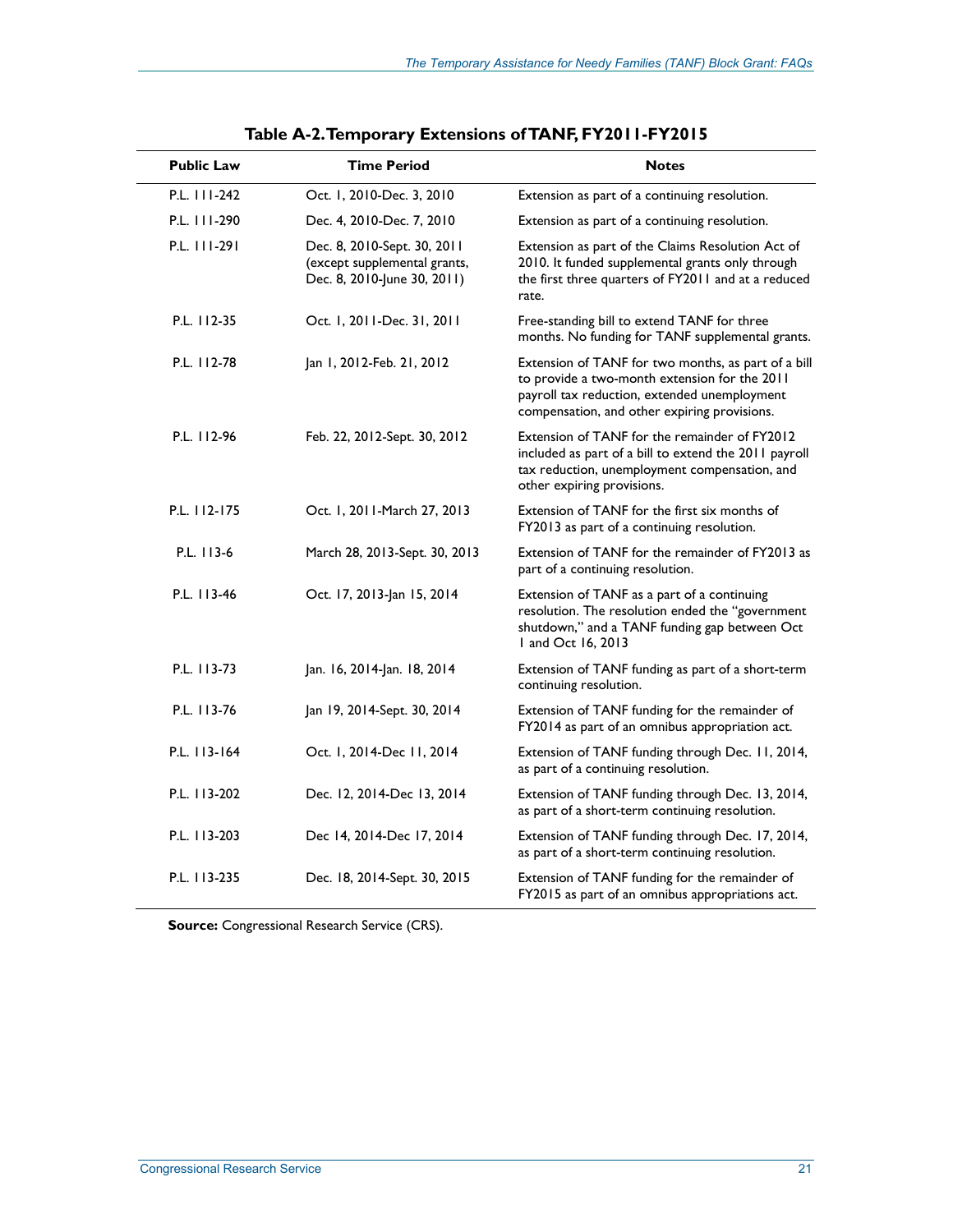|                           | <b>Billions of Dollars</b> | <b>Percent of Total</b><br><b>Federal TANF</b><br>and State MOE<br><b>Dollars</b> |
|---------------------------|----------------------------|-----------------------------------------------------------------------------------|
| <b>Basic Assistance</b>   | \$8.7                      | 27.6%                                                                             |
| Administration            | 2.3                        | 7.2                                                                               |
| Work Program Expenditures | 2.0                        | 6.4                                                                               |
| Child Care                | 5.0                        | 15.8                                                                              |
| Other Work Supports       | 2.8                        | 9.0                                                                               |
| Other Expenditures        | 10.7                       | 33.9                                                                              |
| Totals                    | 31.6                       | 100.0                                                                             |

#### **Table A-3. Use of TANF and State Maintenance of Effort Funds: FY2013**

(Dollars in Billions)

**Source:** Congressional Research Service (CRS), based on data from the U.S. Department of Health and Human Services.

|      |                               |                                 |                             |                               | <b>TANF Child Recipients</b>                 |                                                                 |  |  |
|------|-------------------------------|---------------------------------|-----------------------------|-------------------------------|----------------------------------------------|-----------------------------------------------------------------|--|--|
| Year | <b>Families</b><br>(millions) | <b>Recipients</b><br>(millions) | <b>Adults</b><br>(millions) | <b>Children</b><br>(millions) | As a<br>Percent of<br>All<br><b>Children</b> | As a<br><b>Percent of</b><br><b>All Poor</b><br><b>Children</b> |  |  |
| 1961 | 0.873                         | 3.363                           | 0.765                       | 2.598                         | 3.7%                                         | 14.3%                                                           |  |  |
| 1962 | 0.939                         | 3.704                           | 0.860                       | 2.844                         | 4.0                                          | 15.7                                                            |  |  |
| 1963 | 0.963                         | 3.945                           | 0.988                       | 2.957                         | 4.1                                          | 17.4                                                            |  |  |
| 1964 | 1.010                         | 4.195                           | 1.050                       | 3.145                         | 4.3                                          | 18.6                                                            |  |  |
| 1965 | 1.060                         | 4.422                           | 1.101                       | 3.321                         | 4.5                                          | 21.5                                                            |  |  |
| 1966 | 1.096                         | 4.546                           | 1.112                       | 3.434                         | 4.7                                          | 26.5                                                            |  |  |
| 1967 | 1.220                         | 5.014                           | 1.243                       | 3.771                         | 5.2                                          | 31.2                                                            |  |  |
| 1968 | 1.410                         | 5.702                           | 1.429                       | 4.274                         | 5.9                                          | 37.8                                                            |  |  |
| 1969 | 1.696                         | 6.689                           | 1.716                       | 4.973                         | 6.9                                          | 49.7                                                            |  |  |
| 1970 | 2.207                         | 8.462                           | 2.250                       | 6.212                         | 8.6                                          | 57.7                                                            |  |  |
| 1971 | 2.763                         | 10.242                          | 2.808                       | 7.435                         | 10.4                                         | 68.5                                                            |  |  |
| 1972 | 3.048                         | 10.944                          | 3.039                       | 7.905                         | 11.1                                         | 74.9                                                            |  |  |
| 1973 | 3.148                         | 10.949                          | 3.046                       | 7.903                         | 11.2                                         | 79.9                                                            |  |  |
| 1974 | 3.219                         | 10.847                          | 3.041                       | 7.805                         | 11.2                                         | 75.0                                                            |  |  |
| 1975 | 3.481                         | 11.319                          | 3.248                       | 8.071                         | 11.8                                         | 71.2                                                            |  |  |
| 1976 | 3.565                         | 11.284                          | 3.302                       | 7.982                         | 11.8                                         | 76.2                                                            |  |  |
| 1977 | 3.568                         | 11.015                          | 3.273                       | 7.743                         | 11.6                                         | 73.9                                                            |  |  |
|      |                               |                                 |                             |                               |                                              |                                                                 |  |  |

#### **Table A-4. Trends in the Cash Assistance Caseload: 1961 to 2014**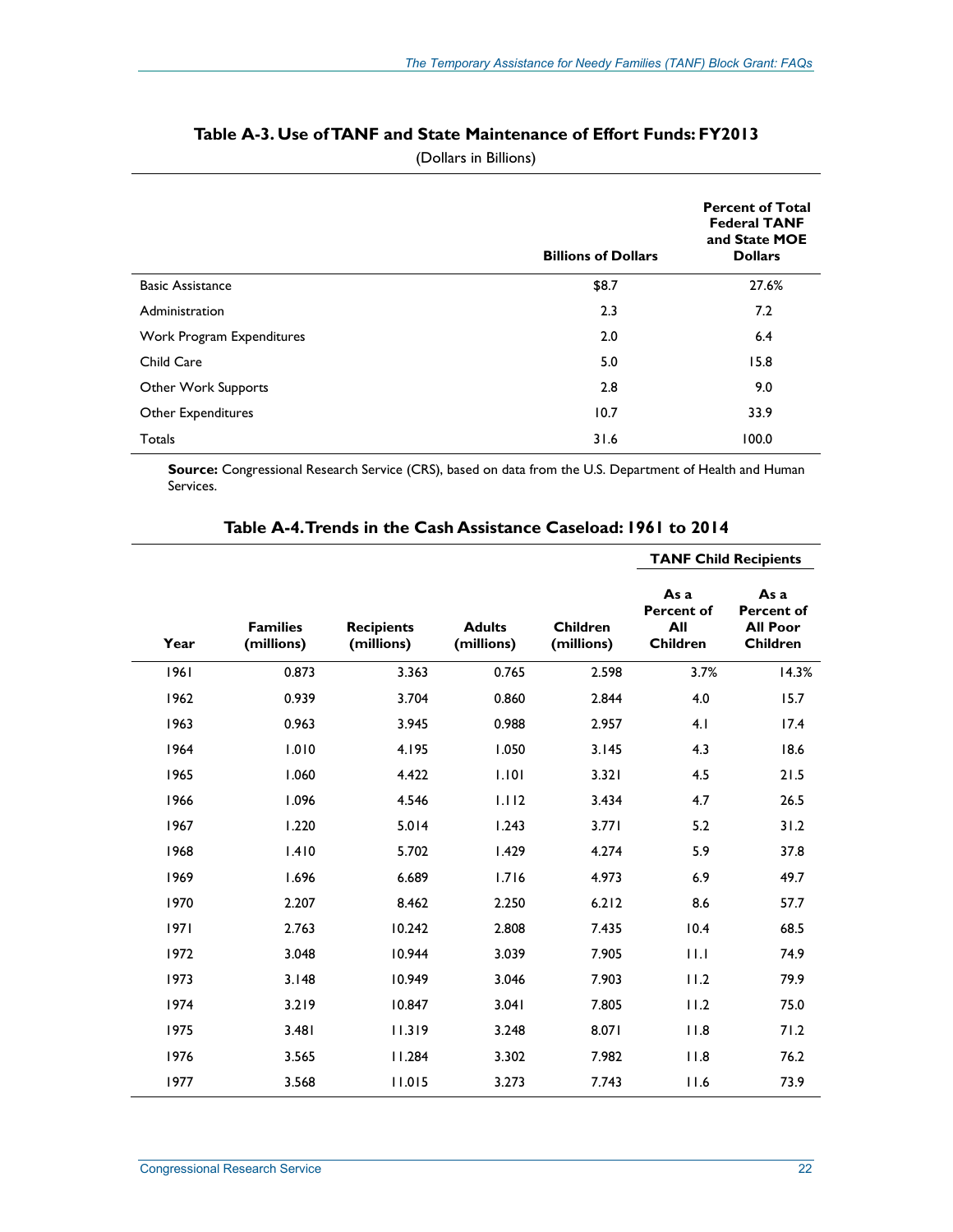|      |                               |                                 |                             |                               | <b>TANF Child Recipients</b>                        |                                                          |
|------|-------------------------------|---------------------------------|-----------------------------|-------------------------------|-----------------------------------------------------|----------------------------------------------------------|
| Year | <b>Families</b><br>(millions) | <b>Recipients</b><br>(millions) | <b>Adults</b><br>(millions) | <b>Children</b><br>(millions) | As a<br><b>Percent of</b><br>All<br><b>Children</b> | As a<br><b>Percent of</b><br><b>All Poor</b><br>Children |
| 1978 | 3.517                         | 10.551                          | 3.188                       | 7.363                         | 11.2                                                | 72.8                                                     |
| 1979 | 3.509                         | 10.312                          | 3.130                       | 7.181                         | 11.0                                                | 68.0                                                     |
| 1980 | 3.712                         | 10.774                          | 3.355                       | 7.419                         | 11.5                                                | 63.2                                                     |
| 1981 | 3.835                         | 11.079                          | 3.552                       | 7.527                         | 11.7                                                | 59.2                                                     |
| 1982 | 3.542                         | 10.358                          | 3.455                       | 6.903                         | 10.8                                                | 49.6                                                     |
| 1983 | 3.686                         | 10.761                          | 3.663                       | 7.098                         | 11.1                                                | 50.1                                                     |
| 1984 | 3.714                         | 10.831                          | 3.687                       | 7.144                         | 11.2                                                | 52.3                                                     |
| 1985 | 3.701                         | 10.855                          | 3.658                       | 7.198                         | 11.3                                                | 54.4                                                     |
| 1986 | 3.763                         | 11.038                          | 3.704                       | 7.334                         | 11.5                                                | 56.0                                                     |
| 1987 | 3.776                         | 11.027                          | 3.661                       | 7.366                         | 11.5                                                | 56.4                                                     |
| 1988 | 3.749                         | 10.915                          | 3.586                       | 7.329                         | 11.4                                                | 57.8                                                     |
| 1989 | 3.798                         | 10.992                          | 3.573                       | 7.419                         | 11.5                                                | 57.9                                                     |
| 1990 | 4.057                         | 11.695                          | 3.784                       | 7.911                         | 12.1                                                | 57.9                                                     |
| 1991 | 4.497                         | 12.930                          | 4.216                       | 8.715                         | 13.2                                                | 59.8                                                     |
| 1992 | 4.829                         | 13.773                          | 4.470                       | 9.303                         | 13.9                                                | 59.9                                                     |
| 1993 | 5.012                         | 14.205                          | 4.631                       | 9.574                         | 4.1                                                 | 60.0                                                     |
| 1994 | 5.033                         | 14.161                          | 4.593                       | 9.568                         | 13.9                                                | 61.7                                                     |
| 1995 | 4.791                         | 13.418                          | 4.284                       | 9.135                         | 13.1                                                | 61.5                                                     |
| 1996 | 4.434                         | 12.321                          | 3.928                       | 8.600                         | 12.3                                                | 58.7                                                     |
| 1997 | 3.740                         | 10.376                          | <b>NA</b>                   | <b>NA</b>                     | 10.0                                                | 50.1                                                     |
| 1998 | 3.050                         | 8.347                           | <b>NA</b>                   | <b>NA</b>                     | 8.1                                                 | 42.9                                                     |
| 1999 | 2.578                         | 6.924                           | <b>NA</b>                   | <b>NA</b>                     | 6.7                                                 | 39.4                                                     |
| 2000 | 2.303                         | 6.143                           | 1.655                       | 4.479                         | 6.1                                                 | 38.1                                                     |
| 2001 | 2.192                         | 5.717                           | 1.514                       | 4.195                         | 5.7                                                 | 35.3                                                     |
| 2002 | 2.187                         | 5.609                           | 1.479                       | 4.119                         | 5.6                                                 | 33.6                                                     |
| 2003 | 2.180                         | 5.490                           | 1.416                       | 4.063                         | 5.5                                                 | 31.3                                                     |
| 2004 | 2.153                         | 5.342                           | 1.362                       | 3.969                         | 5.4                                                 | 30.2                                                     |
| 2005 | 2.061                         | 5.028                           | 1.261                       | 3.756                         | 5.1                                                 | 28.9                                                     |
| 2006 | 1.906                         | 4.582                           | 1.120                       | 3.453                         | 4.6                                                 | 26.7                                                     |
| 2007 | 1.730                         | 4.075                           | 0.956                       | 3.119                         | 4.2                                                 | 23.2                                                     |
| 2008 | 1.701                         | 4.005                           | 0.946                       | 3.059                         | 4.1                                                 | 21.6                                                     |
| 2009 | 1.838                         | 4.371                           | 1.074                       | 3.296                         | 4.4                                                 | 21.2                                                     |
| 2010 | 1.919                         | 4.598                           | 1.163                       | 3.435                         | 4.6                                                 | 20.9                                                     |

2011 1.907 4.557 1.149 3.408 4.6 20.9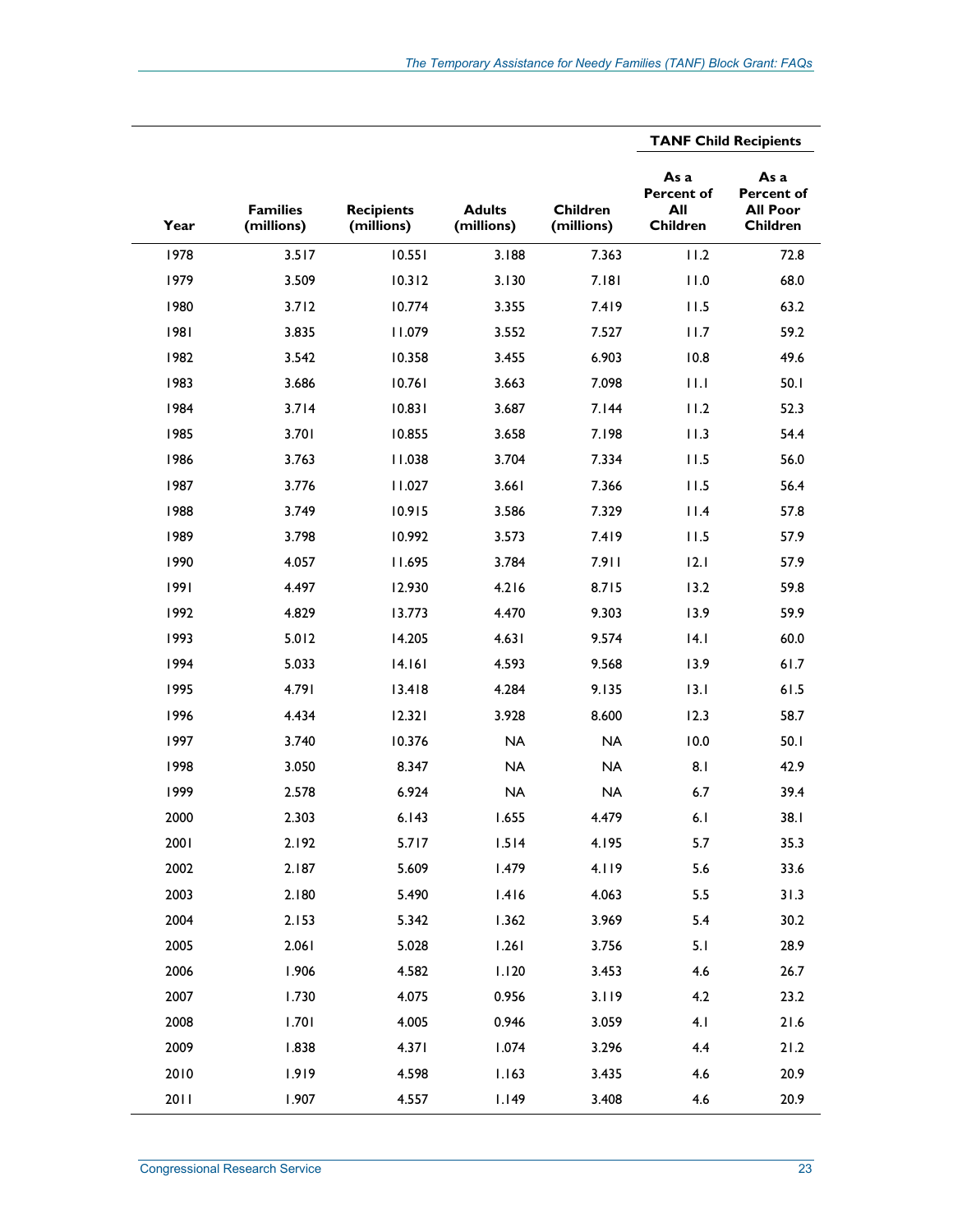|      |                               |                                 |       |                               | <b>TANF Child Recipients</b>                        |                                                                 |  |
|------|-------------------------------|---------------------------------|-------|-------------------------------|-----------------------------------------------------|-----------------------------------------------------------------|--|
| Year | <b>Families</b><br>(millions) | <b>Recipients</b><br>(millions) |       | <b>Children</b><br>(millions) | As a<br><b>Percent of</b><br>All<br><b>Children</b> | As a<br><b>Percent of</b><br><b>All Poor</b><br><b>Children</b> |  |
| 2012 | 1.852                         | 4.402                           | 1.104 | 3.298                         | 4.4                                                 | 20.3                                                            |  |
| 2013 | 1.726                         | 4.042                           | 0.993 | 3.050                         | 4.1                                                 | 20.6                                                            |  |
| 2014 | 1.650                         | 3.957                           | 1.007 | 2.949                         | 4.0                                                 | NA                                                              |  |

**Source:** Congressional Research Service (CRS), based on data from the U.S. Department of Health and Human Services (HHS) and the U.S. Census Bureau.

**Notes:** NA denotes not available. During transition reporting from AFDC to TANF, caseload statistics on adult and child recipients were not collected. For those years, TANF children as a percent of all children and percent of all poor children were estimated by HHS and published in *Welfare Indicators and Risk Factors, Annual Report to Congress*, Table TANF 2, p. A-7. See http://aspe.hhs.gov/hsp/14/indicators/rpt\_indicators.pdf. Child poverty data for 2014 will not be available until September 2015.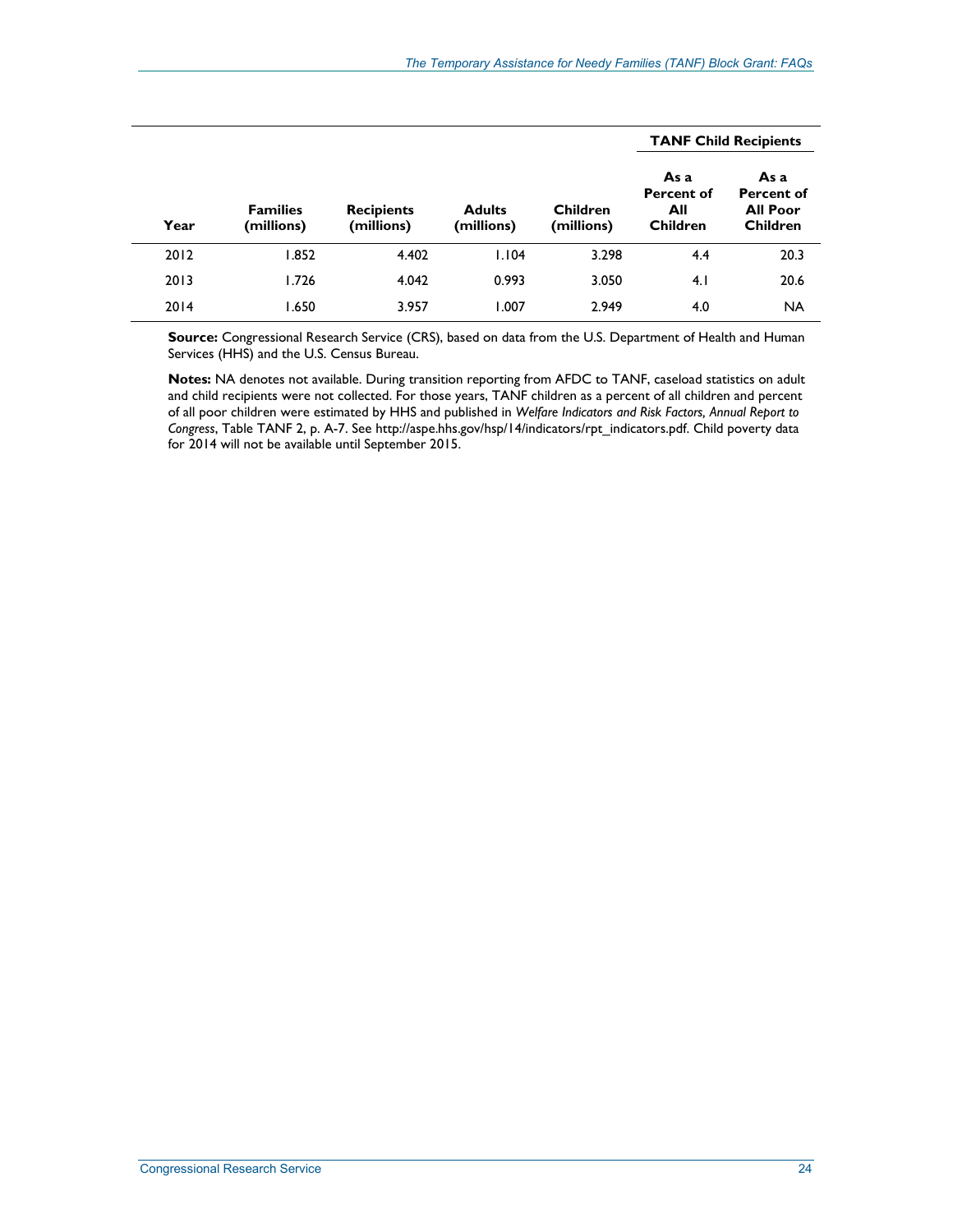# **Appendix B. State Tables**

| (Dollars in millions) |                         |                |        |                      |                                  |                              |         |  |  |  |  |  |
|-----------------------|-------------------------|----------------|--------|----------------------|----------------------------------|------------------------------|---------|--|--|--|--|--|
| <b>State</b>          | <b>Basic Assistance</b> | Administration | Work   | <b>Child</b><br>Care | Other<br>Work<br><b>Supports</b> | Other<br><b>Expenditures</b> | Total   |  |  |  |  |  |
| Alabama               | \$45.9                  | \$24.4         | \$21.0 | \$5.5                | \$3.8                            | \$70.3                       | \$170.9 |  |  |  |  |  |
| Alaska                | 38.7                    | 4.6            | 12.6   | 27.4                 | 0.6                              | 5.4                          | 89.2    |  |  |  |  |  |
| Arizona               | $-21.8$                 | 44.4           | 8.8    | 10.1                 | 0.2                              | 337.7                        | 379.4   |  |  |  |  |  |
| Arkansas              | 13.2                    | 14.0           | 23.5   | 8.6                  | 3.2                              | 94.2                         | 156.6   |  |  |  |  |  |
| California            | 3,225.3                 | 556.6          | 507.3  | 840.4                | 183.5                            | 1,718.7                      | 7,031.8 |  |  |  |  |  |
| Colorado              | 70.7                    | 20.7           | 2.1    | 1.2                  | 8.3                              | 212.7                        | 315.7   |  |  |  |  |  |
| Connecticut           | 81.3                    | 29.3           | 16.1   | 35.5                 | 4.9                              | 318.1                        | 485.2   |  |  |  |  |  |
| Delaware              | 12.9                    | $-0.2$         | 1.4    | 57.2                 | 0.0                              | 11.9                         | 83.2    |  |  |  |  |  |
| District of Columbia  | 59.0                    | 7.4            | 37.4   | 76.4                 | 16.0                             | 57.4                         | 253.7   |  |  |  |  |  |
| Florida               | 173.2                   | 30.3           | 58.4   | 342.7                | 5.5                              | 387.4                        | 997.5   |  |  |  |  |  |
| Georgia               | 47.5                    | 15.7           | $-0.7$ | 22.2                 | 20.1                             | 389.I                        | 493.9   |  |  |  |  |  |
| Hawaii                | 64.1                    | 14.9           | 94.7   | 13.0                 | 4.0                              | 53.9                         | 244.5   |  |  |  |  |  |
| Idaho                 | 6.5                     | 5.6            | $6.2$  | 10.8                 | 0.3                              | 16.8                         | 46.3    |  |  |  |  |  |
| Illinois              | 81.0                    | 27.5           | 31.1   | 645.5                | 25.1                             | 350.7                        | 1,160.9 |  |  |  |  |  |
| Indiana               | 28.9                    | 18.0           | 16.0   | 77.7                 | 33.9                             | 104.9                        | 279.3   |  |  |  |  |  |
| lowa                  | 54.1                    | 7.1            | 15.9   | 44.2                 | 13.3                             | 76.1                         | 210.7   |  |  |  |  |  |
| Kansas                | 27.5                    | 13.5           | 0.4    | 22.5                 | 54.2                             | 55.5                         | 173.6   |  |  |  |  |  |
| Kentucky              | 102.1                   | 11.9           | 34.1   | 74.4                 | 21.7                             | 33.5                         | 277.7   |  |  |  |  |  |
| Louisiana             | 25.7                    | 20.4           | $6.4$  | 5.2                  | 19.0                             | 145.1                        | 221.7   |  |  |  |  |  |

#### **Table B-1. Use of FY2013 TANF and MOE Funds by Category**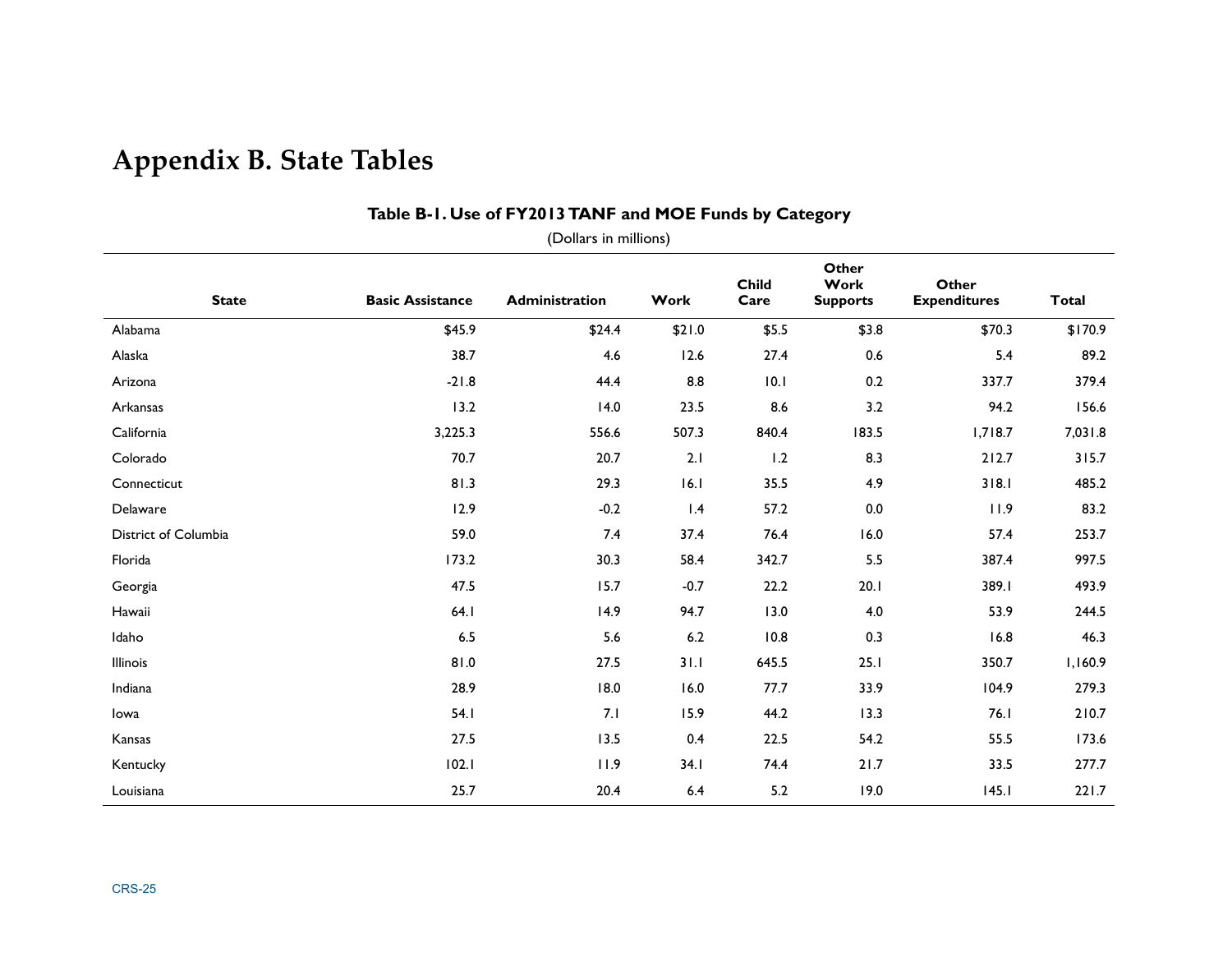| <b>State</b>   | <b>Basic Assistance</b> | Administration | Work  | <b>Child</b><br>Care | Other<br>Work<br><b>Supports</b> | Other<br><b>Expenditures</b> | <b>Total</b> |
|----------------|-------------------------|----------------|-------|----------------------|----------------------------------|------------------------------|--------------|
| Maine          | 49.8                    | 2.7            | 12.4  | 9.9                  | 11.9                             | 9.2                          | 95.9         |
| Maryland       | 139.2                   | $61.2$         | 36.3  | 24.2                 | 147.6                            | 175.9                        | 584.2        |
| Massachusetts  | 338.7                   | 33.3           | 6.5   | 296.2                | 109.3                            | 354.3                        | 1,138.4      |
| Michigan       | 206.6                   | 180.5          | 0.18  | 19.5                 | 51.6                             | 890.4                        | 1,429.6      |
| Minnesota      | 94.I                    | 46.3           | 54.7  | 53.7                 | 134.7                            | 53.4                         | 437.0        |
| Mississippi    | 16.7                    | 3.2            | 33.0  | 19.1                 | 16.8                             | 17.6                         | 106.4        |
| Missouri       | 101.3                   | 9.4            | 17.4  | 42.3                 | 0.0                              | 232.7                        | 403.1        |
| Montana        | 15.3                    | 8.4            | 12.1  | 10.0                 | $0.0\,$                          | 7.8                          | 53.6         |
| Nebraska       | 24.2                    | 3.5            | 19.4  | 23.5                 | 36.0                             | 2.3                          | 108.9        |
| Nevada         | 43.5                    | 8.1            | 1.8   | 0.0                  | 1.1                              | 35.5                         | 90.1         |
| New Hampshire  | 23.9                    | 12.0           | 6.9   | 8.8                  | 1.3                              | 20.1                         | 73.0         |
| New Jersey     | 304.0                   | 81.5           | 87.6  | 73.2                 | 190.5                            | 558.I                        | 1,295.0      |
| New Mexico     | 53.1                    | 10.7           | 8.7   | 36.3                 | 47.6                             | 57.1                         | 213.5        |
| New York       | 1,606.0                 | 333.9          | 124.4 | 536.9                | 1,432.6                          | 1,576.8                      | 5,610.7      |
| North Carolina | 59.1                    | 47.8           | 42.6  | 172.3                | 60.8                             | 240.4                        | 623.0        |
| North Dakota   | 5.1                     | 4.0            | 4.0   | 1.0                  | 1.3                              | 18.5                         | 33.9         |
| Ohio           | 301.9                   | 146.0          | 36.1  | 382.0                | 9.9                              | 126.5                        | 1,002.3      |
| Oklahoma       | 19.8                    | 23.9           | 0.0   | 70.0                 | 25.7                             | 59.6                         | 199.0        |
| Oregon         | 141.8                   | 37.3           | 17.1  | 11.1                 | 3.8                              | 112.8                        | 324.0        |
| Pennsylvania   | $271.5$                 | 80.0           | 78.I  | 395.4                | 9.5                              | 208.2                        | 1,042.8      |
| Rhode Island   | 42.4                    | 16.2           | 9.4   | 24.4                 | 13.6                             | 80.4                         | 186.4        |
| South Carolina | 34.8                    | 19.1           | 20.1  | 4.1                  | 1.9                              | 150.3                        | 230.2        |
| South Dakota   | 12.6                    | $2.8$          | 4.2   | 0.8                  | 0.1                              | 7.1                          | 27.6         |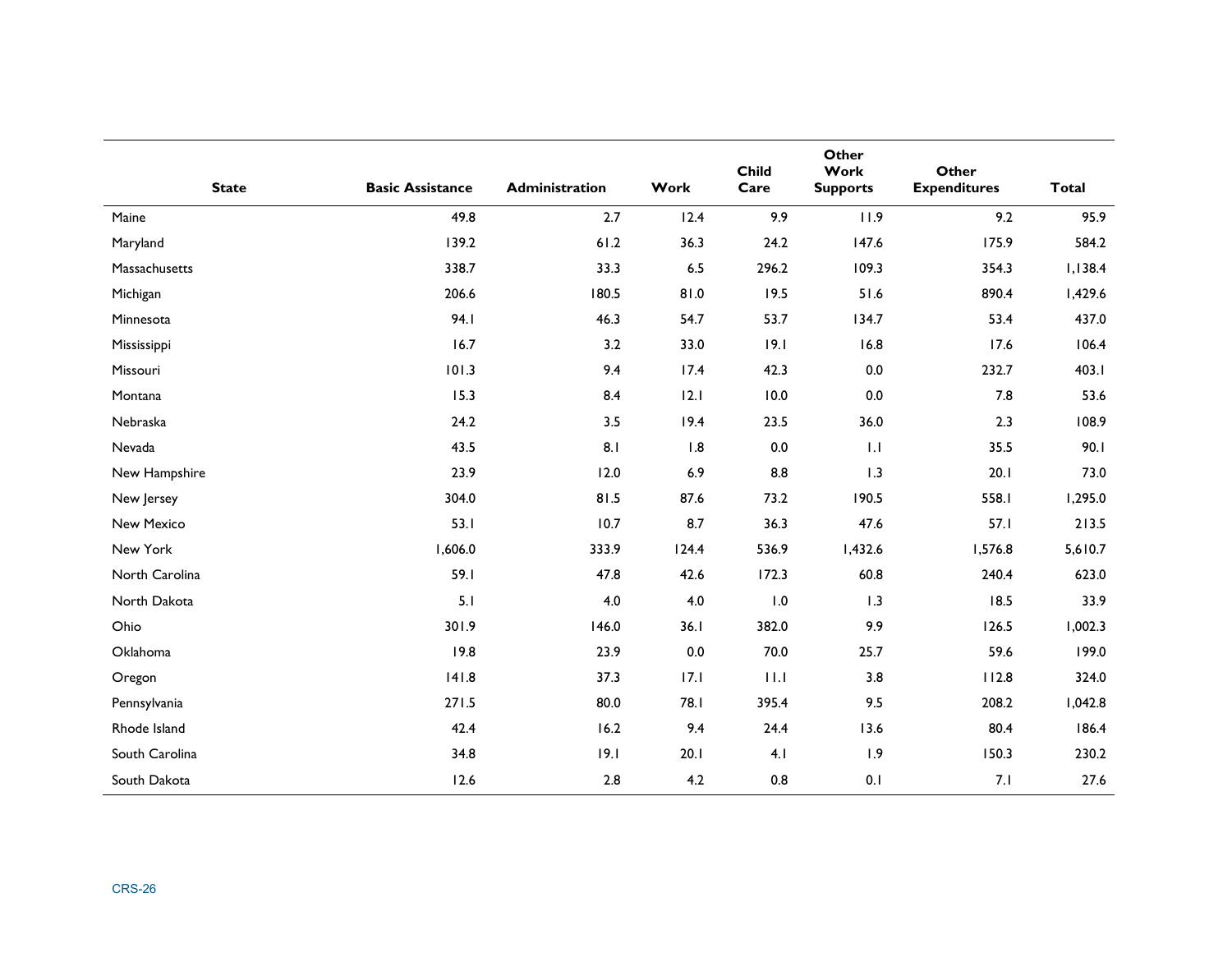| <b>State</b>  | <b>Basic Assistance</b> | <b>Administration</b> | Work    | <b>Child</b><br>Care | Other<br>Work<br><b>Supports</b> | Other<br><b>Expenditures</b> | <b>Total</b> |
|---------------|-------------------------|-----------------------|---------|----------------------|----------------------------------|------------------------------|--------------|
| Tennessee     | 108.2                   | 31.4                  | 71.2    | 29.5                 | 0.0                              | 77.7                         | 318.1        |
| Texas         | 75.4                    | 68.3                  | 87.8    | 26.8                 | 5.6                              | 591.0                        | 854.9        |
| Utah          | 23.2                    | 7.6                   | 18.0    | 10.5                 | 0.3                              | 18.1                         | 77.6         |
| Vermont       | 20.0                    | 7.1                   | 0.1     | 28.9                 | 24.9                             | 11.4                         | 92.5         |
| Virginia      | 100.5                   | 22.3                  | 52.7    | 30.8                 | 8.7                              | 66.0                         | 281.0        |
| Washington    | 201.7                   | 59.9                  | 159.5   | 130.7                | 2.5                              | 308.9                        | 863.3        |
| West Virginia | 31.0                    | 26.2                  | 1.8     | 10.4                 | 29.8                             | 45.4                         | 144.6        |
| Wisconsin     | 134.2                   | 23.0                  | 34.2    | 200.0                | 47.8                             | 164.7                        | 603.9        |
| Wyoming       | 2.5                     | 7.4                   | 1.8     | 3.7                  | 0.0                              | 17.5                         | 32.8         |
| Totals        | 8,737.9                 | 2,290.9               | 2,033.7 | 5,006.5              | 2,844.8                          | 10,735.3                     | 31,649.2     |

**Notes:** Negative entries denote adjustments for prior year reporting changes.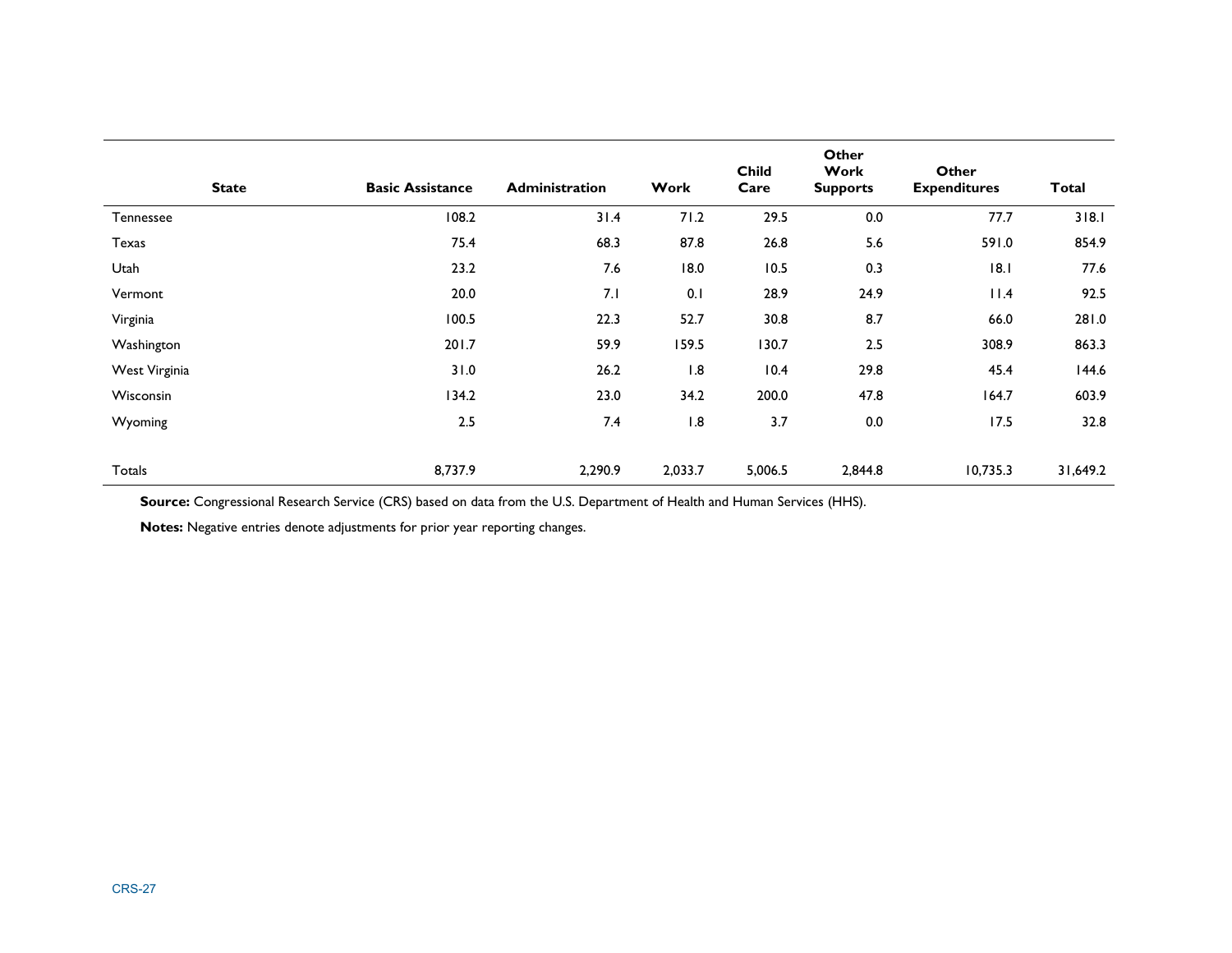| <b>State</b>         | <b>Basic</b><br>Assistance | Administration | Work    | <b>Child</b><br>Care | Other<br>Work<br><b>Supports</b> | Other<br><b>Expenditures</b> | <b>Total</b> |
|----------------------|----------------------------|----------------|---------|----------------------|----------------------------------|------------------------------|--------------|
| Alabama              | 26.9%                      | 14.3%          | 12.3%   | 3.2%                 | 2.2%                             | 41.1%                        | 100.0%       |
| Alaska               | 43.3                       | 5.2            | 4.1     | 30.7                 | 0.6                              | $6.0\,$                      | 100.0        |
| Arizona              | $-5.8$                     | 11.7           | 2.3     | 2.7                  | 0.1                              | 89.0                         | 100.0        |
| Arkansas             | 8.4                        | 8.9            | 15.0    | 5.5                  | $2.0$                            | 60.2                         | 100.0        |
| California           | 45.9                       | 7.9            | 7.2     | 12.0                 | $2.6$                            | 24.4                         | 100.0        |
| Colorado             | 22.4                       | 6.6            | 0.7     | 0.4                  | 2.6                              | 67.4                         | 100.0        |
| Connecticut          | 16.8                       | $6.0\,$        | 3.3     | 7.3                  | $\, 0.0$                         | 65.6                         | 100.0        |
| Delaware             | 15.5                       | $-0.2$         | 1.7     | 68.7                 | $0.0\,$                          | 14.3                         | 100.0        |
| District of Columbia | 23.3                       | 2.9            | 14.8    | 30.1                 | 6.3                              | 22.6                         | 100.0        |
| Florida              | 17.4                       | 3.0            | 5.8     | 34.4                 | $0.6\,$                          | 38.8                         | 100.0        |
| Georgia              | 9.6                        | 3.2            | $-0.1$  | 4.5                  | 4.1                              | 78.8                         | 100.0        |
| Hawaii               | 26.2                       | 6.1            | 38.7    | 5.3                  | 1.6                              | 22.0                         | 100.0        |
| Idaho                | 14.2                       | 12.1           | 13.5    | 23.3                 | $0.6\,$                          | 36.4                         | 100.0        |
| Illinois             | $7.0\,$                    | $2.4$          | 2.7     | 55.6                 | $2.2\,$                          | 30.2                         | 100.0        |
| Indiana              | 10.4                       | 6.4            | 5.7     | 27.8                 | 12.1                             | 37.6                         | 100.0        |
| lowa                 | 25.7                       | 3.4            | 7.5     | 21.0                 | 6.3                              | 36.1                         | 100.0        |
| Kansas               | 15.8                       | 7.8            | 0.2     | 13.0                 | 31.2                             | 32.0                         | 100.0        |
| Kentucky             | 36.8                       | 4.3            | 12.3    | 26.8                 | 7.8                              | 12.1                         | 100.0        |
| Louisiana            | 11.6                       | 9.2            | 2.9     | 2.4                  | 8.6                              | 65.4                         | 100.0        |
| Maine                | 51.9                       | 2.8            | 12.9    | 10.3                 | 12.4                             | 9.6                          | 100.0        |
| Maryland             | 23.8                       | 10.5           | $6.2\,$ | 4.1                  | 25.3                             | 30.1                         | 100.0        |
| Massachusetts        | 29.8                       | 2.9            | 0.6     | 26.0                 | 9.6                              | 31.1                         | 100.0        |

| Table B-2. Use of FY2013 TANF and MOE Funds by Category as a Percent of Total Federal TANF and State MOE Funding |  |
|------------------------------------------------------------------------------------------------------------------|--|
|------------------------------------------------------------------------------------------------------------------|--|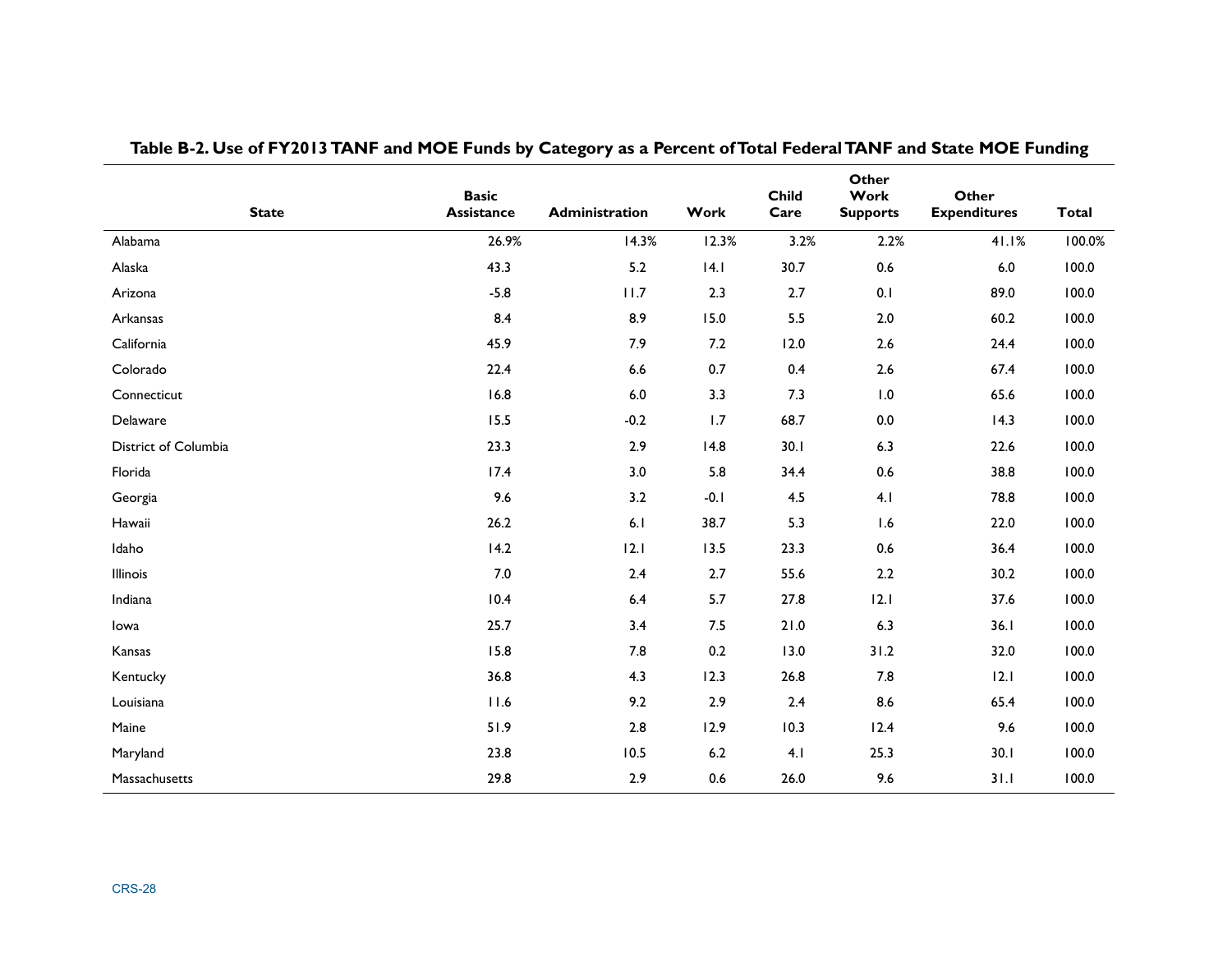|                | <b>Basic</b> |                |         | <b>Child</b> | Other<br>Work   | Other               |              |
|----------------|--------------|----------------|---------|--------------|-----------------|---------------------|--------------|
| <b>State</b>   | Assistance   | Administration | Work    | Care         | <b>Supports</b> | <b>Expenditures</b> | <b>Total</b> |
| Michigan       | 14.5         | 12.6           | $5.7$   | 1.4          | 3.6             | 62.3                | 100.0        |
| Minnesota      | 21.5         | 10.6           | 12.5    | 12.3         | 30.8            | 12.2                | 100.0        |
| Mississippi    | 15.7         | 3.0            | 31.0    | 17.9         | 15.8            | 16.5                | 100.0        |
| Missouri       | 25.1         | 2.3            | 4.3     | 10.5         | $0.0\,$         | 57.7                | 100.0        |
| Montana        | 28.6         | 15.7           | 22.6    | 18.6         | $0.0\,$         | 14.5                | 100.0        |
| Nebraska       | 22.3         | 3.2            | 17.8    | $21.6$       | 33.0            | 2.1                 | 100.0        |
| Nevada         | 48.2         | 9.0            | $2.0$   | $0.0\,$      | 1.3             | 39.4                | 100.0        |
| New Hampshire  | 32.7         | 16.4           | 9.5     | 12.0         | 1.8             | 27.5                | 100.0        |
| New Jersey     | 23.5         | 6.3            | $6.8\,$ | 5.7          | 14.7            | 43.1                | 100.0        |
| New Mexico     | 24.9         | 5.0            | 4.1     | 17.0         | 22.3            | 26.8                | 100.0        |
| New York       | 28.6         | $6.0\,$        | 2.2     | 9.6          | 25.5            | 28.1                | 100.0        |
| North Carolina | 9.5          | 7.7            | $6.8\,$ | 27.7         | 9.8             | 38.6                | 100.0        |
| North Dakota   | 15.0         | 11.7           | 11.9    | 3.0          | 3.8             | 54.6                | 100.0        |
| Ohio           | 30.1         | 14.6           | 3.6     | 38.1         | 1.0             | 12.6                | 100.0        |
| Oklahoma       | 10.0         | 12.0           | 0.0     | 35.2         | 12.9            | 29.9                | 100.0        |
| Oregon         | 43.8         | 11.5           | 5.3     | 3.4          | 1.2             | 34.8                | 100.0        |
| Pennsylvania   | 26.0         | 7.7            | 7.5     | 37.9         | 0.9             | 20.0                | 100.0        |
| Rhode Island   | 22.7         | 8.7            | 5.1     | 13.1         | 7.3             | 43.2                | 100.0        |
| South Carolina | 15.1         | 8.3            | 8.7     | 1.8          | $0.8\,$         | 65.3                | 100.0        |
| South Dakota   | 45.7         | 10.0           | 15.3    | 2.9          | 0.4             | 25.7                | 100.0        |
| Tennessee      | 34.0         | 9.9            | 22.4    | 9.3          | $0.0\,$         | 24.4                | 100.0        |
| <b>Texas</b>   | 8.8          | 8.0            | 10.3    | 3.1          | 0.6             | 69.1                | 100.0        |
| Utah           | 29.9         | 9.8            | 23.2    | 13.5         | 0.3             | 23.3                | 100.0        |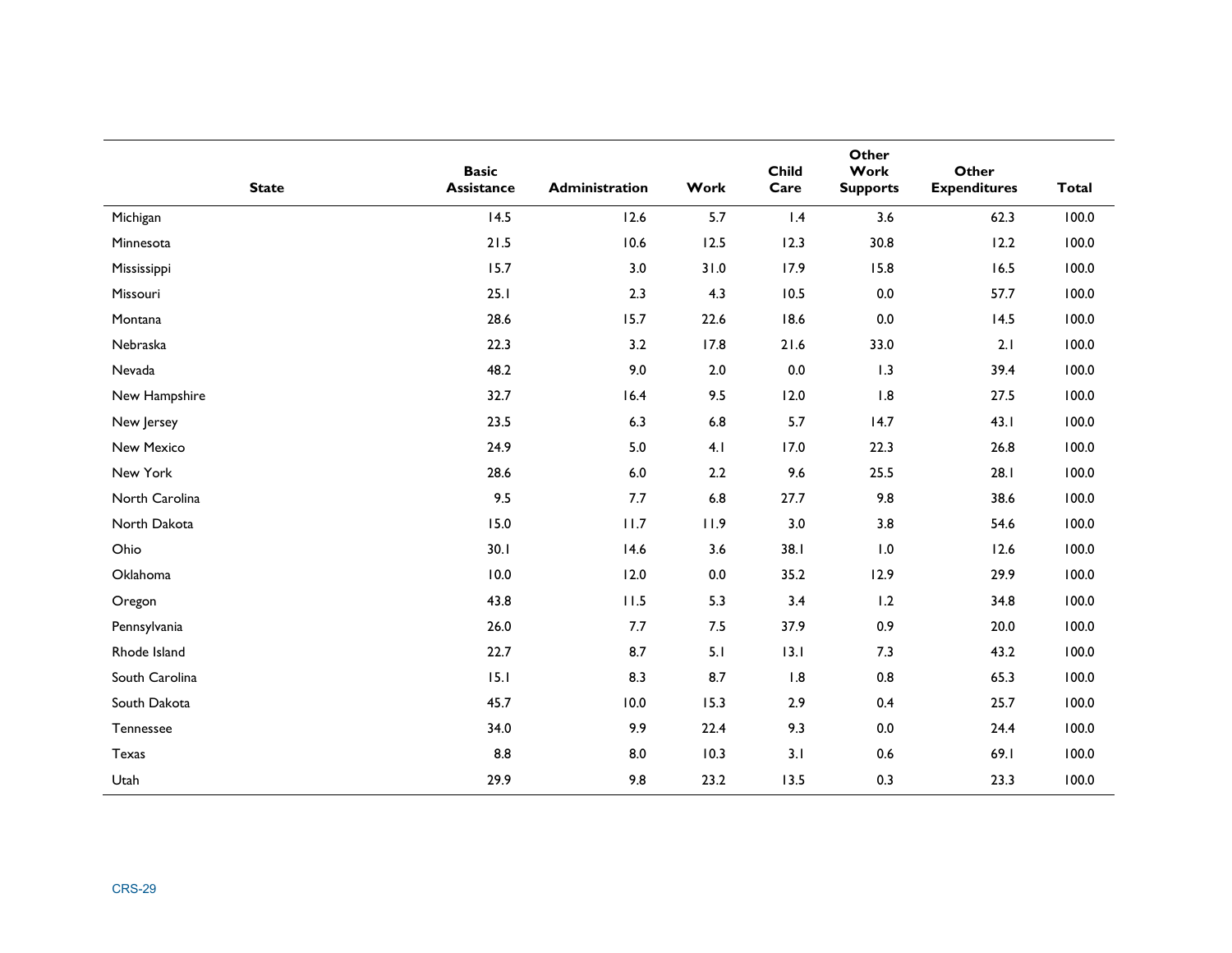| <b>State</b>  | <b>Basic</b><br><b>Assistance</b> | <b>Administration</b> | Work | <b>Child</b><br>Care | Other<br>Work<br><b>Supports</b> | <b>Other</b><br><b>Expenditures</b> | <b>Total</b> |
|---------------|-----------------------------------|-----------------------|------|----------------------|----------------------------------|-------------------------------------|--------------|
| Vermont       | 21.7                              | 7.7                   | 0.1  | 31.2                 | 27.0                             | 12.3                                | 100.0        |
| Virginia      | 35.8                              | 7.9                   | 18.8 | 11.0                 | 3.1                              | 23.5                                | 100.0        |
| Washington    | 23.4                              | 6.9                   | 18.5 | 15.1                 | 0.3                              | 35.8                                | 100.0        |
| West Virginia | 21.4                              | 8.1                   | 1.3  | 7.2                  | 20.6                             | 31.4                                | 100.0        |
| Wisconsin     | 22.2                              | 3.8                   | 5.7  | 33.1                 | 7.9                              | 27.3                                | 100.0        |
| Wyoming       | 7.5                               | 22.5                  | 5.4  | 11.1                 | 0.0                              | 53.4                                | 100.0        |
|               |                                   |                       |      |                      |                                  |                                     |              |
| Totals        | 27.6                              | 7.2                   | 6.4  | 15.8                 | 9.0                              | 33.9                                | 100.0        |

**Notes:** Negative entries denote adjustments for prior year reporting changes.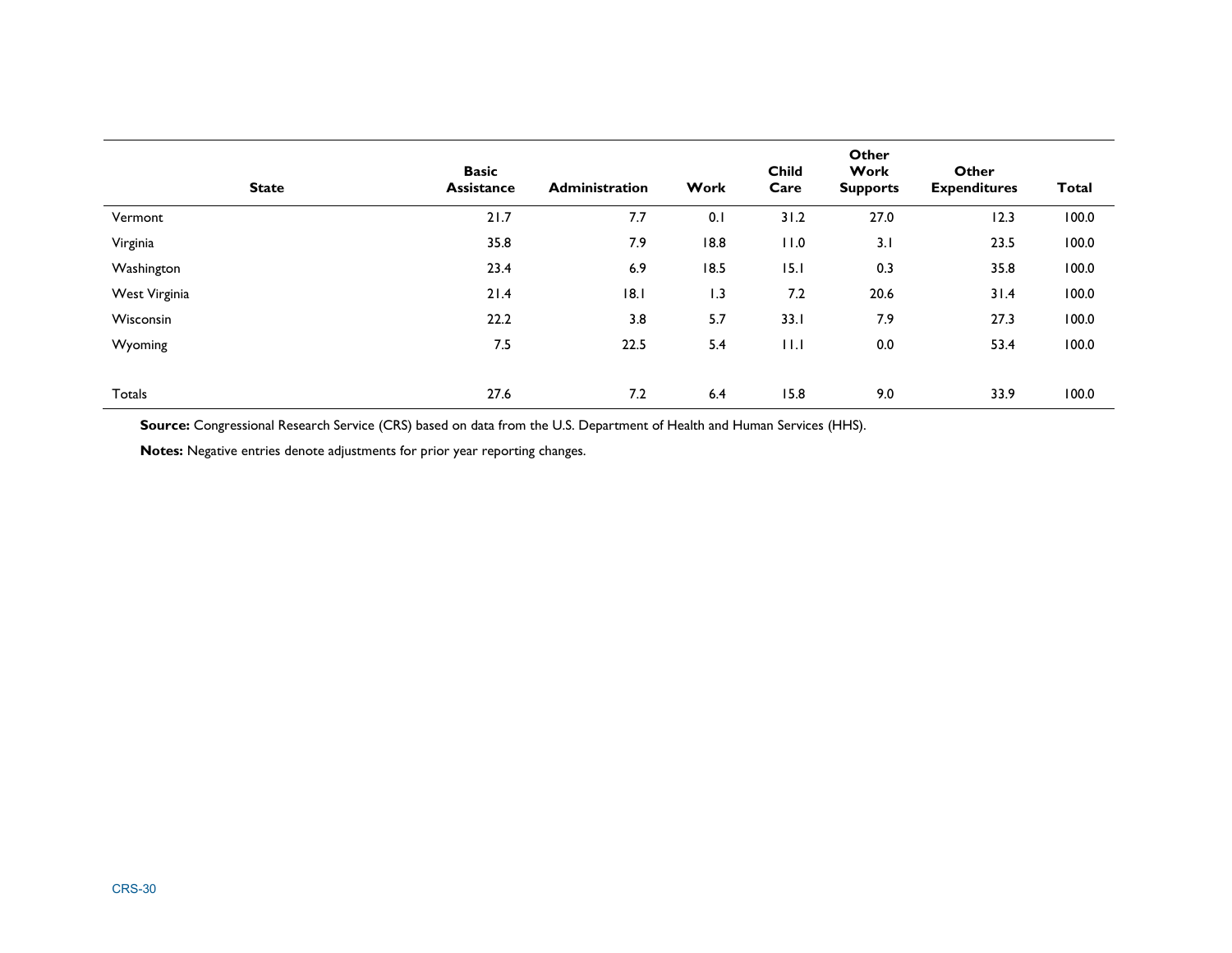| <b>State</b>         | <b>Obligated but</b><br>not Spent | <b>Unobligated</b> | <b>Total</b><br><b>Unspent</b><br><b>Funds</b> |
|----------------------|-----------------------------------|--------------------|------------------------------------------------|
| Alabama              | \$3.7                             | \$10.6             | \$14.3                                         |
| Alaska               | 0.0                               | 69.7               | 69.7                                           |
| Arizona              | 2.7                               | 0.0                | 2.7                                            |
| Arkansas             | 18.3                              | 16.0               | 34.3                                           |
| California           | 8.4                               | 0.0                | 8.4                                            |
| Colorado             | 0.0                               | 19.1               | 9.1                                            |
| Connecticut          | 0.0                               | 6.3                | 6.3                                            |
| Delaware             | 9.6                               | 10.4               | 20.0                                           |
| District of Columbia | 6.5                               | 54.4               | 60.9                                           |
| Florida              | 29.6                              | 0.5                | 30.1                                           |
| Georgia              | 21.2                              | 60.9               | 82.1                                           |
| Hawaii               | 5.8                               | 59.5               | 65.2                                           |
| Idaho                | 31.7                              | 0.0                | 31.7                                           |
| <b>Illinois</b>      | 0.0                               | 16.0               | 16.0                                           |
| Indiana              | 238.1                             | 21.7               | 259.7                                          |
| Iowa                 | 4.1                               | 3.0                | 17.1                                           |
| Kansas               | 11.6                              | 32.3               | 43.9                                           |
| Kentucky             | 0.0                               | 3.5                | 3.5                                            |
| Louisiana            | 0.0                               | 0.0                | 0.0                                            |
| Maine                | 0.0                               | 24.6               | 24.6                                           |
| Maryland             | 4.9                               | 0.0                | 4.9                                            |
| Massachusetts        | 0.0                               | 0.0                | 0.0                                            |
| Michigan             | 0.0                               | 42.4               | 42.4                                           |
| Minnesota            | 0.0                               | 161.4              | 161.4                                          |
| Mississippi          | 4.0                               | 7.9                | 11.9                                           |
| Missouri             | 22.3                              | $-0.2$             | 22.1                                           |
| Montana              | 0.4                               | 42.7               | 43.1                                           |
| Nebraska             | $0.0\,$                           | 59.6               | 59.6                                           |
| Nevada               | $0.0\,$                           | 12.7               | 12.7                                           |
| New Hampshire        | 0.0                               | 13.2               | 13.2                                           |
| New Jersey           | 32.4                              | 37.5               | 69.9                                           |
| <b>New Mexico</b>    | 50.2                              | 0.0                | 50.2                                           |
| New York             | 273.4                             | 104.0              | 377.4                                          |

#### **Table B-3. Unspent TANF Funds at the End of FY2013**

(September 30, 2013, in millions of dollars)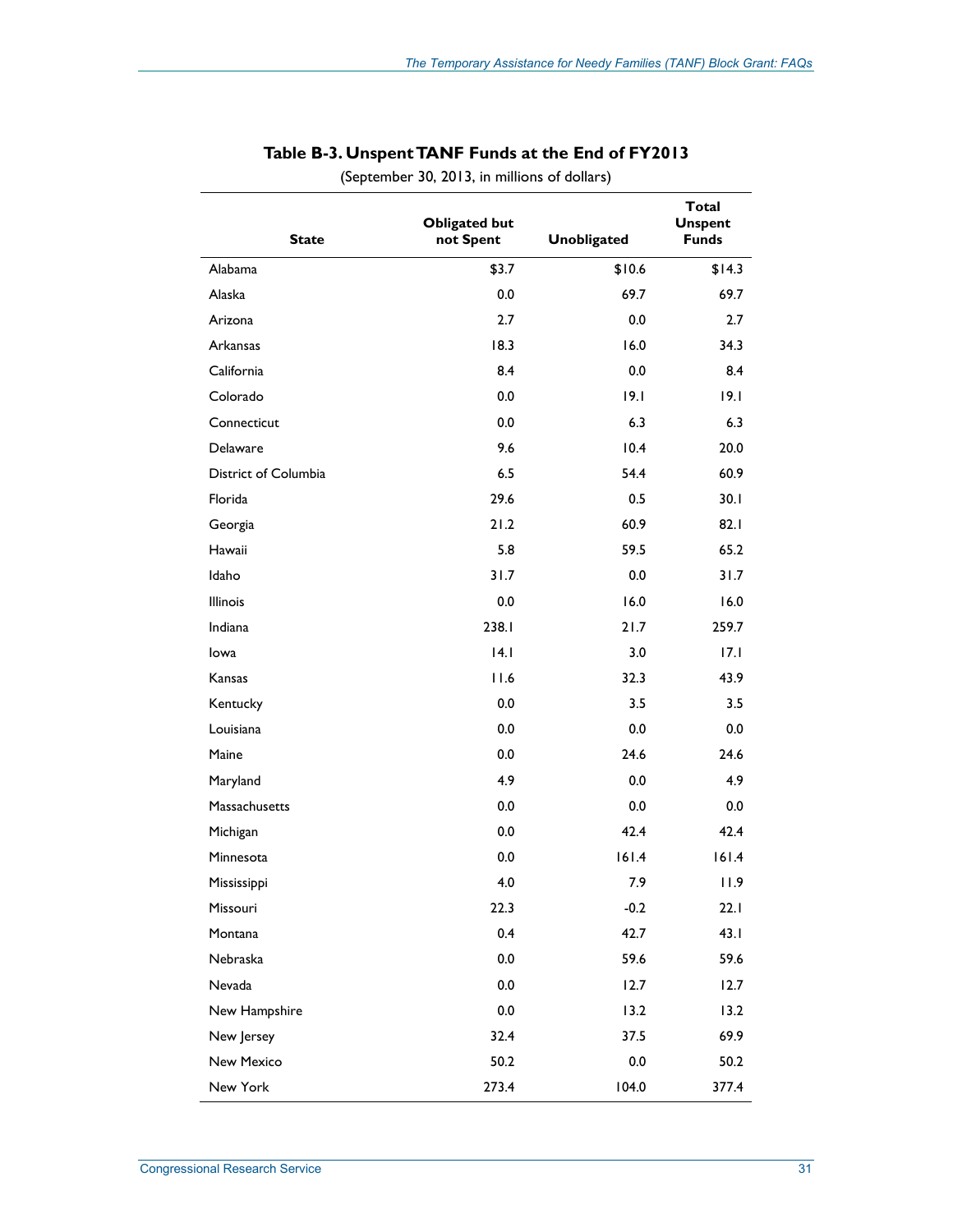| <b>State</b>    | <b>Obligated but</b><br>not Spent | <b>Unobligated</b> | <b>Total</b><br><b>Unspent</b><br><b>Funds</b> |
|-----------------|-----------------------------------|--------------------|------------------------------------------------|
| North Carolina  | 192.6                             | 3.5                | 196.1                                          |
| North Dakota    | 0.0                               | 15.8               | 15.8                                           |
| Ohio            | 201.3                             | 34.0               | 235.4                                          |
| <b>Oklahoma</b> | 53.3                              | 0.0                | 53.3                                           |
| Oregon          | 0.0                               | 17.9               | 17.9                                           |
| Pennsylvania    | 52.1                              | 300.1              | 352.2                                          |
| Rhode Island    | 0.0                               | 0.0                | 0.0                                            |
| South Carolina  | 0.0                               | 12.4               | 12.4                                           |
| South Dakota    | 0.0                               | 14.9               | 14.9                                           |
| Tennessee       | 0.0                               | 59.3               | 59.3                                           |
| <b>Texas</b>    | 152.7                             | 0.0                | 152.7                                          |
| Utah            | 0.0                               | 109.2              | 109.2                                          |
| Vermont         | 0.0                               | 0.0                | 0.0                                            |
| Virginia        | 5.1                               | 33.9               | 39.0                                           |
| Washington      | 69.5                              | 0.0                | 69.6                                           |
| West Virginia   | 0.0                               | 0.1                | 0.1                                            |
| Wisconsin       | 0.0                               | 12.9               | 12.9                                           |
| Wyoming         | 3.2                               | 21.2               | 24.5                                           |
| Totals          | 1,518.7                           | 1,525.0            | 3,043.7                                        |

| <b>State</b>         | <b>Families</b> | <b>Recipients</b> | <b>Children</b> | <b>Adults</b> |
|----------------------|-----------------|-------------------|-----------------|---------------|
| Alabama              | 14,835          | 35,066            | 26,859          | 8,207         |
| Alaska               | 3,066           | 8,277             | 5,618           | 2,659         |
| Arizona              | 12,193          | 27,292            | 20,203          | 7.089         |
| Arkansas             | 5,447           | 12,171            | 8,908           | 3,263         |
| California           | 626.297         | 1.745.407         | 1.237.834       | 507.573       |
| Colorado             | 17,680          | 46,925            | 33,119          | 13,806        |
| Connecticut          | 13,711          | 27,512            | 19,350          | 8,162         |
| Delaware             | 4,670           | 13,178            | 8,071           | 5,107         |
| District of Columbia | 5,027           | 12,637            | 9,230           | 3,407         |

**Table B-4. Number of Families, Recipients, Children, and Adults Receiving TANF Cash Assistance by State, December 2014**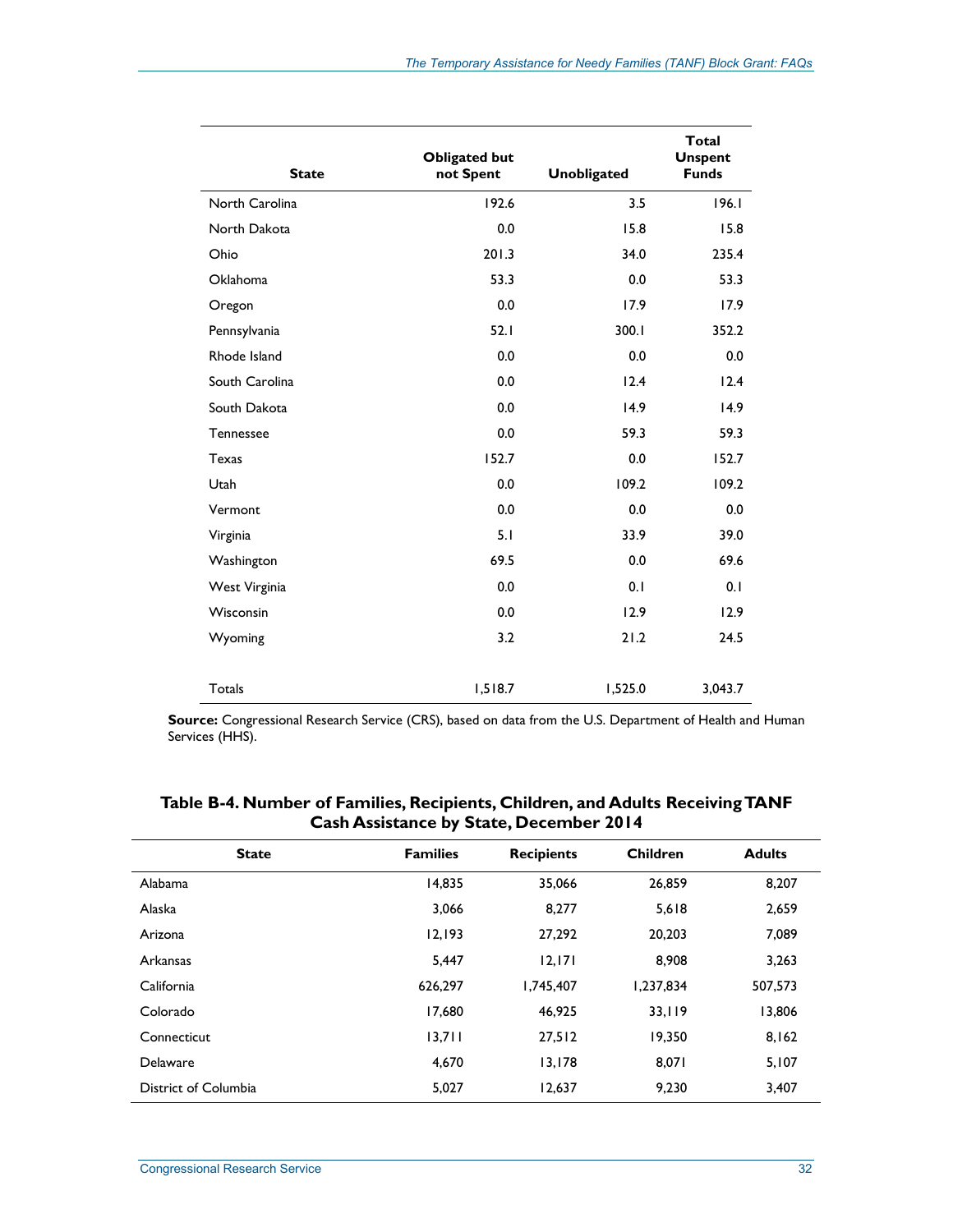| <b>State</b>   | <b>Families</b> | <b>Recipients</b> | Children | <b>Adults</b> |
|----------------|-----------------|-------------------|----------|---------------|
| Florida        | 50,288          | 87,711            | 72,331   | 15,380        |
| Georgia        | 13,910          | 27,197            | 24,168   | 3,029         |
| Guam           | 1,133           | 2,545             | 2,030    | 515           |
| Hawaii         | 8,166           | 23,547            | 15,804   | 7,743         |
| Idaho          | 1,903           | 2,830             | 2,708    | 122           |
| Illinois       | 19,410          | 43,526            | 35,829   | 7,697         |
| Indiana        | 9,753           | 19,736            | 17,745   | 1,991         |
| lowa           | 14,169          | 35,460            | 25,361   | 10,099        |
| Kansas         | 6,478           | 15,424            | 11,453   | 3,971         |
| Kentucky       | 26,486          | 53,071            | 42,998   | 10,073        |
| Louisiana      | 5,619           | 12,686            | 11,006   | 1,680         |
| Maine          | 23,345          | 48,172            | 26,662   | 21,510        |
| Maryland       | 20,803          | 50,484            | 37,250   | 13,234        |
| Massachusetts  | 63,094          | 149,391           | 101,532  | 47,859        |
| Michigan       | 23,364          | 57,661            | 44,255   | 13,406        |
| Minnesota      | 19,055          | 41,193            | 32,390   | 8,803         |
| Mississippi    | 7,642           | 15,572            | 11,760   | 3,812         |
| Missouri       | 28,870          | 70,128            | 48,501   | 21,627        |
| Montana        | 3,068           | 7,457             | 5,595    | 1,862         |
| Nebraska       | 5,803           | 14,029            | 11,455   | 2,574         |
| Nevada         | 12,015          | 31,578            | 23,005   | 8,573         |
| New Hampshire  | 5,816           | 14,185            | 9,698    | 4,487         |
| New Jersey     | 26,397          | 61,824            | 44,981   | 16,843        |
| New Mexico     | 11,522          | 34,081            | 26,864   | 7,217         |
| New York       | 150, 121        | 386,055           | 275,109  | 110,946       |
| North Carolina | 6,806           | 14,818            | 11,189   | 3,629         |
| North Dakota   | 1,208           | 3,025             | 2,452    | 573           |
| Ohio           | 61,872          | 118,421           | 100,551  | 17,870        |
| Oklahoma       | 7,373           | 16,416            | 13,926   | 2,490         |
| Oregon         | 57,659          | 174,750           | 109,621  | 65,129        |
| Pennsylvania   | 68,231          | 170,018           | 122,507  | 47,511        |
| Puerto Rico    | 11,818          | 32,495            | 20,228   | 12,267        |
| Rhode Island   | 5,237           | 12,512            | 8,817    | 3,695         |
| South Carolina | 11,064          | 25,089            | 19,999   | 5,090         |
| South Dakota   | 3,042           | 6,053             | 5,366    | 687           |
| Tennessee      | 41,109          | 96,181            | 71,628   | 24,553        |
| Texas          | 34,110          | 75,102            | 66,362   | 8,740         |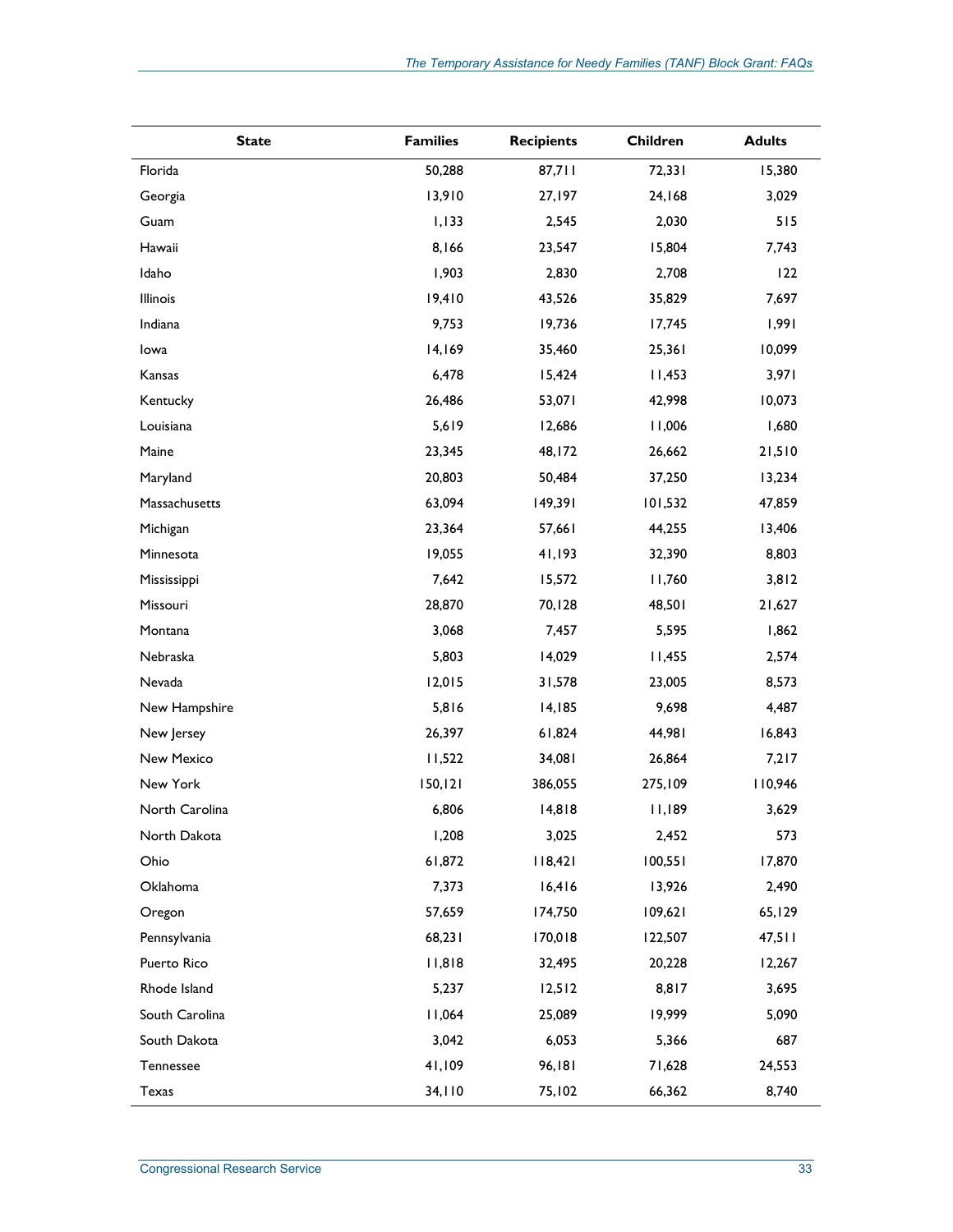| <b>State</b>   | <b>Families</b> | <b>Recipients</b> | <b>Children</b> | <b>Adults</b> |
|----------------|-----------------|-------------------|-----------------|---------------|
| Utah           | 4,004           | 9,894             | 7.204           | 2,690         |
| Vermont        | 3,470           | 8,059             | 5,675           | 2,384         |
| Virgin Islands | 381             | 1,207             | 824             | 383           |
| Virginia       | 26,293          | 57,457            | 42,359          | 15,098        |
| Washington     | 36,004          | 81,972            | 57,822          | 24,150        |
| West Virginia  | 8,130           | 17,407            | 13,342          | 4,065         |
| Wisconsin      | 25,225          | 60,670            | 45,262          | 15,408        |
| Wyoming        | 344             | 697               | 566             | 3             |
| Totals         | 1,674,536       | 4,216,251         | 3,055,382       | 1,160,869     |

**Notes:** TANF cash assistance caseload includes families receiving assistance in state-funded programs counted toward the TANF maintenance of effort (MOE) requirement.

|                      |         |           |         |         |         | Percentage Change to 2014 from |           |          |
|----------------------|---------|-----------|---------|---------|---------|--------------------------------|-----------|----------|
| <b>State</b>         | 1994    | 2007      | 2010    | 2013    | 2014    | 1994                           | 2007      | 2013     |
| Alabama              | 47,903  | 18,584    | 24,212  | 18,394  | 14,835  | $-69.0%$                       | $-20.2%$  | $-19.3%$ |
| Alaska               | 12,370  | 2,989     | 3,572   | 3,439   | 3,066   | $-75.2$                        | 2.6       | $-10.8$  |
| Arizona              | 72,158  | 37,122    | 19,366  | 14,036  | 12,193  | $-83.1$                        | $-67.2$   | $-13.1$  |
| Arkansas             | 25,047  | 8,741     | 8,632   | 6,395   | 5,447   | $-78.3$                        | $-37.7$   | $-14.8$  |
| California           | 923,358 | 477,465   | 601,286 | 533,081 | 626,297 | $-32.2$                        | 31.2      | 17.5     |
| Colorado             | 40,244  | 9,094     | 8,064   | 17,270  | 17,680  | $-56.1$                        | 94.4      | 2.4      |
| Connecticut          | 60,965  | 19,424    | 16,750  | 14,335  | 13,711  | $-77.5$                        | $-29.4$   | $-4.4$   |
| Delaware             | 11,227  | 3,997     | 5,745   | 4,792   | 4,670   | $-58.4$                        | 16.8      | $-2.5$   |
| District of Columbia | 27,420  | 5,237     | 9,410   | 6,021   | 5,027   | $-81.7$                        | $-4.0$    | $-16.5$  |
| Florida              | 238,564 | 48,608    | 58,144  | 53,087  | 50,288  | $-78.9$                        | 3.5       | $-5.3$   |
| Georgia              | 141,154 | 22,740    | 20,686  | 16,481  | 13,910  | $-90.1$                        | $-38.8$   | $-15.6$  |
| Guam                 | 2,088   | <b>NA</b> | 1,260   | 1,342   | 1,133   | $-45.7$                        | <b>NA</b> | $-15.6$  |
| Hawaii               | 21,489  | 6,621     | 10,240  | 8,865   | 8,166   | $-62.0$                        | 23.3      | $-7.9$   |
| Idaho                | 8,953   | 1,527     | 1,848   | 1,838   | 1,903   | $-78.7$                        | 24.6      | 3.5      |
| <b>Illinois</b>      | 190,142 | 20,562    | 27,177  | 20,354  | 19,410  | $-91.9$                        | $-5.6$    | $-4.6$   |
| Indiana              | 69,933  | 31,103    | 31,461  | 11,195  | 9,753   | $-86.1$                        | $-68.6$   | $-12.9$  |
| lowa                 | 38,022  | 19,762    | 21,037  | 16, 126 | 14,169  | $-62.7$                        | $-28.3$   | $-12.1$  |

#### **Table B-5. Number of Needy Families with Children Receiving Cash Assistance by State, December of Selected Years**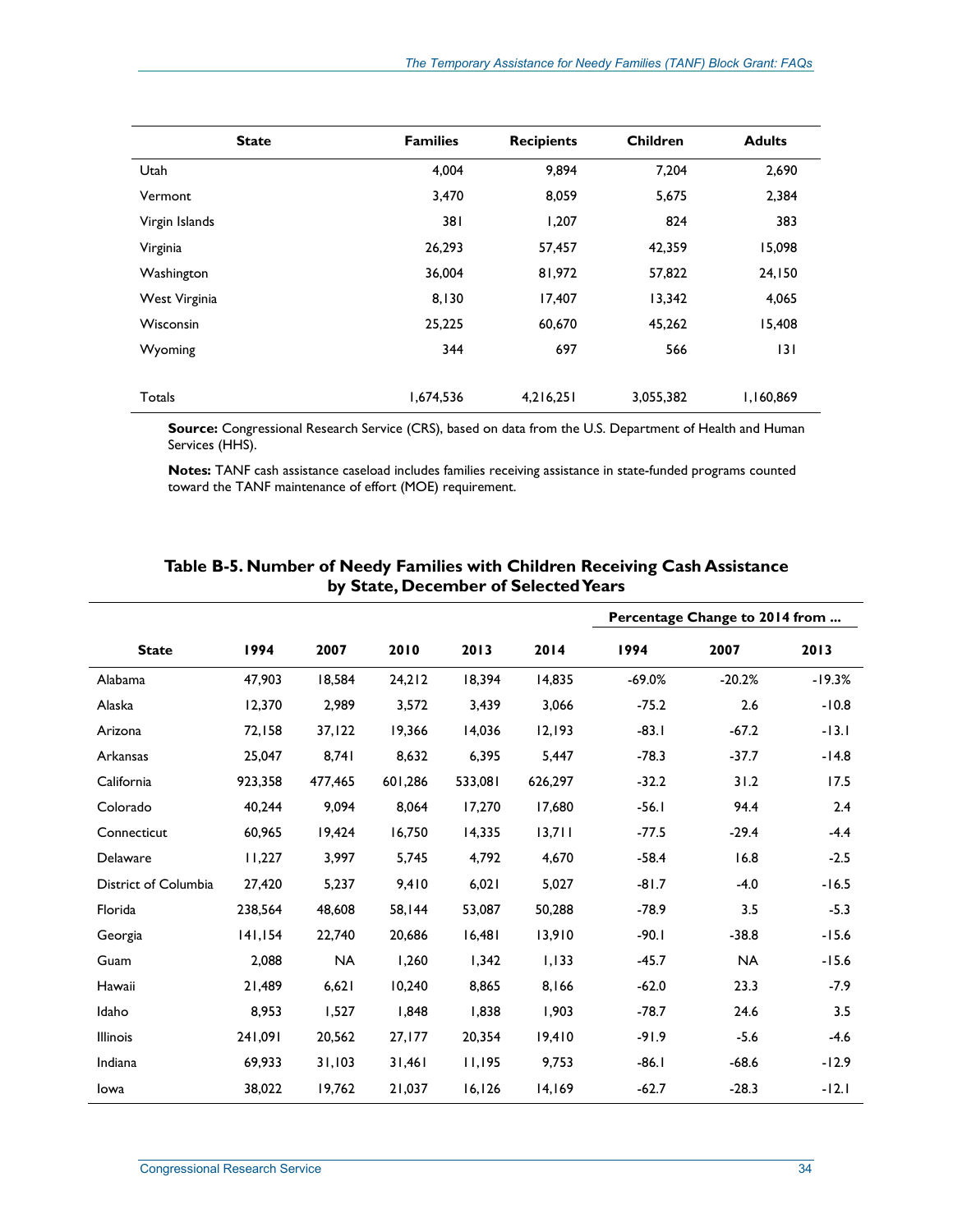|                |         |         |         |         |          | Percentage Change to 2014 from |         |         |
|----------------|---------|---------|---------|---------|----------|--------------------------------|---------|---------|
| <b>State</b>   | 1994    | 2007    | 2010    | 2013    | 2014     | 1994                           | 2007    | 2013    |
| Kansas         | 28,838  | 12,853  | 15,647  | 7,553   | 6,478    | $-77.5$                        | $-49.6$ | $-14.2$ |
| Kentucky       | 76,824  | 29,323  | 31,336  | 29,488  | 26,486   | $-65.5$                        | $-9.7$  | $-10.2$ |
| Louisiana      | 82,792  | 11,106  | 11,117  | 6, 151  | 5,619    | $-93.2$                        | $-49.4$ | $-8.6$  |
| Maine          | 22,025  | 12,235  | 15,435  | 26,604  | 23,345   | $6.0\,$                        | 90.8    | $-12.3$ |
| Maryland       | 80,890  | 20,466  | 26,160  | 21,310  | 20,803   | $-74.3$                        | 1.6     | $-2.4$  |
| Massachusetts  | 105,769 | 52,473  | 51,179  | 71,012  | 63,094   | $-40.3$                        | 20.2    | $-11.2$ |
| Michigan       | 209,695 | 69,327  | 67,596  | 29,782  | 23,364   | $-88.9$                        | $-66.3$ | $-21.5$ |
| Minnesota      | 61,343  | 26,387  | 24,726  | 22,267  | 19,055   | $-68.9$                        | $-27.8$ | $-14.4$ |
| Mississippi    | 53,221  | 11,631  | 12,078  | 9,260   | 7,642    | $-85.6$                        | $-34.3$ | $-17.5$ |
| Missouri       | 91,802  | 39,054  | 39,617  | 32,172  | 28,870   | $-68.6$                        | $-26.1$ | $-10.3$ |
| Montana        | 11,660  | 3,192   | 3,694   | 3,149   | 3,068    | $-73.7$                        | $-3.9$  | $-2.6$  |
| Nebraska       | 15,427  | 7,515   | 8,406   | 6,379   | 5,803    | $-62.4$                        | $-22.8$ | $-9.0$  |
| Nevada         | 15,559  | 7,410   | 11,066  | 11,914  | 12,015   | $-22.8$                        | 62.1    | 0.8     |
| New Hampshire  | 11,078  | 4,497   | 6,168   | 6,080   | 5,816    | $-47.5$                        | 29.3    | $-4.3$  |
| New Jersey     | 113,293 | 34,175  | 35,153  | 28,658  | 26,397   | $-76.7$                        | $-22.8$ | $-7.9$  |
| New Mexico     | 34,854  | 12,195  | 21,664  | 13,206  | 11,522   | $-66.9$                        | $-5.5$  | $-12.8$ |
| New York       | 463,692 | 155,798 | 158,133 | 153,078 | 150, 121 | $-67.6$                        | $-3.6$  | $-1.9$  |
| North Carolina | 128,848 | 24,544  | 23,639  | 18,575  | 6,806    | $-94.7$                        | $-72.3$ | $-63.4$ |
| North Dakota   | 5,309   | 2,072   | 1,931   | 1,366   | 1,208    | $-77.2$                        | $-41.7$ | $-11.6$ |
| Ohio           | 236,298 | 80,629  | 103,513 | 64,371  | 61,872   | $-73.8$                        | $-23.3$ | $-3.9$  |
| Oklahoma       | 45,893  | 8,951   | 9,472   | 7,270   | 7,373    | $-83.9$                        | $-17.6$ | 1.4     |
| Oregon         | 39,967  | 19,299  | 33,123  | 45,270  | 57,659   | 44.3                           | 198.8   | 27.4    |
| Pennsylvania   | 208,949 | 55,389  | 59,034  | 69,667  | 68,231   | $-67.3$                        | 23.2    | $-2.1$  |
| Puerto Rico    | 56,132  | 12,356  | 14,621  | 12,818  | 11,818   | $-78.9$                        | $-4.4$  | $-7.8$  |
| Rhode Island   | 22,599  | 8,349   | 6,778   | 5,815   | 5,237    | $-76.8$                        | $-37.3$ | $-9.9$  |
| South Carolina | 50,251  | 14,428  | 19,038  | 11,770  | 11,064   | $-78.0$                        | $-23.3$ | $-6.0$  |
| South Dakota   | 6,521   | 2,904   | 3,290   | 3,204   | 3,042    | $-53.4$                        | 4.8     | $-5.1$  |
| Tennessee      | 105,616 | 55,161  | 63,150  | 50,850  | 41,109   | $-61.1$                        | $-25.5$ | $-19.2$ |
| Texas          | 110,182 | 57,002  | 52,972  | 38,460  | 34,110   | $-87.9$                        | $-40.2$ | $-11.3$ |
| Utah           | 17,240  | 5,140   | 6,811   | 4,382   | 4,004    | $-76.8$                        | $-22.1$ | $-8.6$  |
| Vermont        | 9,707   | 4,242   | 3,335   | 3,638   | 3,470    | $-64.3$                        | $-18.2$ | $-4.6$  |
| Virgin Islands | 1,264   | 399     | 511     | 432     | 381      | $-69.9$                        | $-4.5$  | $-11.8$ |
| Virginia       | 74,203  | 31,041  | 37,105  | 28,866  | 26,293   | $-64.6$                        | $-15.3$ | $-8.9$  |
| Washington     | 102,603 | 52,013  | 69,805  | 42,747  | 36,004   | $-64.9$                        | $-30.8$ | $-15.8$ |
| West Virginia  | 39,546  | 8,725   | 10,676  | 8,862   | 8,130    | $-79.4$                        | $-6.8$  | $-8.3$  |
| Wisconsin      | 73,714  | 17,788  | 25,270  | 27,522  | 25,225   | $-65.8$                        | 41.8    | $-8.3$  |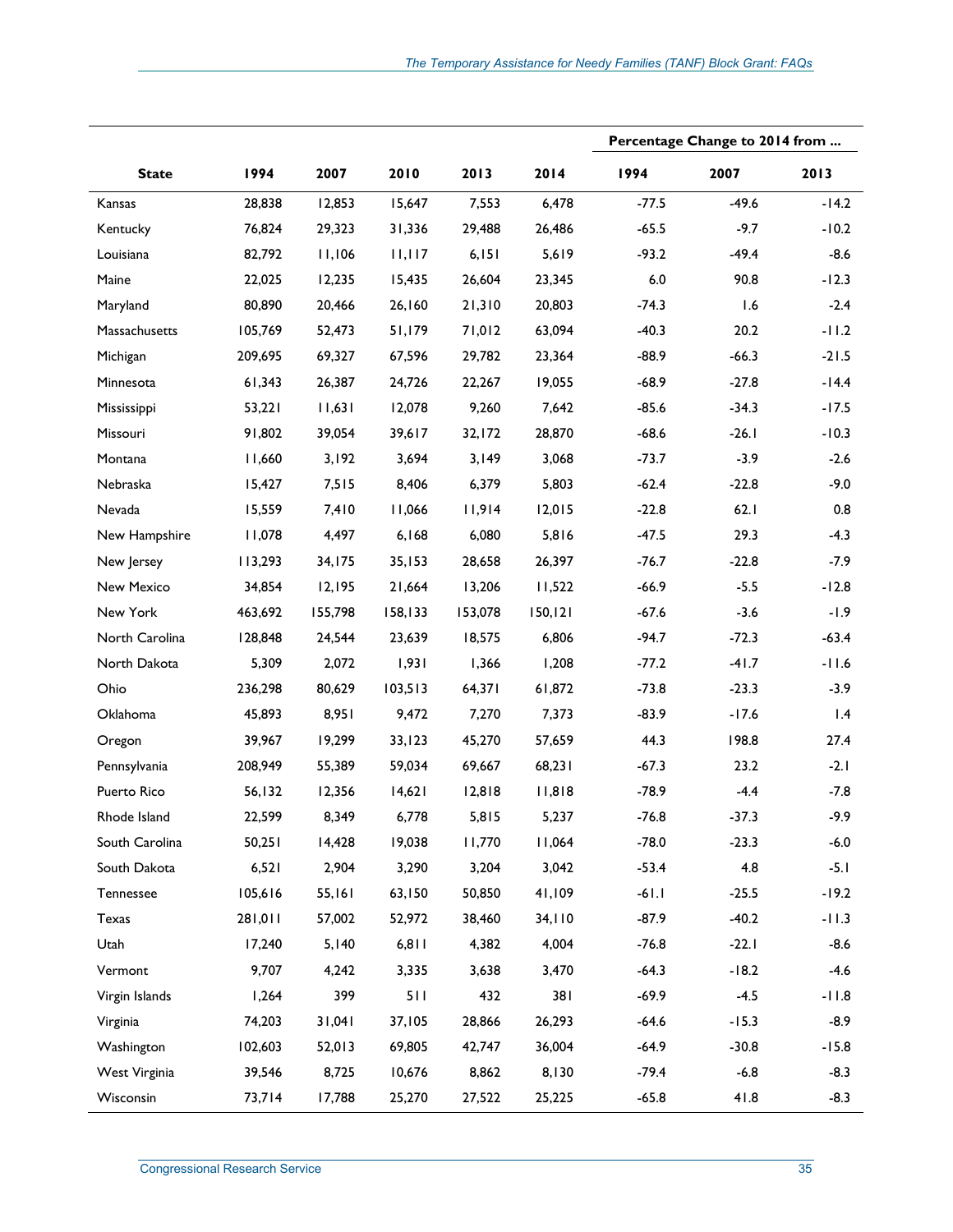|              |           |           |           |           | Percentage Change to 2014 from |         |      |        |
|--------------|-----------|-----------|-----------|-----------|--------------------------------|---------|------|--------|
| <b>State</b> | 1994      | 2007      | 2010      | 2013      | 2014                           | 1994    | 2007 | 2013   |
| Wyoming      | 5,400     | 265       | 312       | 380       | 344                            | $-93.6$ | 29.8 | $-9.5$ |
| Totals       | 4,971,819 | 1,703,910 | 1,952,451 | 1,671,379 | 1,674,536                      | $-66.3$ | -1.8 | 0.2    |

**Notes:** Caseload data for 2007 through 2014 include those families in Separate State Programs with expenditures countable toward the TANF maintenance of effort (MOE) requirement.

| <b>State</b>         | <b>Single</b><br>Parent | Two<br>Parent | <b>No</b><br>Parent | <b>Single</b><br>Parent | Two<br>Parent | <b>No</b><br>Parent |
|----------------------|-------------------------|---------------|---------------------|-------------------------|---------------|---------------------|
| Alabama              | 8,028                   | 129           | 6,678               | 54.1                    | 0.9           | 45.0                |
| Alaska               | 1,874                   | 362           | 830                 | 61.1                    | 11.8          | 27.1                |
| Arizona              | 6,197                   | 356           | 5,640               | 50.8                    | 2.9           | 46.3                |
| Arkansas             | 3,092                   | 110           | 2,245               | 56.8                    | 2.0           | 41.2                |
| California           | 344,136                 | 110,621       | 171,540             | 54.9                    | 17.7          | 27.4                |
| Colorado             | 10,355                  | 1,380         | 5,945               | 58.6                    | 7.8           | 33.6                |
| Connecticut          | 8,087                   | $\pmb{0}$     | 5,624               | 59.0                    | 0.0           | 41.0                |
| Delaware             | 1,586                   | 22            | 3,062               | 34.0                    | 0.5           | 65.6                |
| District of Columbia | 3,561                   | $\pmb{0}$     | 1,466               | 70.8                    | 0.0           | 29.2                |
| Florida              | 11,677                  | 693           | 37,918              | 23.2                    | 1.4           | 75.4                |
| Georgia              | 2,946                   | $\mathbf 0$   | 10,964              | 21.2                    | 0.0           | 78.8                |
| Guam                 | 363                     | 106           | 664                 | 32.0                    | 9.4           | 58.6                |
| Hawaii               | 4,712                   | 1,871         | 1,583               | 57.7                    | 22.9          | 19.4                |
| Idaho                | 121                     | 0             | 1,782               | 6.4                     | 0.0           | 93.6                |
| Illinois             | 6,731                   | $\mathbf 0$   | 12,679              | 34.7                    | 0.0           | 65.3                |
| Indiana              | 2,491                   | 133           | 7,129               | 25.5                    | 1.4           | 73.1                |
| lowa                 | 8,235                   | 863           | 5,071               | 58.I                    | 6.1           | 35.8                |
| Kansas               | 3,018                   | 419           | 3,041               | 46.6                    | 6.5           | 46.9                |
| Kentucky             | 8,674                   | 657           | 17,155              | 32.7                    | 2.5           | 64.8                |
| Louisiana            | 1,645                   | $\pmb{0}$     | 3,974               | 29.3                    | 0.0           | 70.7                |
| Maine                | 20,645                  | 436           | 2,264               | 88.4                    | 1.9           | 9.7                 |
| Maryland             | 13,322                  | $\pmb{0}$     | 7,481               | 64.0                    | 0.0           | 36.0                |
| Massachusetts        | 41,362                  | 4,418         | 17,314              | 65.6                    | 7.0           | 27.4                |
| Michigan             | 12,067                  | 0             | 11,297              | 51.6                    | 0.0           | 48.4                |
| Minnesota            | 8,949                   | 0             | 10,106              | 47.0                    | 0.0           | 53.0                |

#### **Table B-6. TANF Families by Number of Parents in Assisted Unit by State: December 2014**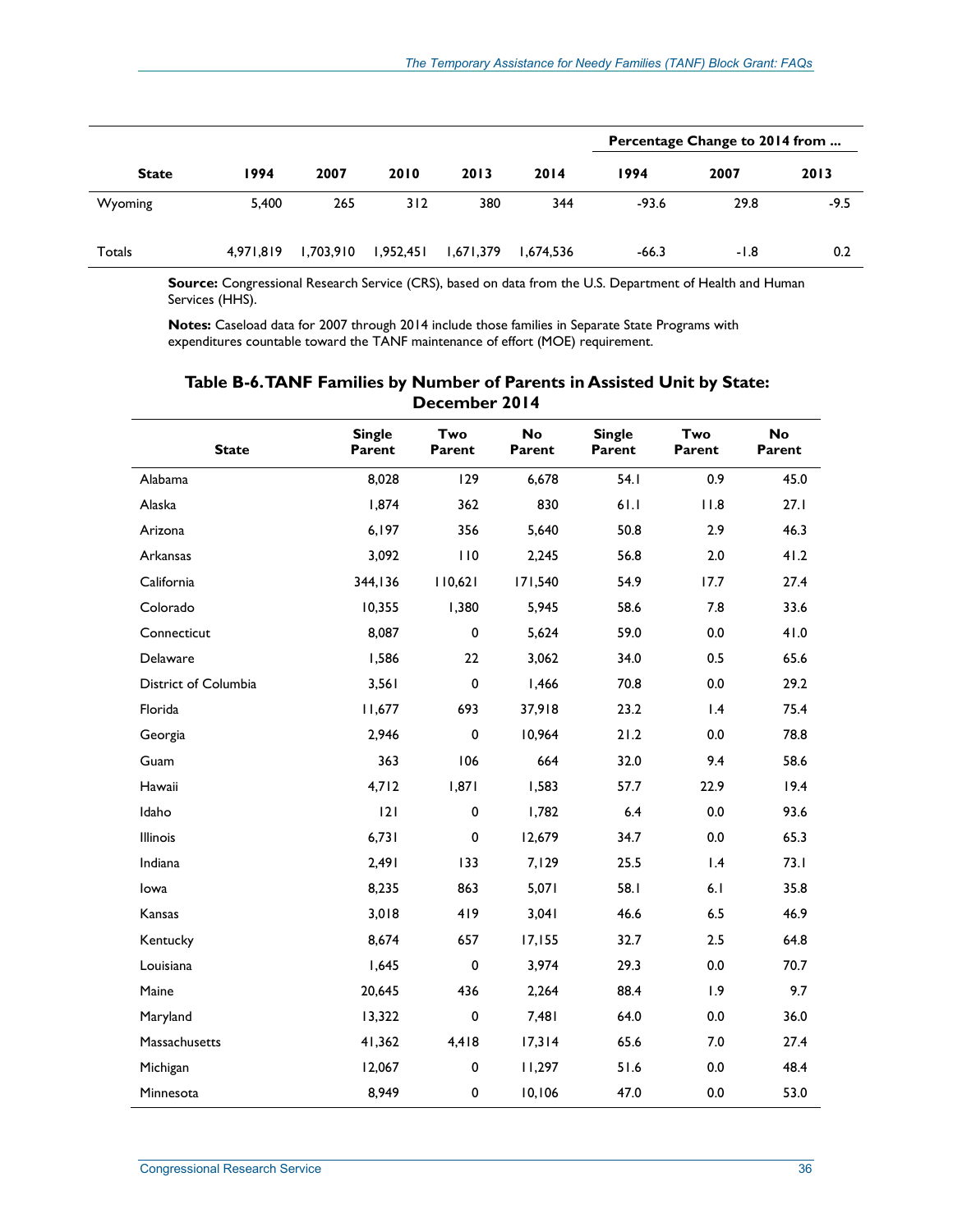| <b>State</b>   | <b>Single</b><br>Parent | Two<br>Parent | No<br>Parent | <b>Single</b><br>Parent | Two<br>Parent | <b>No</b><br>Parent |
|----------------|-------------------------|---------------|--------------|-------------------------|---------------|---------------------|
| Mississippi    | 3,783                   | 0             | 3,859        | 49.5                    | 0.0           | 50.5                |
| Missouri       | 22,082                  | 0             | 6,788        | 76.5                    | 0.0           | 23.5                |
| Montana        | 1,605                   | 291           | 1,172        | 52.3                    | 9.5           | 38.2                |
| Nebraska       | 2,692                   | 0             | 3, 111       | 46.4                    | 0.0           | 53.6                |
| Nevada         | 5,681                   | 1,388         | 4,946        | 47.3                    | 11.6          | 41.2                |
| New Hampshire  | 4,341                   | 48            | 1,427        | 74.6                    | 0.8           | 24.5                |
| New Jersey     | 18,427                  | 0             | 7,970        | 69.8                    | 0.0           | 30.2                |
| New Mexico     | 5,573                   | 822           | 5,127        | 48.4                    | 7.1           | 44.5                |
| New York       | 96,025                  | 3,129         | 50,967       | 64.0                    | 2.1           | 34.0                |
| North Carolina | 3,354                   | 44            | 3,308        | 49.3                    | 2.1           | 48.6                |
| North Dakota   | 572                     | 0             | 636          | 47.4                    | 0.0           | 52.6                |
| Ohio           | 14,333                  | 1,520         | 46,019       | 23.2                    | 2.5           | 74.4                |
| Oklahoma       | 2,490                   | $\pmb{0}$     | 4,883        | 33.8                    | 0.0           | 66.2                |
| Oregon         | 49,333                  | 2,918         | 5,408        | 85.6                    | 5.1           | 9.4                 |
| Pennsylvania   | 49,875                  | 1,450         | 16,906       | 73.1                    | 2.1           | 24.8                |
| Puerto Rico    | 10,816                  | 712           | 290          | 91.5                    | $6.0\,$       | 2.5                 |
| Rhode Island   | 3,150                   | 319           | 1,768        | 60.1                    | 6.1           | 33.8                |
| South Carolina | 5,277                   | 0             | 5,787        | 47.7                    | 0.0           | 52.3                |
| South Dakota   | 687                     | 0             | 2,355        | 22.6                    | 0.0           | 77.4                |
| Tennessee      | 23,199                  | 182           | 17,728       | 56.4                    | 0.4           | 43.1                |
| Texas          | 8,740                   | $\pmb{0}$     | 25,370       | 25.6                    | 0.0           | 74.4                |
| Utah           | 2,102                   | 0             | 1,902        | 52.5                    | 0.0           | 47.5                |
| Vermont        | 1,662                   | 352           | 1,456        | 47.9                    | 10.1          | 42.0                |
| Virgin Islands | 338                     | 0             | 43           | 88.7                    | 0.0           | 11.3                |
| Virginia       | 15,477                  | 0             | 10,816       | 58.9                    | 0.0           | 41.1                |
| Washington     | 17,759                  | 3,093         | 15,152       | 49.3                    | 8.6           | 42.1                |
| West Virginia  | 3,224                   | 0             | 4,906        | 39.7                    | 0.0           | 60.3                |
| Wisconsin      | 12,845                  | 862           | 11,518       | 50.9                    | 3.4           | 45.7                |
| Wyoming        | 125                     | 3             | 216          | 36.3                    | 0.9           | 62.8                |
| Totals         | 919,441                 | 139,809       | 615,286      | 54.9                    | 8.3           | 36.7                |

**Notes:** TANF cash assistance caseload includes families receiving assistance in state-funded programs counted toward the TANF maintenance of effort (MOE) requirement.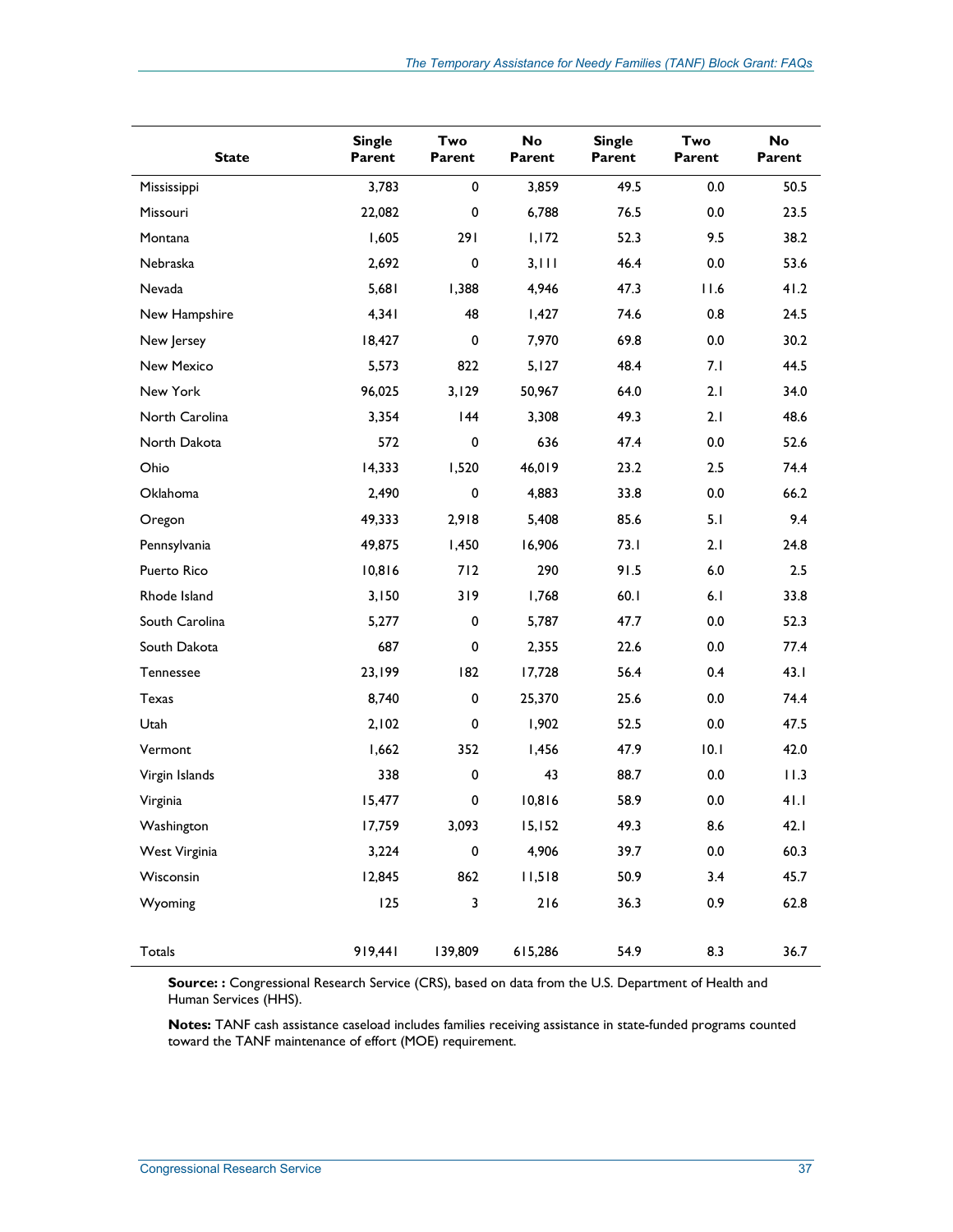| <b>State</b>         | Caseload<br><b>Reduction</b><br><b>Credit</b><br>(Percentage<br>Points) | <b>Effective</b><br>(After<br>Caseload<br><b>Reduction</b><br>Credit)<br><b>Standard</b> | Work<br>Participation<br>Rate | Met<br>Standard? |
|----------------------|-------------------------------------------------------------------------|------------------------------------------------------------------------------------------|-------------------------------|------------------|
| <b>United States</b> |                                                                         |                                                                                          | 34.4%                         |                  |
| Alabama              | 7.7                                                                     | 42.3%                                                                                    | 46.0                          | Yes              |
| Alaska               | 9.8                                                                     | 40.2                                                                                     | 36.7                          | <b>No</b>        |
| Arizona              | 38.0                                                                    | 12.0                                                                                     | 27.1                          | Yes              |
| Arkansas             | 50.0                                                                    | 0.0                                                                                      | 40.2                          | Yes              |
| California           | 0.0                                                                     | 50.0                                                                                     | 27.2                          | <b>No</b>        |
| Colorado             | 14.9                                                                    | 35.1                                                                                     | 23.8                          | <b>No</b>        |
| Connecticut          | 24.2                                                                    | 25.8                                                                                     | 52.7                          | Yes              |
| <b>Delaware</b>      | 12.8                                                                    | 37.2                                                                                     | 41.5                          | Yes              |
| District of Col.     | 17.8                                                                    | 32.2                                                                                     | 34.8                          | Yes              |
| Florida              | 9.7                                                                     | 40.3                                                                                     | 45.1                          | Yes              |
| Georgia              | 50.0                                                                    | 0.0                                                                                      | 64.5                          | Yes              |
| Guam                 | 0.0                                                                     | 50.0                                                                                     | 29.0                          | <b>No</b>        |
| Hawaii               | 50.0                                                                    | 0.0                                                                                      | 50.6                          | Yes              |
| Idaho                | 0.0                                                                     | 50.0                                                                                     | 49.8                          | <b>No</b>        |
| <b>Illinois</b>      | 17.5                                                                    | 32.5                                                                                     | 38.6                          | Yes              |
| Indiana              | 38.8                                                                    | 11.2                                                                                     | 31.0                          | Yes              |
| lowa                 | 17.3                                                                    | 32.7                                                                                     | 38.4                          | <b>Yes</b>       |
| Kansas               | 39.8                                                                    | 10.2                                                                                     | 28.4                          | Yes              |
| Kentucky             | 19.6                                                                    | 30.4                                                                                     | 53.3                          | Yes              |
| Louisiana            | 34.8                                                                    | 15.2                                                                                     | 26.8                          | <b>Yes</b>       |
| Maine                | 0.0                                                                     | 50.0                                                                                     | 34.9                          | <b>No</b>        |
| Maryland             | 5.1                                                                     | 44.9                                                                                     | 46.1                          | Yes              |
| Massachusetts        | 24.2                                                                    | 25.8                                                                                     | 39.7                          | Yes              |
| Michigan             | 12.5                                                                    | 37.5                                                                                     | 43.1                          | Yes              |
| Minnesota            | 8.8                                                                     | 41.2                                                                                     | 45.3                          | Yes              |
| Mississippi          | 26.8                                                                    | 23.2                                                                                     | 67.6                          | Yes              |
| Missouri             | 12.9                                                                    | 37.1                                                                                     | 20.5                          | No               |
| Montana              | 3.1                                                                     | 46.9                                                                                     | 47.3                          | Yes              |
| Nebraska             | 50.0                                                                    | 0.0                                                                                      | 53.4                          | Yes              |
| Nevada               | 2.9                                                                     | 47.1                                                                                     | 35.1                          | No               |
| New Hampshire        | $0.0\,$                                                                 | 50.0                                                                                     | 73.0                          | Yes              |

| Table B-7.TANF Caseload Reduction Credits, Effective (After Credit) Standards, and |  |
|------------------------------------------------------------------------------------|--|
| <b>Work Participation Rates by State, All Families, FY2012</b>                     |  |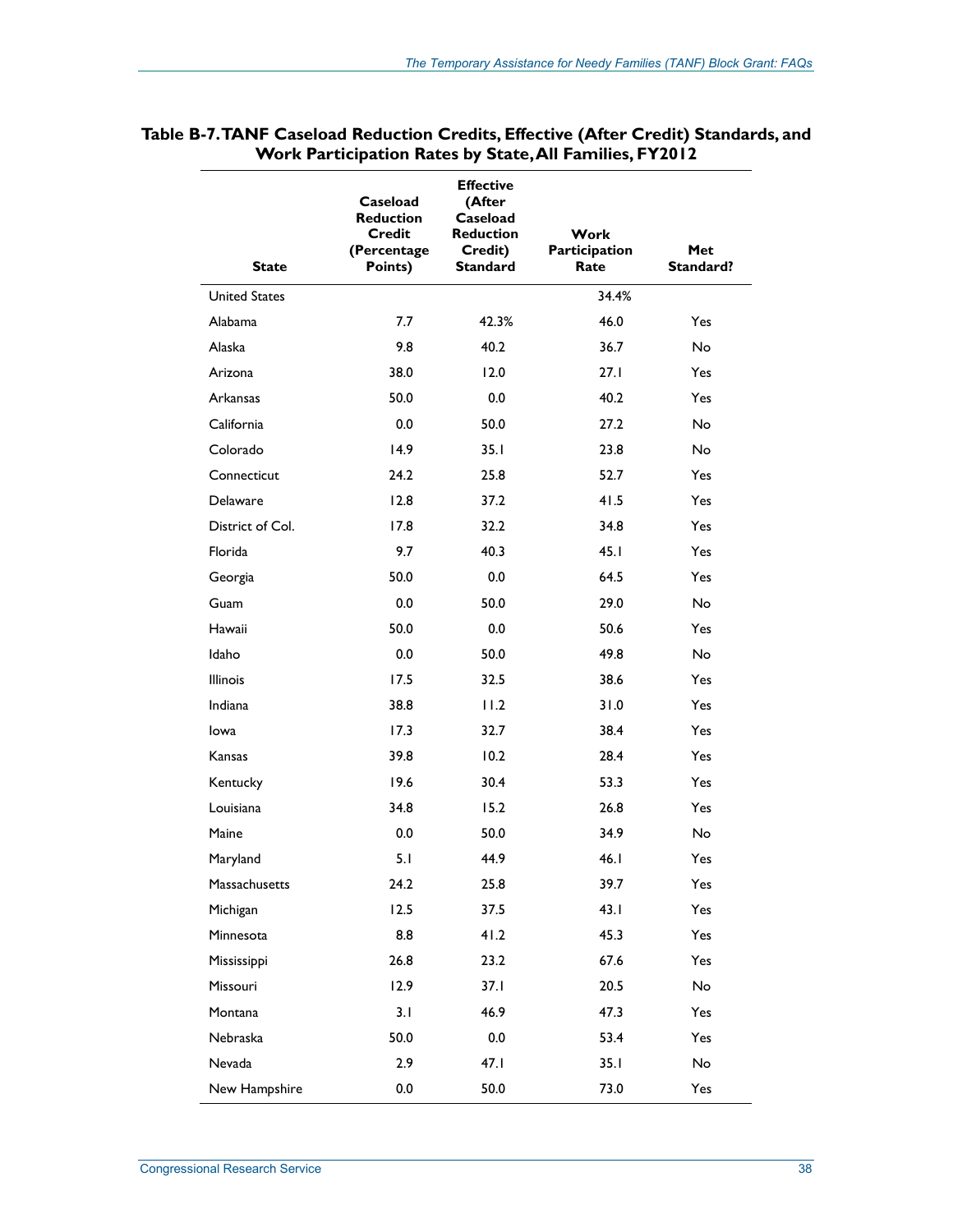| <b>State</b>      | Caseload<br><b>Reduction</b><br><b>Credit</b><br>(Percentage<br>Points) | <b>Effective</b><br>(After<br>Caseload<br><b>Reduction</b><br>Credit)<br><b>Standard</b> | Work<br>Participation<br>Rate | Met<br>Standard? |
|-------------------|-------------------------------------------------------------------------|------------------------------------------------------------------------------------------|-------------------------------|------------------|
| New Jersey        | 47.6                                                                    | 2.4                                                                                      | 19.6                          | Yes              |
| <b>New Mexico</b> | 16.1                                                                    | 33.9                                                                                     | 46.0                          | Yes              |
| New York          | 31.4                                                                    | 18.6                                                                                     | 31.6                          | Yes              |
| North Carolina    | 29.4                                                                    | 20.6                                                                                     | 47.3                          | Yes              |
| North Dakota      | 36.0                                                                    | 14.0                                                                                     | 71.1                          | Yes              |
| Ohio              | 0.0                                                                     | 50.0                                                                                     | 61.9                          | Yes              |
| Oklahoma          | 25.8                                                                    | 24.2                                                                                     | 24.7                          | Yes              |
| Oregon            | 0.0                                                                     | 50.0                                                                                     | 33.8                          | <b>No</b>        |
| Pennsylvania      | 21.4                                                                    | 28.6                                                                                     | 29.8                          | Yes              |
| Puerto Rico       | 9.0                                                                     | 41.0                                                                                     | 16.3                          | <b>No</b>        |
| Rhode Island      | 0.0                                                                     | 50.0                                                                                     | 10.0                          | <b>No</b>        |
| South Carolina    | 0.0                                                                     | 50.0                                                                                     | 36.8                          | No               |
| South Dakota      | 0.0                                                                     | 50.0                                                                                     | 55.0                          | Yes              |
| <b>Tennessee</b>  | 28.5                                                                    | 21.5                                                                                     | 30.5                          | Yes              |
| Texas             | 43.4                                                                    | 6.6                                                                                      | 29.1                          | Yes              |
| Utah              | 24.8                                                                    | 25.2                                                                                     | 41.4                          | Yes              |
| Vermont           | 4.7                                                                     | 45.3                                                                                     | 42.2                          | No               |
| Virgin Islands    | 42.9                                                                    | 7.1                                                                                      | 15.1                          | Yes              |
| Virginia          | 7.0                                                                     | 43.0                                                                                     | 42.6                          | <b>No</b>        |
| Washington        | 32.7                                                                    | 17.3                                                                                     | 11.1                          | <b>No</b>        |
| West Virginia     | 11.9                                                                    | 38.1                                                                                     | 38.7                          | Yes              |
| Wisconsin         | 0.0                                                                     | 50.0                                                                                     | 32.4                          | <b>No</b>        |
| Wyoming           | 0.6                                                                     | 49.4                                                                                     | 79.4                          | Yes              |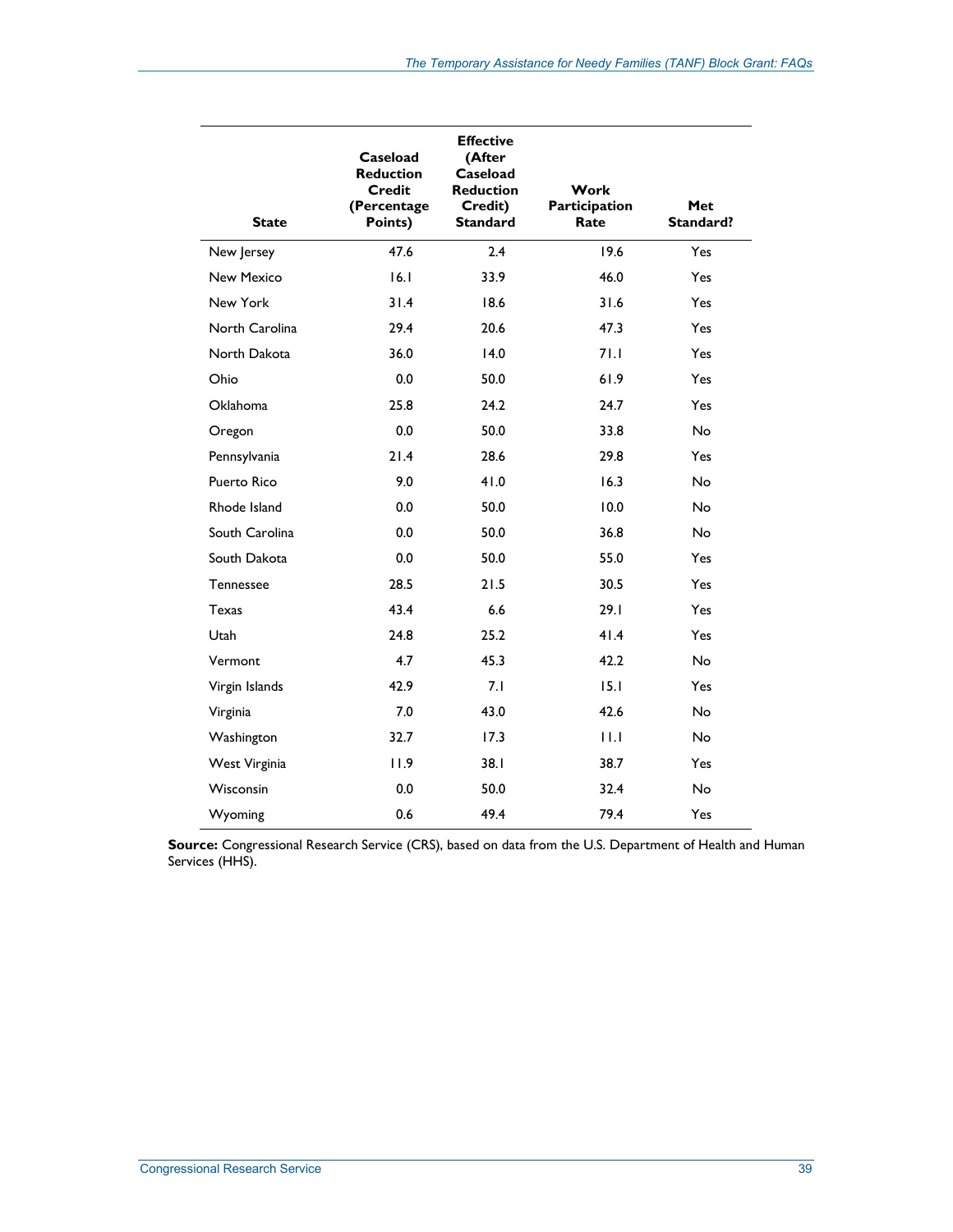| <b>State</b>         | Caseload<br><b>Reduction</b><br><b>Credit</b><br>(Percentage<br>Points) | <b>Effective</b><br>(After<br>Caseload<br><b>Reduction</b><br>Credit)<br><b>Standard</b> | <b>Work Participation</b><br>Rate | Met Standard? |
|----------------------|-------------------------------------------------------------------------|------------------------------------------------------------------------------------------|-----------------------------------|---------------|
| <b>United States</b> |                                                                         |                                                                                          | 33.9%                             |               |
| Alabama              | 56.5                                                                    | 33.5%                                                                                    | 40.0                              | Yes           |
| Alaska               | 18.9                                                                    | 71.1                                                                                     | 38.1                              | No            |
| Arizona              | 38.0                                                                    | 52.0                                                                                     | 66.1                              | Yes           |
| Arkansas             | 53.7                                                                    | 36.3                                                                                     | 27.4                              | No            |
| California           | 0.0                                                                     | 90.0                                                                                     | 30.8                              | No            |
| Colorado             | 14.9                                                                    | 75.1                                                                                     | 20.1                              | <b>No</b>     |
| Connecticut          | <b>NA</b>                                                               | <b>NA</b>                                                                                | <b>NA</b>                         | <b>NA</b>     |
| Delaware             | <b>NA</b>                                                               | <b>NA</b>                                                                                | <b>NA</b>                         | <b>NA</b>     |
| District of Col.     | <b>NA</b>                                                               | <b>NA</b>                                                                                | <b>NA</b>                         | <b>NA</b>     |
| Florida              | 19.4                                                                    | 70.6                                                                                     | 53.0                              | <b>No</b>     |
| Georgia              | <b>NA</b>                                                               | <b>NA</b>                                                                                | <b>NA</b>                         | <b>NA</b>     |
| Guam                 | 0.0                                                                     | 90.0                                                                                     | 62.3                              | <b>No</b>     |
| Hawaii               | 55.6                                                                    | 34.4                                                                                     | 58.7                              | Yes           |
| Idaho                | <b>NA</b>                                                               | <b>NA</b>                                                                                | <b>NA</b>                         | <b>NA</b>     |
| <b>Illinois</b>      | <b>NA</b>                                                               | <b>NA</b>                                                                                | <b>NA</b>                         | <b>NA</b>     |
| Indiana              | 38.8                                                                    | 51.2                                                                                     | 24.0                              | <b>No</b>     |
| lowa                 | 45.8                                                                    | 44.2                                                                                     | 29.3                              | <b>No</b>     |
| Kansas               | 39.8                                                                    | 50.2                                                                                     | 30.8                              | <b>No</b>     |
| Kentucky             | 19.6                                                                    | 70.4                                                                                     | 51.8                              | <b>No</b>     |
| Louisiana            | <b>NA</b>                                                               | <b>NA</b>                                                                                | <b>NA</b>                         | <b>NA</b>     |
| Maine                | 0.0                                                                     | 90.0                                                                                     | 19.0                              | <b>No</b>     |
| Maryland             | <b>NA</b>                                                               | <b>NA</b>                                                                                | <b>NA</b>                         | <b>NA</b>     |
| Massachusetts        | 24.2                                                                    | 65.8                                                                                     | 83.9                              | Yes           |
| Michigan             | $\sf NA$                                                                | $\sf NA$                                                                                 | $\sf NA$                          | $\sf NA$      |
| Minnesota            | $\sf NA$                                                                | NA                                                                                       | $\sf NA$                          | NA            |
| Mississippi          | <b>NA</b>                                                               | <b>NA</b>                                                                                | <b>NA</b>                         | <b>NA</b>     |
| Missouri             | <b>NA</b>                                                               | <b>NA</b>                                                                                | <b>NA</b>                         | <b>NA</b>     |
| Montana              | 34.1                                                                    | 55.9                                                                                     | 56.6                              | Yes           |
| Nebraska             | $\sf NA$                                                                | <b>NA</b>                                                                                | NA                                | <b>NA</b>     |
| Nevada               | 2.9                                                                     | 87.1                                                                                     | 41.6                              | No            |
| New Hampshire        | NA                                                                      | $\sf NA$                                                                                 | NA                                | NA            |

#### **Table B-8. TANF Caseload Reduction Credits, Effective (After Credit) Standards, and Work Participation Rates by State, Two-Parent Families, FY2012**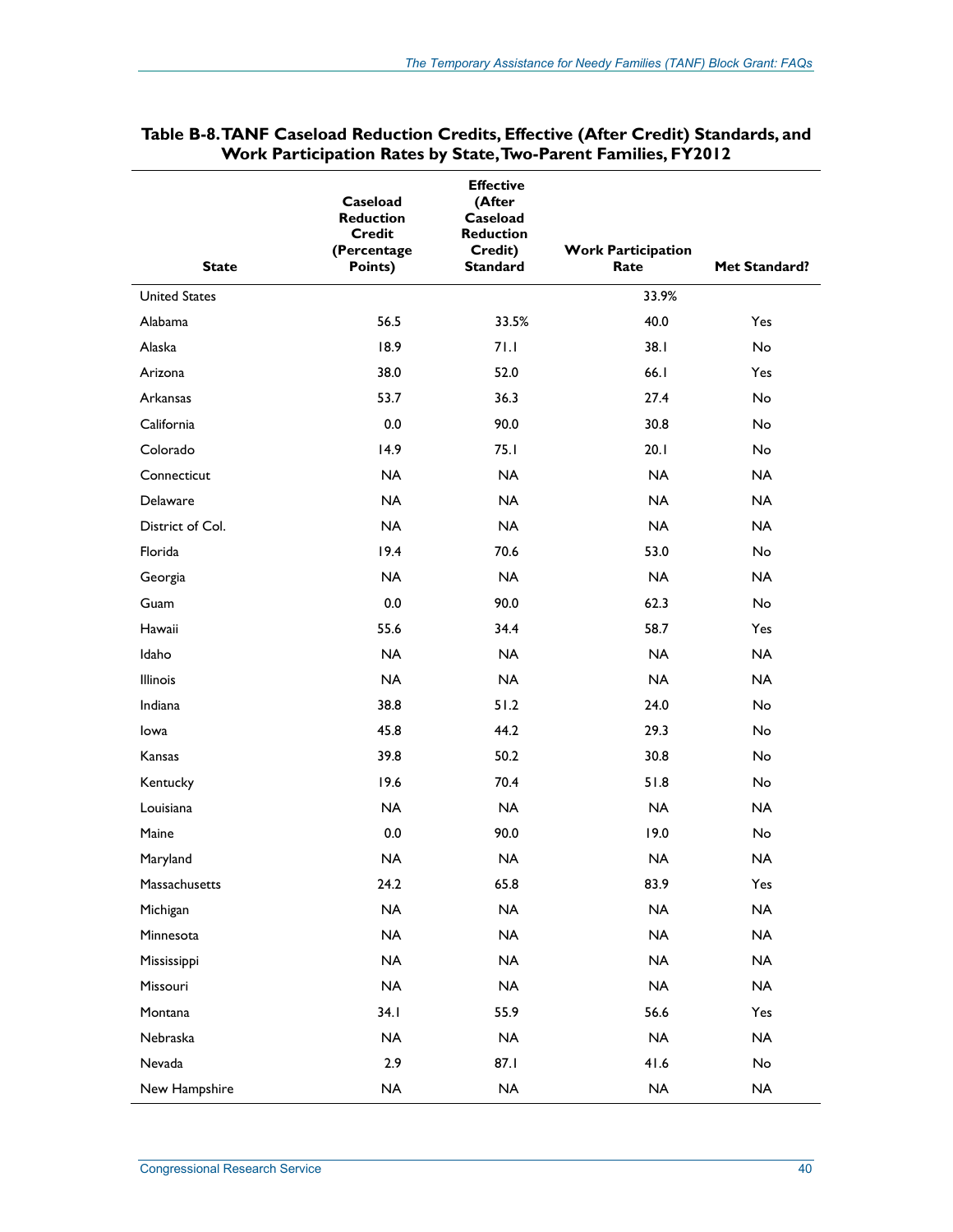| <b>State</b>      | Caseload<br><b>Reduction</b><br><b>Credit</b><br>(Percentage<br>Points) | <b>Effective</b><br>(After<br>Caseload<br><b>Reduction</b><br>Credit)<br><b>Standard</b> | <b>Work Participation</b><br>Rate | Met Standard? |
|-------------------|-------------------------------------------------------------------------|------------------------------------------------------------------------------------------|-----------------------------------|---------------|
| New Jersey        | <b>NA</b>                                                               | <b>NA</b>                                                                                | <b>NA</b>                         | <b>NA</b>     |
| <b>New Mexico</b> | 16.1                                                                    | 73.9                                                                                     | 53.5                              | No            |
| New York          | <b>NA</b>                                                               | <b>NA</b>                                                                                | <b>NA</b>                         | <b>NA</b>     |
| North Carolina    | 29.4                                                                    | 60.6                                                                                     | 63.6                              | Yes           |
| North Dakota      | <b>NA</b>                                                               | <b>NA</b>                                                                                | <b>NA</b>                         | <b>NA</b>     |
| Ohio              | 0.0                                                                     | 90.0                                                                                     | 60.1                              | <b>No</b>     |
| <b>Oklahoma</b>   | <b>NA</b>                                                               | <b>NA</b>                                                                                | <b>NA</b>                         | <b>NA</b>     |
| Oregon            | 0.0                                                                     | 90.0                                                                                     | 8.7                               | <b>No</b>     |
| Pennsylvania      | 72.7                                                                    | 17.3                                                                                     | 54.0                              | Yes           |
| Puerto Rico       | <b>NA</b>                                                               | <b>NA</b>                                                                                | <b>NA</b>                         | <b>NA</b>     |
| Rhode Island      | 0.0                                                                     | 90.0                                                                                     | 6.3                               | No            |
| South Carolina    | <b>NA</b>                                                               | <b>NA</b>                                                                                | <b>NA</b>                         | <b>NA</b>     |
| South Dakota      | <b>NA</b>                                                               | <b>NA</b>                                                                                | <b>NA</b>                         | <b>NA</b>     |
| <b>Tennessee</b>  | <b>NA</b>                                                               | <b>NA</b>                                                                                | <b>NA</b>                         | <b>NA</b>     |
| <b>Texas</b>      | <b>NA</b>                                                               | <b>NA</b>                                                                                | <b>NA</b>                         | <b>NA</b>     |
| Utah              | <b>NA</b>                                                               | <b>NA</b>                                                                                | <b>NA</b>                         | <b>NA</b>     |
| Vermont           | 4.7                                                                     | 85.3                                                                                     | 52.2                              | No            |
| Virgin Islands    | <b>NA</b>                                                               | <b>NA</b>                                                                                | <b>NA</b>                         | <b>NA</b>     |
| Virginia          | <b>NA</b>                                                               | <b>NA</b>                                                                                | <b>NA</b>                         | <b>NA</b>     |
| Washington        | 32.7                                                                    | 57.3                                                                                     | 11.8                              | No            |
| West Virginia     | <b>NA</b>                                                               | <b>NA</b>                                                                                | <b>NA</b>                         | <b>NA</b>     |
| Wisconsin         | 0.0                                                                     | 90.0                                                                                     | 16.9                              | No            |
| Wyoming           | 0.6                                                                     | 89.4                                                                                     | 77.4                              | No            |

**Notes:** NA denotes that the state does not have two-parent families in their TANF or MOE programs.